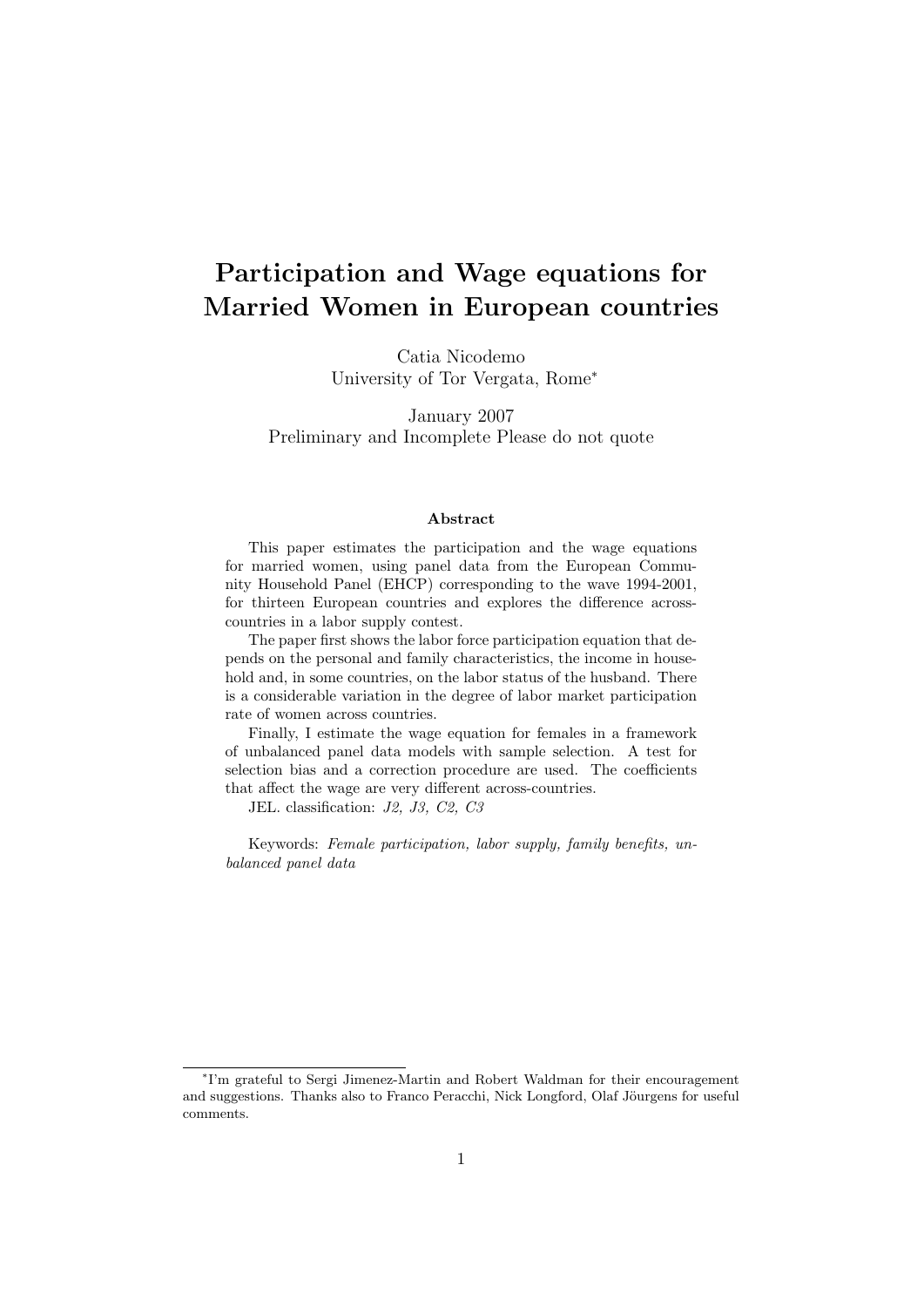## Introduction

Married women's increased participation in the paid labor force was one of the most important social changes in Europe in the twentieth century. The most rapid rise in married women's participation came after 1950 in every country, although the intensity of female labor participation varies across European countries.

The Presidency Conclusions of the European Union Council in Lisbon (March 2000) set target for female employment rate was 57 per cent of the population of working age for the year 2005 and 60 per cent for the year 2010. The targets for total employment are 67 and 70 per cent respectively. Not every country is required to achieve these targets but the evaluation of their progress is usually done by comparing each country's performance with the average.

The literature proposes several explanations for higher female labor force participation, which include an increase in wage rates and educational attainment for women, reduction fertility and the increase of divorce rates, but this trend isn't uniform for all countries. The employment rates for female inactivity are much more different across countries than the unemployment rates (see figures 1 and 2).

Both employment and participation are influenced by supply and demand factors. Employment may be low because many women don't want to enter the labor market, or participation may be low because too few jobs are being offered to attract women into the labor market. In the first case, low participation rates are explained by women's preferences and in the second by employers' preferences and discouragement on the part of the women. It is very difficult to disentangle these two effects, and it is made more difficult by the effect of wages on the participation and the employment rates.

In the frictionless neoclassical economic model, the participation rate drives the employment rate: employment rates differ across countries because of women's preferences, given technology and wage levels. The countries in our sample have similar technological structures and standards of living, so the differences in the employment and participation rates are more likely due to their institutional structures than to women's preferences.

Table 1 describes the evolution of the employment rate of women from 1960 to 2001 and the distance needed to achieve the Lisbon target. We observe that the female employment rate has grown more in the last forty years.

Northern countries tend to have a higher employment rate than Mediterranean countries, although this rule is not true for Belgium, Ireland and Portugal.

This may reflect the substantial difference among the countries' institutions, such as a rigid labor market, a limited option for part-time work and poor benefits for the family. As a consequence, women participate less in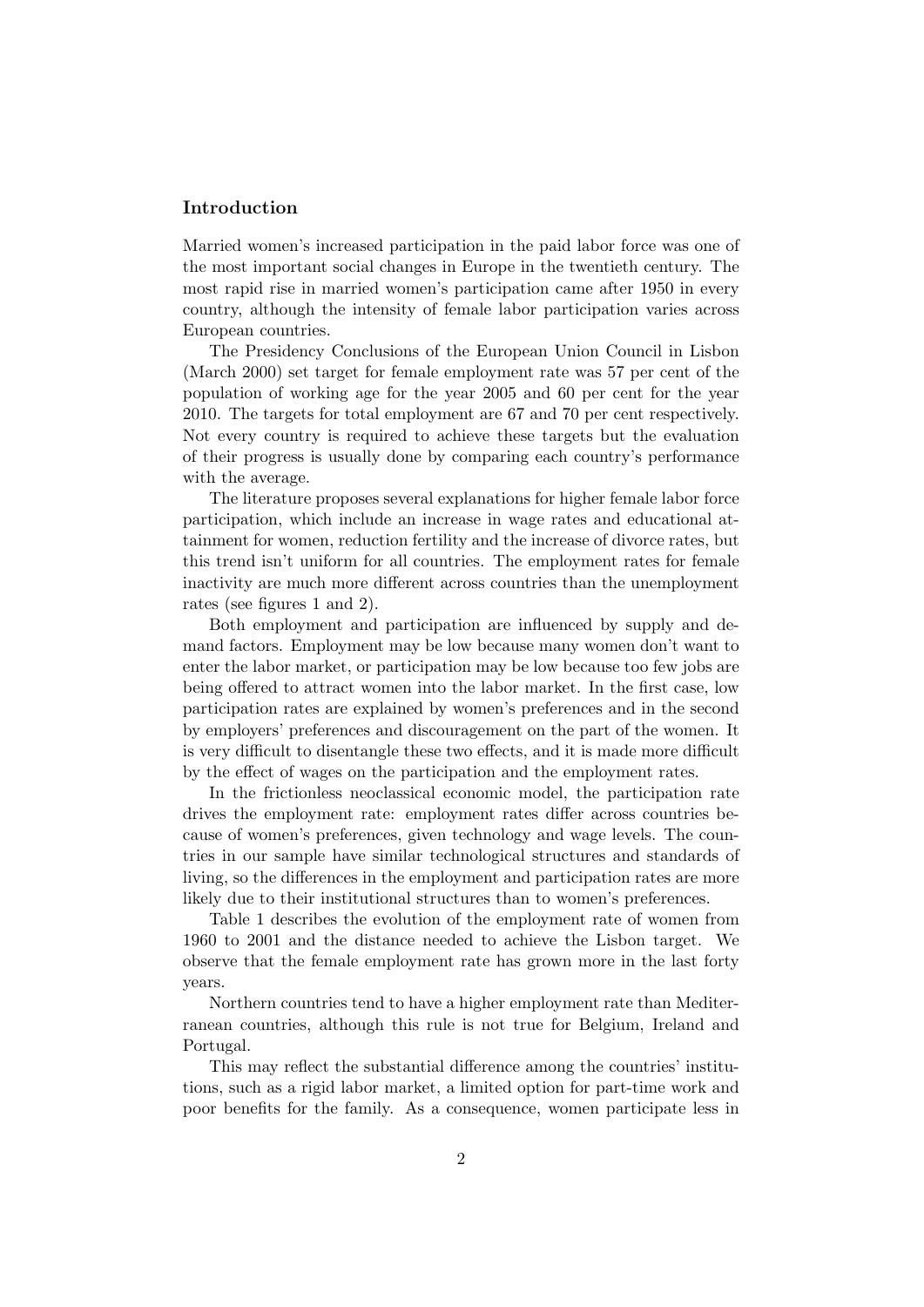the labor market and have fewer children.

The paper analyzes the intertemporal labor force participation behavior of married women, using eight longitudinal waves carried out by the European Community Household Panel (ECHP).

The Panel analyzed only  $13$  E.U. countries<sup>1</sup> for which the required information is available. Sweden and Luxembourg are excluded because their data are incomplete and the samples very small.

The sample is reduced to married women born between 1941 – 1965 in the survey 1994 – 2001. The sample comprises data on households and individuals.

This work compares the cross-country labor supply for married women in different countries. Firstly investigates the relationship between the participation decision and some variables such as: women's non-labor income, their education level, the presence of children, experience, the role of the family financial conditions and family benefits, the labor market status of the husband, and explores how these factors explain the differences in the level of participation of married women.

Afterwards I calculate the wage equation in a structure of panel data models with sample selection. I consider different econometric methods to estimate this equation. First I consider there isn't sample selection so I use an OLS estimate. Secondly I try to estimate the wage equation with a Heckman Model, in a framework of panel data sample selection, and finally I consider a model of 2SLS where the equation of interest contains endogenous explanatory variables as well as unobserved heterogeneity. Due to the increased availability of longitudinal data and recent theoretical advances, panel data have become usually used in applied work in economics.

The wage equations of females have the following potential sources of bias: first, unobserved heterogeneity for unobserved worker characteristics (ability). Second, sample selection bias, that occurs if unobservable characteristics, which affect the work decision, are correlated with characteristics that affect the process determining the work. Third, experience is likely to be non-strictly exogenous, even after controlling for heterogeneity and sample selection.

The paper is organized as follows. In section one I discuss the data set used in the analysis and I describe the intertemporal participation behavior and demographic characteristics. Section two describes the econometric method used to estimate the participation equation of married females. This equation includes the personal and family characteristics of married women and the effect of husband's labor market status on the women's labor supply. In Section three I estimate the participation equation and the wage equation for married women, testing for selection bias and using a correction

<sup>&</sup>lt;sup>1</sup>Austria, Belgium, Denmark, Finland, France, Germany, Greece, Italy, Ireland, Hollands, Portugal, Spain, The U.K.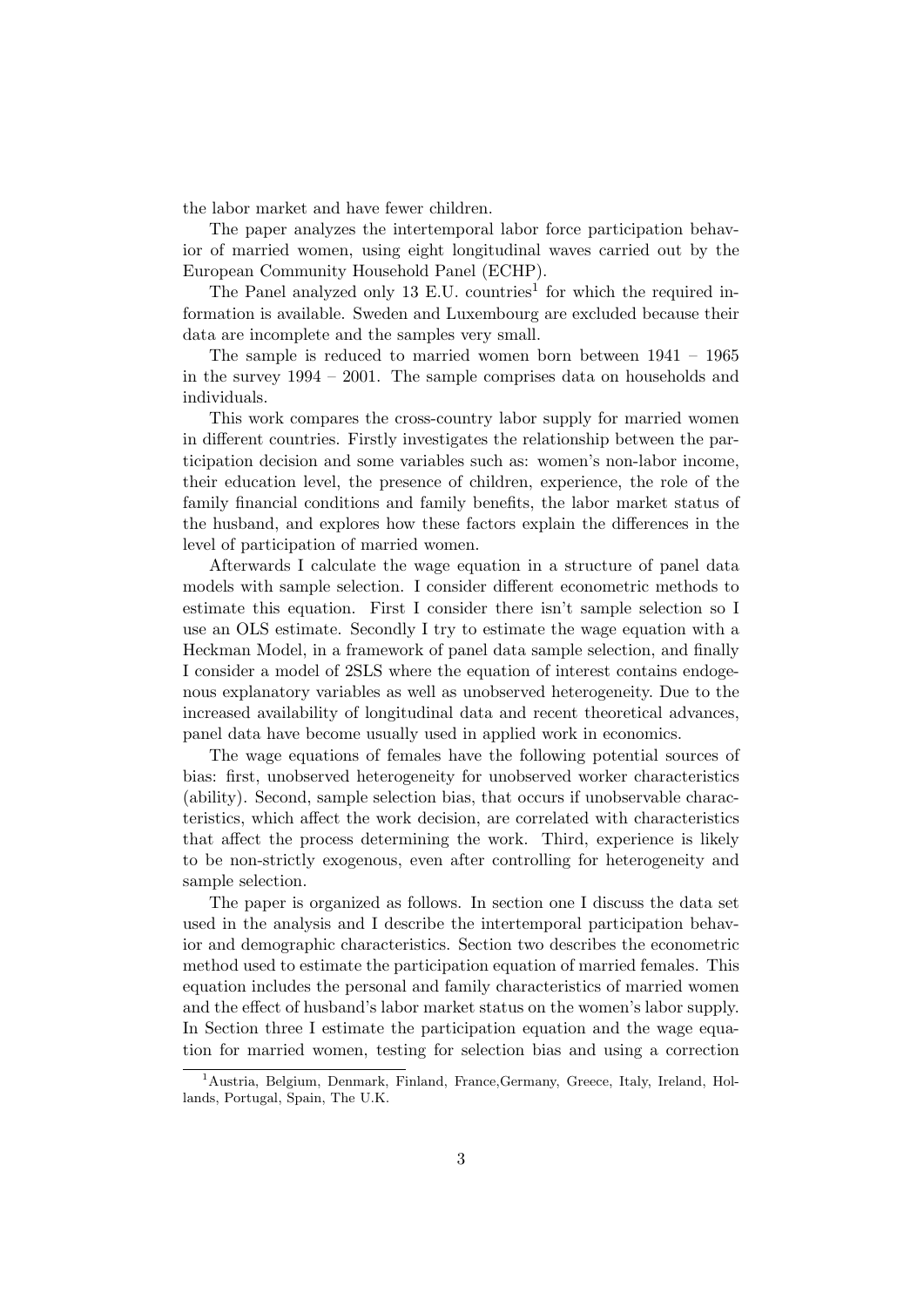procedure for this bias, as proposed by Wooldridge-Semikina (2006).

There is a significant literature on married women's labor force participation (see Killingsworth and Heckman (1986), Blundell and MaCardy (1999)) but few works have compared the thirteen European countries, in a framework of panel data for eight years. To estimate the participation equation I follow the work of Jimenez and Borrego (1997), where they compare countries' data set carried out from the CHER (Consortium of Household European Data) and where they estimate the participation and wage equation for only three years with a two-step model of Heckman.

There is a lot of literature that estimates the wage equation and problems related to heterogeneity and relativity under the assumption of strictly exogenous explanatory variables. Verbeek and Nijman (1992) proposed two tests for selection in panel data.

Wooldridge (1995) proposed a test to correct the selection bias that occurs when unobserved effects are correlated with explanatory variables. Kyriazidou (1997) proposed a semiparametric approach for correcting the selection bias. Both the selection term and the unobserved effect are removed by difference between two periods. Rochina and Dustmann (2000) take into account that the non strict exogeneity of regressors can be violated.

The extension literature for endogenous explanatory variables in the primary equation is minimum and relatively recent.

Vella and Verbeek (1999) estimate a panel data model with censored endogenous regressors and selection, but don't allow a correlation between the unobserved effect and exogenous variables in the interest equation. Kyriazidou (2001) makes an estimation of dynamic panel data models with selection and lags of the dependent variable appear in the interest equation and in the selection equation. Garcia, Jimenez and Labega (2006) present an empirical example on Spanish data to estimate a wage equation and strike decision with a switching model. Finally we have Wooldridge and Semikina (2005) where they estimate a panel data sample selection and propose a test for selection bias and a procedure for correcting this.

# 1 Sample characteristics

# Data

The data analyzed in this work come from a survey by the European Community Household Panel (ECHP), a multi-country annual longitudinal survey collected data since 1994<sup>2</sup> in 15 European Union Member States under Eurostat (Statistical Office of the European Communities) coordination. The data set covers about 130,000 individuals from 60,000 households in

<sup>&</sup>lt;sup>2</sup>Belgium, Germany, Hollands, The U.K., Denmark, France, Greece, Ireland, Portugal, Italy and Spain started in 1994 (wave 1), Austria jointed in 1995 (wave 2), Finland joined in 1996 (wave 3).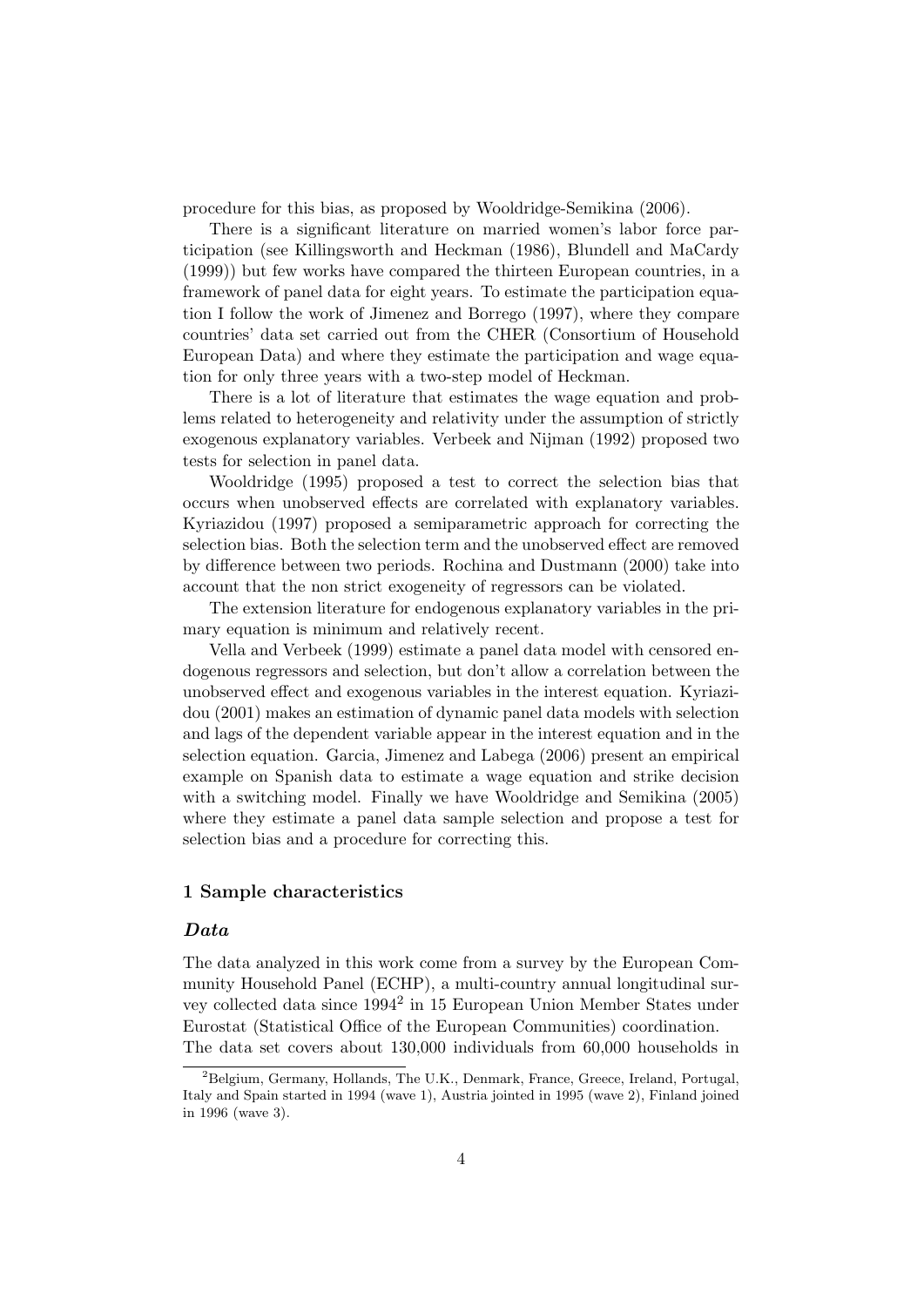the fifteen countries which were EU members in 2000, reflecting population changes over time through a continuous evolution of the sample. The panel data cover a wide range of subjects such as demographics, labor force behavior, income, health, education and training, housing, poverty and social exclusion, etc. The survey is structured in the form of annual interviews with a particular representative sample of household members in each country. Interviews are conducted following a standardized questionnaire, although each country can modify the questionnaire's wording to some extent, to reflect their own institutional arrangements.

The sample is constructed as an unbalanced panel of all women between the ages of 31 and 53 years, who are married with or without children, and thus are old enough to have finished their formal education and too young to retire. The size of this sample varies across the countries.

The variables refer to the personal characteristic of individual (age , work experience, education, etc) and household family ( family income, family benefits, number of people in the house etc.). Income, family and disability benefits are deflated local currency units.

Information on their husbands has also been extracted (including labor status, education and unemployment benefit if received). The definition of each variable used in estimates is reported in Table 15.

In Table 2 I present the estimate labor force participation rate of married women in 1994 − 2000 calculated dividing employed (at work or searching a work) by the total population in working age. There is a large heterogeneity from Mediterranean European countries and Scandinavian countries like Finland and Denmark. The range varies from 50% for the first group to 90% for the second group, this may be caused by substantial differences in the organization of the welfare state. In the last two years the rate has been reduced for most of the countries, while Europe was in a recession business cycle. Ireland seems to be an exception because its employment rate is more similar to the Mediterranean countries, which can be interpreted as the result of cultural differences. Another exception is Portugal where the female participation rate is very high.

#### Descriptive Statistics

Table 3 present descriptive statistics on a selection of variables of interest, by country, for full sample married women, while in table 4 I compiled the summary statistics for a subsample (women in the labor market excluding self-employed) in the year 2001.

The data demonstrate large differences in female and male education levels among countries, mainly at second and tertiary level of school (from 13% of graduates in Portugal to 45% in Finland for females). The number of males with tertiary level of school is higher than the number of women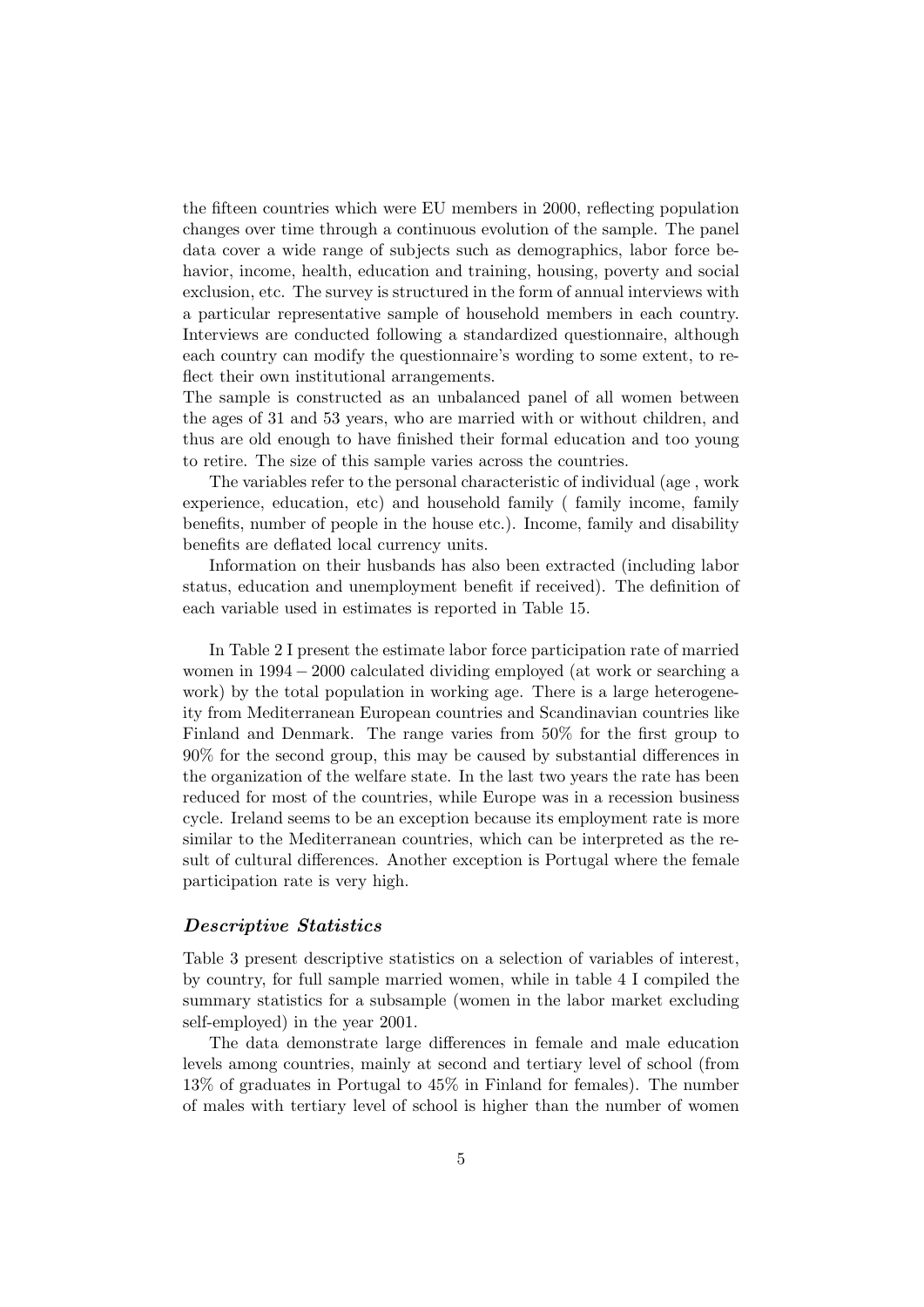with the same level of school, while the number of male with first level of school is greater in Mediterranean countries.

Concerning the subsample of employed married women, some of the averages are quite different (although these differences are not statistically significant) than the whole sample. Particularly, we observe a higher percentage of active women with a university degree and a few dependent children. The family benefits that include Child Benefit and Lone Parent Allowance (fam $ily benefit$ ) are very small for Greece, Spain and Italy, both in the subsample and in the full sample, while the unemployed benefits for their husbands are small for Italy, Greece and U. K. but very high for Spain.

The same trend is followed by the total disability benefits in the household, except for U.K.

All variables of income are measured in local currency units deflated by the average exchange rate in the sample year, and I take their logarithm.<sup>3</sup>.

From Table 5 to table 11 I compare the sample characteristics of women for which I consider the work activity status during the sample period (1994 − 2001) for each country. Given the large number of possible participation sequences during the panel, I choose only four of them.

In each table we have the descriptive characteristics of women for full sample, for women who worked in each year (column 1), for women who never worked (column 2), for women who had only a single transition from nonemployment to employment (11111110, 01111111,.....) (column 3), for women who had only a single transition from employment to nonemployment  $(00000001, 10000000,...)$  (column 4) and in the last column for women who have more than one transition in participation to labor market.

In all countries women who always worked, and so with more experience, tend to be better educated and older, except for Finland where the maximum grade of education is higher for all other sequences, and for France where it is greater for females who never worked. In general we observe that women who have worked for eight years have more children under age twelve and fewer dependent children, and that their household income is lower than women's who never worked, with the exception of the Mediterranean countries (Italy, Portugal, Greece and Spain).

Family benefits are higher for women who don't have experience in the labor market (Denmark and Greece are the exception), while the disability benefits paid to the family are greater for women who work except in Italy, Portugal and the U.K.

Regarding the level of education of their husbands, we note it's higher in the sample of women that worked every year, except for France and Ireland where we have the inverse, while for Italy husband's education is in general lower than wives education.

<sup>&</sup>lt;sup>3</sup>For France and Austria the wage and the unemployed benefit are in gross amount, I use the net/gross ratio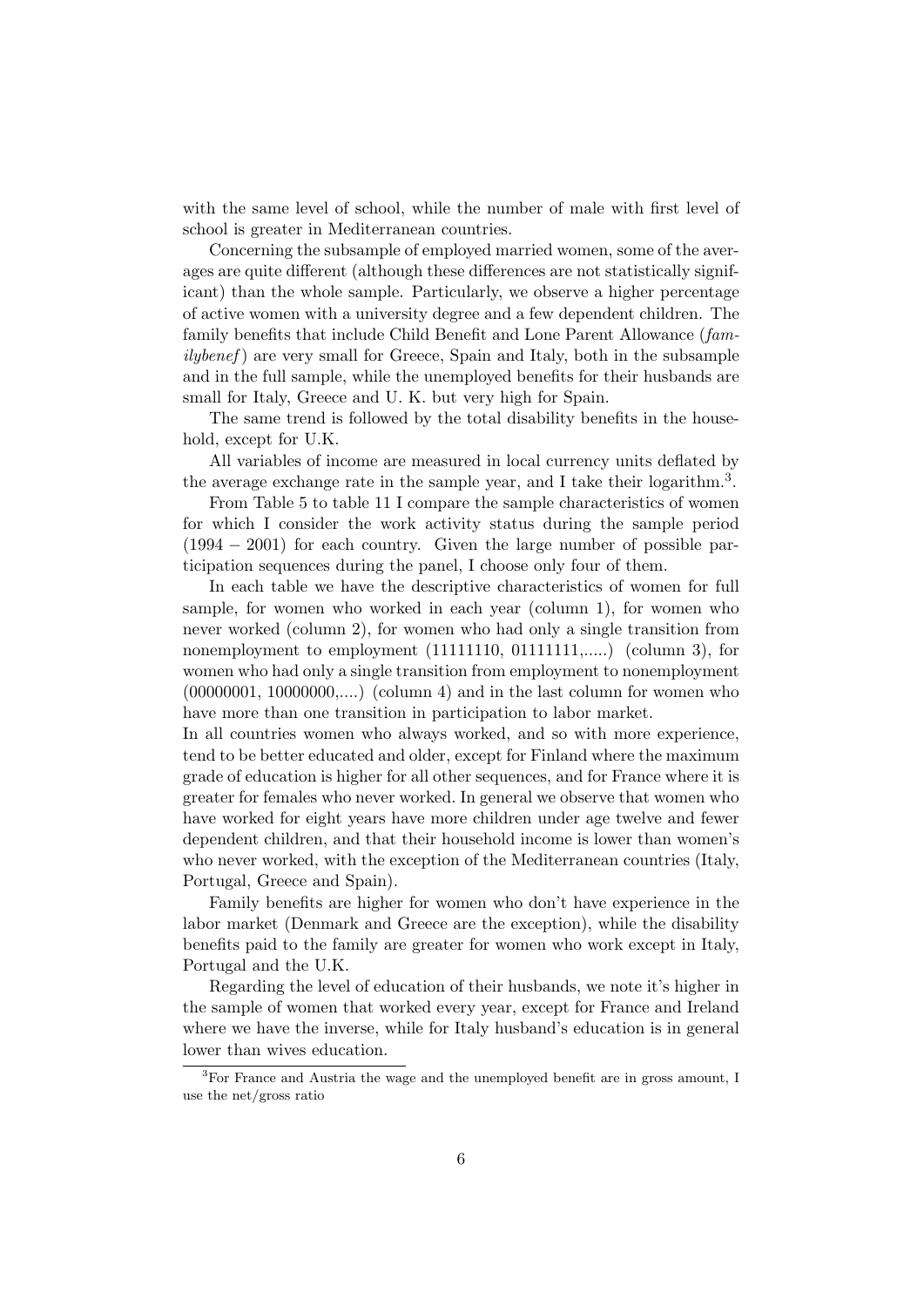Below each table, I've calculated the distribution of years of women spent in employment by country, and the average rate of participation  $(partic)$ . This analysis illustrates a significant persistence in employment decisions of married women (full sample) observed annually. For example: if we take the individual employment of Germany in an independent context from a binomial distribution with fixed probability of 69,59% (the average participation during the period) we conclude that the 70% of the women in the sample would be expected to work each year and 30% would not. Compared this with the distribution of the work years, we find that the sample relative frequencies of women are 28% and 6% respectively. There is a considerable difference in the work propensity of women if we compare the frequency distribution of work years and the participation sequence. This heterogeneity is observable in the different levels of education, age, nonlabor income, number of children, and in the policy that each government implements for female labor supply.

#### 2 The Model

The participation equation is a discrete choice model, where the probability to participate pi is different for each individual and depends on the individual and household characteristics.

$$
\pi = \Phi(X_{it})
$$

where the  $\Phi(X_{it})$  is the cumulative distribution of the standard normal. The participation equation can be written as:

$$
q_{it}^* = a_i + \beta X_{it} + v_{it} \tag{1}
$$

$$
\mathbf{q_{it}} = 1[q_{it}^* \ge 0] \tag{2}
$$

We need to calculate the marginal partial effect for a unit of change in a particulary explanatory variable  $X_{it}$ , because the coefficients estimates in equation 11 are not directly provided by this information.

The marginal effects are computed in the following expression:

$$
\partial_i = d\Phi(X_{it})/d(X_{it}) = \phi(X_{it})\beta \tag{3}
$$

Where  $\phi(\cdot)$  is the density of standard normal distribution.

To analyze the wage equation we need a model for selection bias. The Heckman bivariate normal selection model represents the classic way for dealing with selection on unobservable variables. The selection on unobservable occurs when the error term in the outcome equation is correlated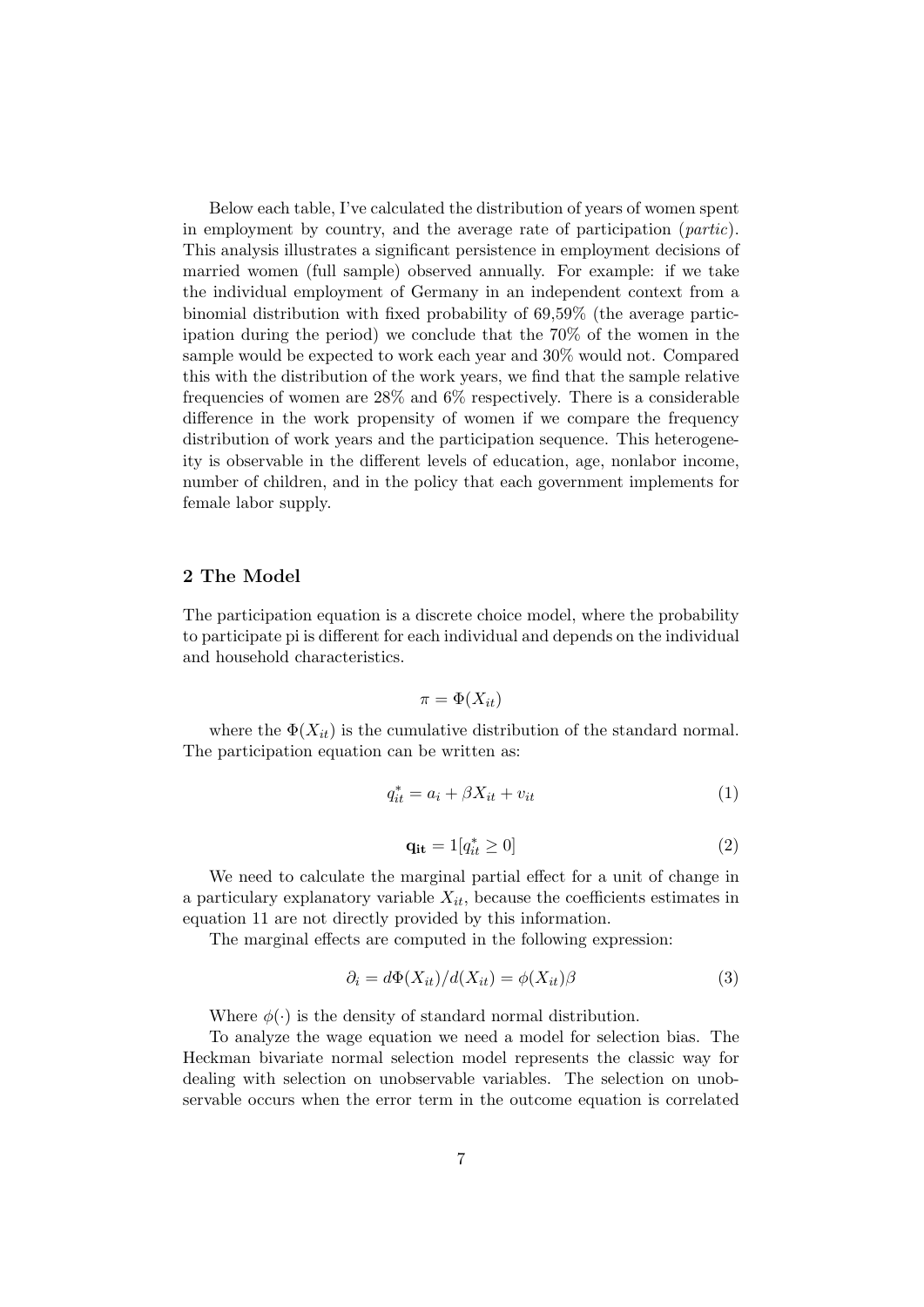with the treatment, or with the selection into the sample being used for estimation.

Starting with the Heckman model, I apply it to panel data because the sample selectivity is an acute problem in panel data and in cross section when we want to study the labor supply.

The bivariate normal selection model was developed in a context for estimating a population wage equation when only wage information on workers is observed (Gronau 1974 and Heckman 1976).

The difference between workers and non-workers determines the sample selection bias because some components of the work decision are relevant to the wage determining the process and the unobservable characteristics that affect the work decision and the wage.

The usual setup is as follows. We have a wage equation

$$
W = \beta' X_i + \varepsilon_i \tag{4}
$$

where W is the hourly wage and is observed only for workers, X are observed variables related to productivity and  $\varepsilon_i$  is the error term that includes all unobserved determinants of wages; it does not matter whether X is observed for just workers or for everyone, as this information will only be used for workers. A reduced form employment equation is given by

$$
\varpi_i^* = Z_i \gamma + \mu_i \tag{5}
$$

where  $\varpi^*$  is a latent index that can be thought of as representing the difference between the observed wage and the reservation wage, that is the lowest wage at which the individual is willing to accept employment.  $\varpi_i$  is only observable and equal to one if  $\varpi_i^* > 0$ , where  $\varpi_i$  is an indicator variable for employment.

The Heckman model requires the following assumptions:

- (a)  $(\varepsilon, \mu) \sim N(0, 0, \sigma_{\varepsilon}^2, \sigma_{\mu}^2, \rho_{\varepsilon\mu});$
- (b)  $(\varepsilon, \mu)$  is independent of X and Z;
- (c)  $var\mu = \sigma_{\mu}^2 = 1$

The first assumption represents a very strong functional form assumption -namely joint normality of the distribution of the error terms in the participation and outcome equations. The second equation assumes that both error terms are independent of both sets of observable variables. The final assumption is the standard normalization for the probit selection equation, which is identified only up to scale. Now if we take the expectations of the wage equation conditional on working we have

$$
E(W_i|\varpi_i, X_i) = E(W_i|Z_i, X_i, \mu_i) = \beta X_i + E(\varepsilon_i|Z_i, X_i, \mu_i)
$$
(6)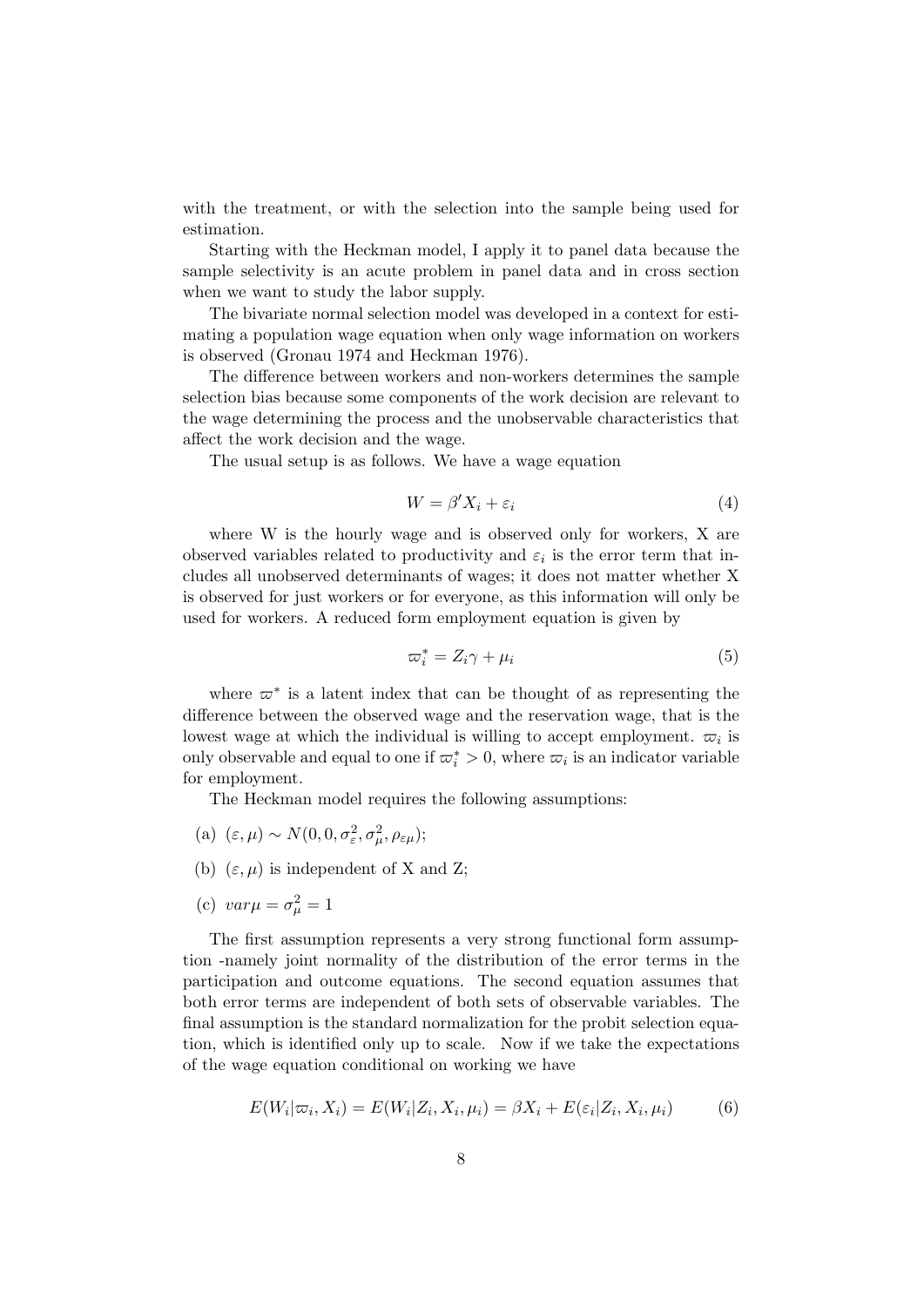The first equality just recognizes the fact that the variables determining employment in this model are  $Z$  and  $\mu$ . The second equality comes from the fact that the expected value of X given X is just X. The final term can be simplified by noting that selection into employment does not depend on X, only on Z and  $\mu$ , so we have:

$$
E(W_i|\varpi_i, X_i) = \beta X_i + E(\varepsilon_i|\varpi_i = 1) = \beta X_i + E(\varepsilon_i|\mu_i > -Z_i\gamma)
$$
 (7)

Thus, if we estimate the model using only data on workers, we do not get the population wage equation, but rather something else. As a result of this term, OLS estimation on a sample of workers generally provides inconsistent estimates of the parameters of the population wage (or outcome) equation.

The first method to solve the problem of sample selection was proposed by Heckman in 1974 by a maximum likelihood estimator. With the assumption that  $\varepsilon_i$  and  $\mu i$  are i.i.d.,  $N(0, \sum)$ , where  $\Sigma$  is a variance matrix covariance for the errors, and  $(\varepsilon_i, \mu_i)$  are independent of  $Z_i$  we write the maximum likelihood as:

$$
L = \frac{1}{N} \sum_{i}^{N} \{ E_i * \ln[\int_{-Z_i \gamma}^{\infty} \phi_{\varepsilon} \mu(W - X_i \beta, \mu) d\mu]
$$

$$
+ (1 - \varpi_i) * [\ln \int_{-Z_i \gamma}^{\infty} \int_{-\infty}^{\infty} \phi_{\varepsilon} \mu(\varepsilon, \mu) d\mu]
$$

where  $\phi_{\varepsilon}\mu$  represents the probability density function for a bivariate normal distribution. The previous expression is more similar to the Tobit estimator of type II. If  $\phi_{\varepsilon\mu} = 0$  then the equation 4 is reduced to product of two marginal likelihoods.

The second method for estimating the bivariate normal selection model is that due to Heckman in 1979, it is sometimes called the "Heckman twostep".

The first step of the two-step approach estimates a probit model of participation. The estimate of  $\gamma$  from this probit model is then used to construct consistent estimates of the inverse Mills ratio term:

$$
\lambda_{\mathbf{i}}(\mathbf{Z}_{\mathbf{i}}\gamma) = \frac{\phi(Z_i\gamma)}{\Phi(Z_i\gamma)};
$$
\n(8)

where  $\phi(\cdot)$  and  $\Phi(\cdot)$ , denote the probability density and cumulative distribution functions of the standard normal distribution. In the second stage, the outcome equation is estimated by OLS, where the equation wage includes both the original X and the constructed value of inverse Mills ratio.

$$
W = \beta' X_i + \varepsilon_i + \nu \lambda_i \tag{9}
$$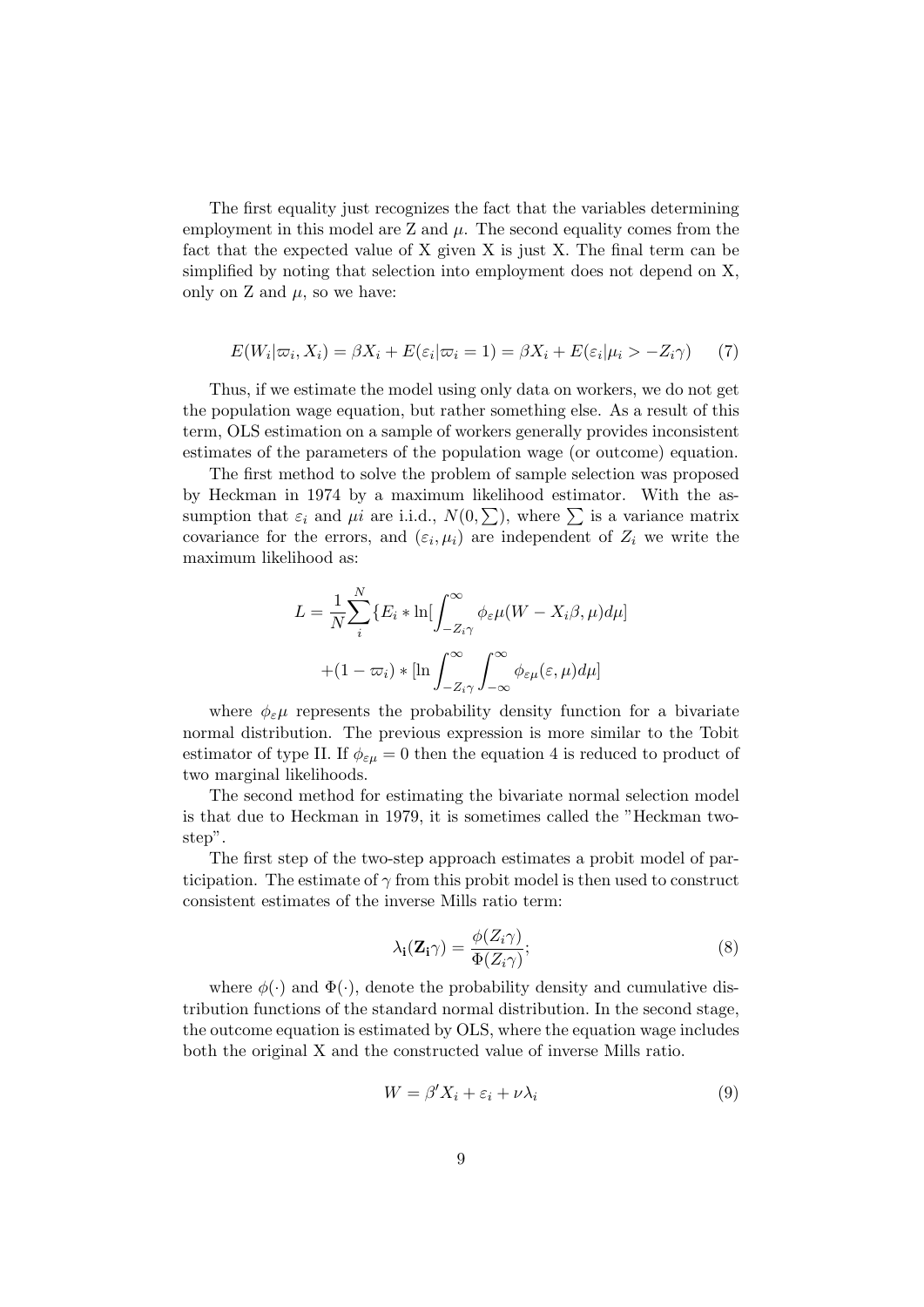The inverse Mills ratio is sometimes called a "control function", a function that controls for selection bias (Heckman and Robb, 1985). With the inverse Mills ratio included, and under the assumptions noted above, the coefficients on the X represent consistent estimates of the parameters of the population wage equation. The coefficient on the inverse Mills ratio term estimates  $\rho \sigma_{\varepsilon}$ . Since  $\sigma_{\varepsilon} > 0$  by definition, the sign of this coefficient is the same as the sign of  $\rho$ . The sign of  $\rho$  is often substantively useful information, as it indicates the correlation between the unobservable in the selection and outcome equations. The standard t-test of the null hypothesis that  $\beta_{\lambda} = 0$  is a test of the null that there is no selection bias, conditional on the assumptions of the model.

The bivariate normal selection model is formally identified even if  $X =$ Z.

The identification comes from the non-linearity of the inverse Mills ratio. A model that simply included the predicted probability of participation from a linear probability model into the outcome equation would not be identified. However, the  $X = Z$  case often results in substantial collinearity between the predicted inverse Mills ratio term and the remaining covariates in the outcome equation. This will be especially strong when there is not much variation in the predicted participation probabilities, because then the non-linearities will not play a major role. This collinearity will, as always, lead to large standard errors. More generally, a large Monte Carlo literature illustrates the poor performance of the bivariate normal model with no exclusion restriction in finite samples. The exclusion restriction here is a variable that belongs in the participation equation but not in the outcome equation. In other words, it is an instrument.

# Panel data sample selection

Sample selection is more frequently used in studies for cross-section and less common to estimate with panel data. Maddala (1993) defines panel data as data sets on the same individual for different period of time.

The observation in panel data has two dimensions: a cross-section dimension indicate by  $i$  and a time series time dimension indicate by  $t$ .

Panel data have some benefits as: to control for individual heterogeneity, less collinearity among variables, more variability, large numbers of available instruments, study for dynamics of adjustment etc. Limitations of panel data are a problem for nonresponse, attrition, measurement of errors, design and data collection problem etc. More panels are incomplete, especially when the panel concerns the household, because some of them move outside the panel for different cause. In this case the panel is called unbalanced. More forms of selection bias and heterogeneity present in the panel data are eliminated by the fixed effects estimator under the assumption of strictly exogenous explanatory variables(see Verbeek and Nijman 1992). Recent papers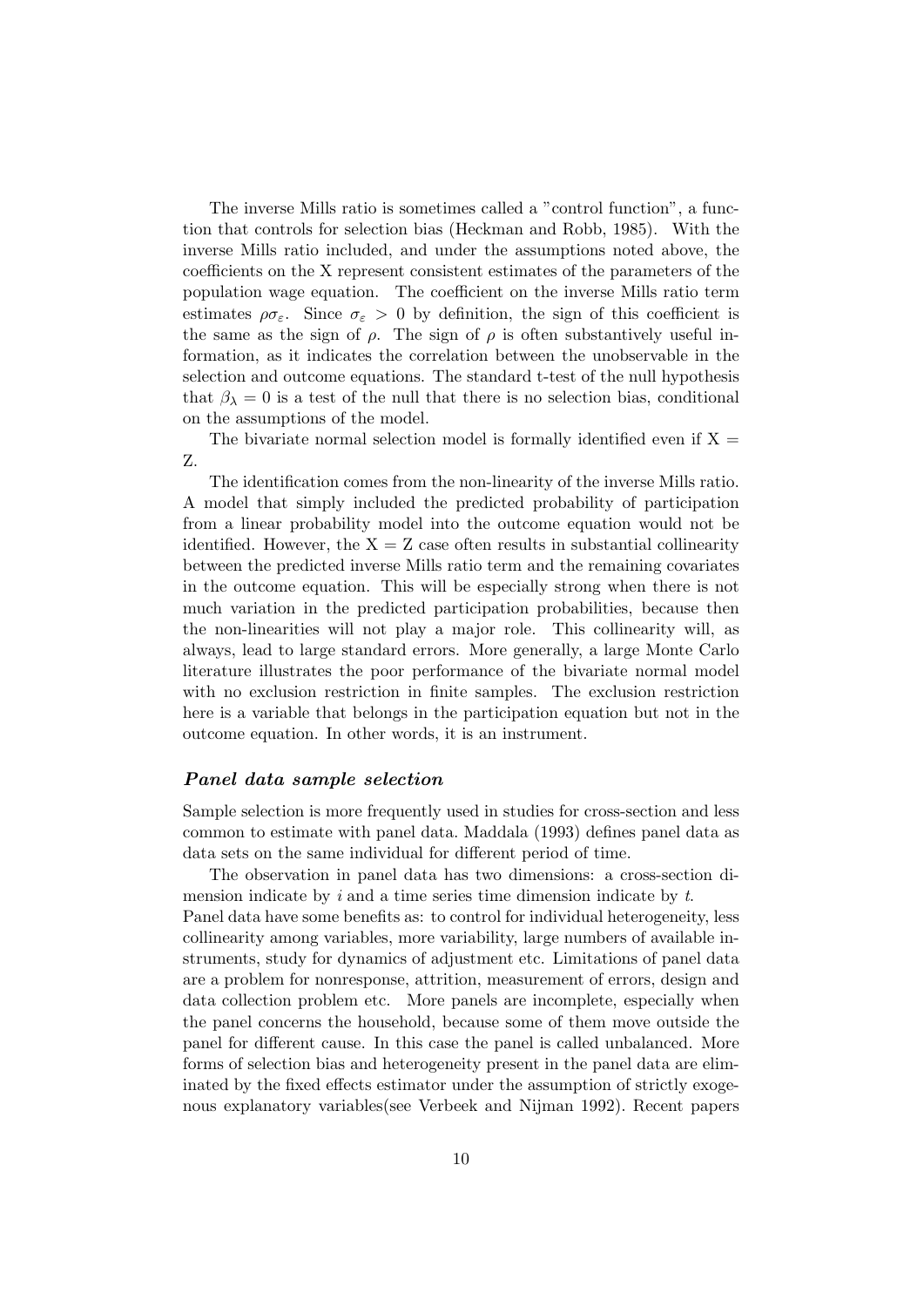have introduced some endogenous regressor as explanatory variables with selection bias and source of heterogeneity in equation of interest.

Consider the following model:

$$
w_i t = x_{it} \beta + \gamma_i + \mu_{it} \tag{10}
$$

$$
\varpi_{it}^* = Z_{it}\gamma + \alpha_i + \varepsilon_{it} \tag{11}
$$

$$
\varpi_{it} = 1 \text{ if } \varpi_{it}^* > 0 \tag{12}
$$

where i,  $(i=1,......,N)$  denotes the individual and  $t,(1,...,T)$  denotes the panel. The dependent variable in the primary equation is only observed if  $\overline{\omega}_{it}^* > 0$ , so selection bias is introduced. The errors are decomposed in individual effects  $(\alpha_i, \gamma_i)$ , and idiosyncratic errors  $(\varepsilon_{it}, \mu_{it})$ , while  $x_{it}$  is a  $1xK$ vector that contains both exogenous and endogenous explanatory variables and  $\beta$  is a Kx1 vector of unknown parameters. We allowed a correlation between the unobserved effects and the regressor, and some of the elements of  $x_{it}$  are correlated with the idiosyncratic errors  $\varepsilon_{it}$ .

Given the distributional assumptions, it's possible to estimate the unbalanced panel data about a Heckman model for panel data and a two-stage least squares regression model (2SLS) if we have an endogenous regressor. These are methods of extended regression to cover models which violate ordinary least squares (OLS) regression's assumption of recursivity, specifically models where the researcher must assume that the disturbance term of the dependent variable is correlated with the cause of the independent variable.

If there exists a correlation between the regressor and the idiosyncratic errors we assume a set of instruments denoted as  $z_{it}$  that are strictly exogenous on  $\gamma_i$  and not correlated with  $\mu_{it}$ . We use these instruments in the first stage of 2SLS to create the new variables (called instrumental variables) which replace the problematic causal variables. The instruments are the exogenous variables with direct or indirect causal paths to the problematic causal variable but which have no direct causal path to the endogenous variable whose disturbance term is correlated with that of the problematic causal variable. I use this estimation when I accept that the potential experience is endogenous.

To test the sample selection we start with the model of Mundlak (1978), where if there is a correlation in selection equation between the individual  $\alpha_i$  and  $Z_i$ , we need a set of individual exogenous instrument  $\xi z_i$ , so  $\alpha_i$  can be written as:

$$
\alpha_i = \eta + \xi_i \bar{z}_i + f_i \tag{13}
$$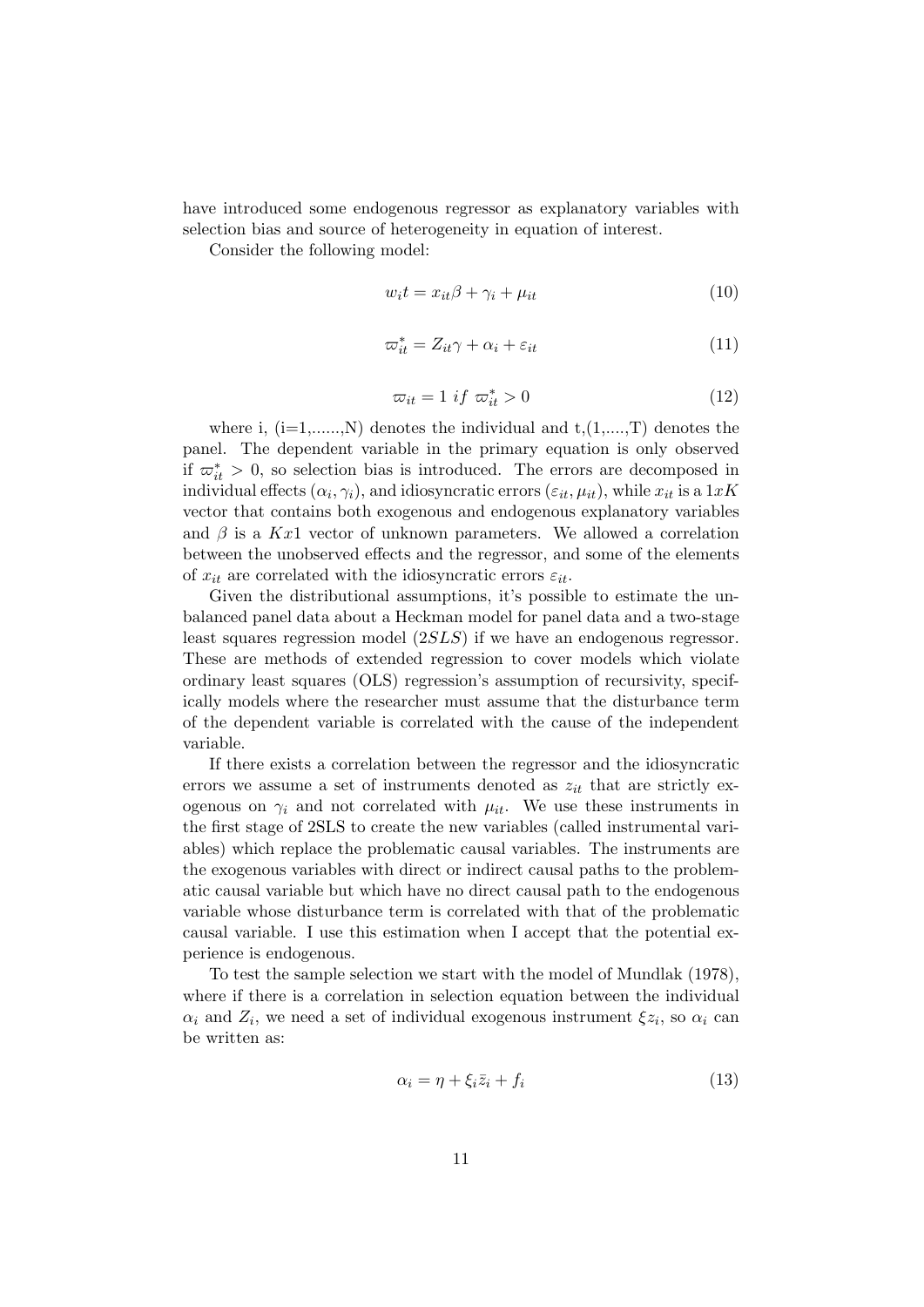where  $\bar{z}_i$  is a vector of individual exogenous variables averaged across period time t. The selection indicator  $\varpi_i$  is rewritten as:

$$
\varpi_{it} = 1[Z_{it}\gamma + \xi_i \bar{z}_i + v_{it} > 0] \tag{14}
$$

where  $v_{it} = f_i + \epsilon_{it}$  has zero means normal distribution. If  $E(v_{it}|\mu_{it})$  is linear, then we have:

$$
E(\mu_{it}|z_i, \gamma_i, \varpi_i) = \rho E(v_{it}|z_i, \varpi_{it})
$$
\n(15)

and the wage equation becomes:

$$
w_{it} = x_{it}\beta + \gamma_i + \rho E(v_{it}|z_i, \varpi_{it}) + e_{it}
$$
\n(16)

where  $e_{it}$  is an idiosyncratic error term uncorrelated with the regressor, the unobserved effect and the selection indicator. If  $\varpi_{it}$  is equal to one, using a probit estimation at each period  $t$  we obtain the estimation of  $E(v_{it}|z_i, \overline{\omega}_{it} = 1)$  that is equal to:  $\lambda(\eta + \xi_i \overline{z}_i + Z_{it}\gamma)$ , where  $\lambda(\cdot)$  is the inverse Mills ratio. We put the estimation of  $\hat{\lambda}_{it}$ , in the wage equation and estimate this with a simple regression model or with 2SLS model if we have endogenous regressor. We use t-statistic for testing the null hypothesis  $H_0$ :  $\rho = 0$ .

To add more flexibility to the model is possible calculate the interaction terms the  $\lambda$  which time dummies and test the selection with a Wald test. This procedure for correcting the bias and inverse Mills ratio is a consistent estimator of the parameters.

If the null hypothesis is true , so there isn't selection, then OLS an consistent estimator for the primary equation if don't have endogenous variables.

I applied this procedure for estimate the wage equation for married women in ECHP.

## 3 Empirical estimates

#### Female participation equation

Given the panel structure of data set, I start analyzing the determinants of the equation participation of married women. I estimate this equation with a probit random effects model for panel data, because if we try to estimate probit with fixed effects we have serious problems due to large number of incidental parameters that make the estimator inconsistent, but a large T can solve this problem (see Arellano-Hanhn, 2006). The participation equation was write before as:

$$
q_{it}^* = a_i + \beta X_{it} + \tau_i + v_{it}
$$
\n
$$
\tag{17}
$$

where  $q_{it}$ (women1), is a dummy variable which takes 1 if the woman participates in labor market (working or seeking work) and 0 if she doesn't.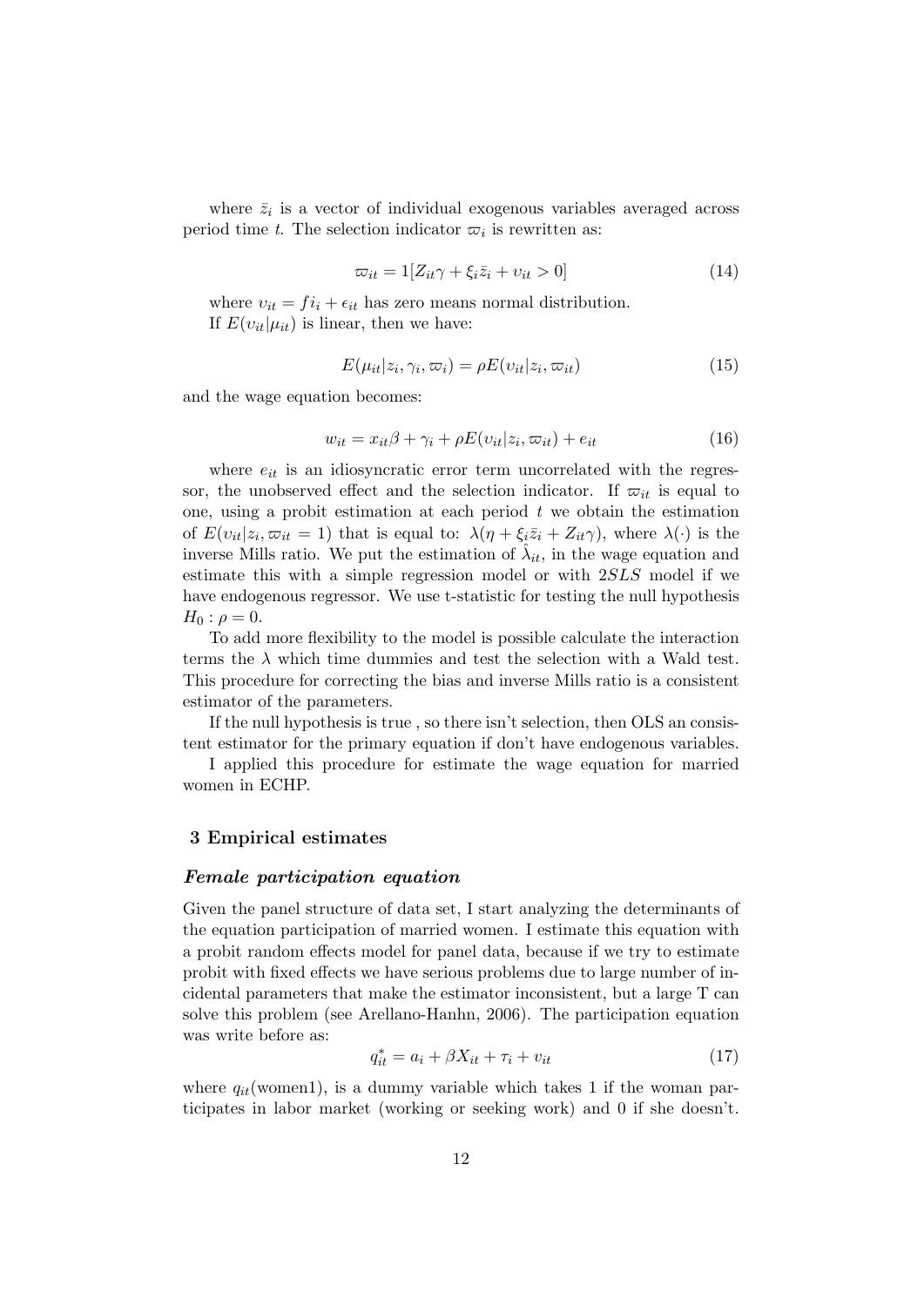I excluded self-employed married women. The equation participation,  $q_{it}^*$ , is positive only if the dummy variable equals one. The decision to participate depends on a vector of explanatory variables  $X_{it}$ . This vector includes the personal and family characteristics of the woman: age, education, children, family benefit and income house without her wage income, and the characteristic of her husband (status of work, education and if he receives unemployed benefits);  $\beta$  is a vector of unknown parameters and  $\tau_i$  and  $v_{it}$ are respectively time invariant effect specific to individual and individual time-varying error.

Tables 12 and 13 display the estimations of probit participation equation and the marginal effects for probit analysis for each country.

The explanatory variables are divided into four blocks. The first set of variables contains personal characteristics such as age (age), the square of age (agetwo), the woman education and the husband's education.

The sign of *age* is positive and significant in all countries, while *agetwo* in each country is negative and significant, which means that the relation between age and female labor force participation decreases with the age, so means an inverted-U shape.

Probably the participation increases until women assume more family responsibilities.

Concerning education, I find a propensity to participate that increases with the education level. On the average the propensity to participate is about 30% from secondary degree and university degree and the effect is very large for several countries.

Education for females at the second and thirdly levels are significant for almost all countries, while the education of husbands is significative in few countries.

The second block of variables describe the fertility of women. I construct the variables for children children age 0-3, children age 3-6 and children age  $6-12$ , which are dummy variables that take 1 if women have children with age under three, six and twelve years. The results show that the coefficients are significative and its sign in most countries is negative so women who have dependent children reduce their participation to work. Finally the effect of older children is not significative for most countries and generally positive.

The public policy on childcare could be very important to explain the participation of women across the countries.

The third set of variables represent the husband's labor status (work status) and their unemployment benefit (longhunmp). In several countries the labor status of husbands is significant, not for Mediterranean countries, where having an unemployed husband doesn't encourage women to participate in the labor market, but the sign of coefficients is positive so it means a positive influence on the participation of women, while the unemployment benefits are statistically insignificant for almost all countries but the sign is negative.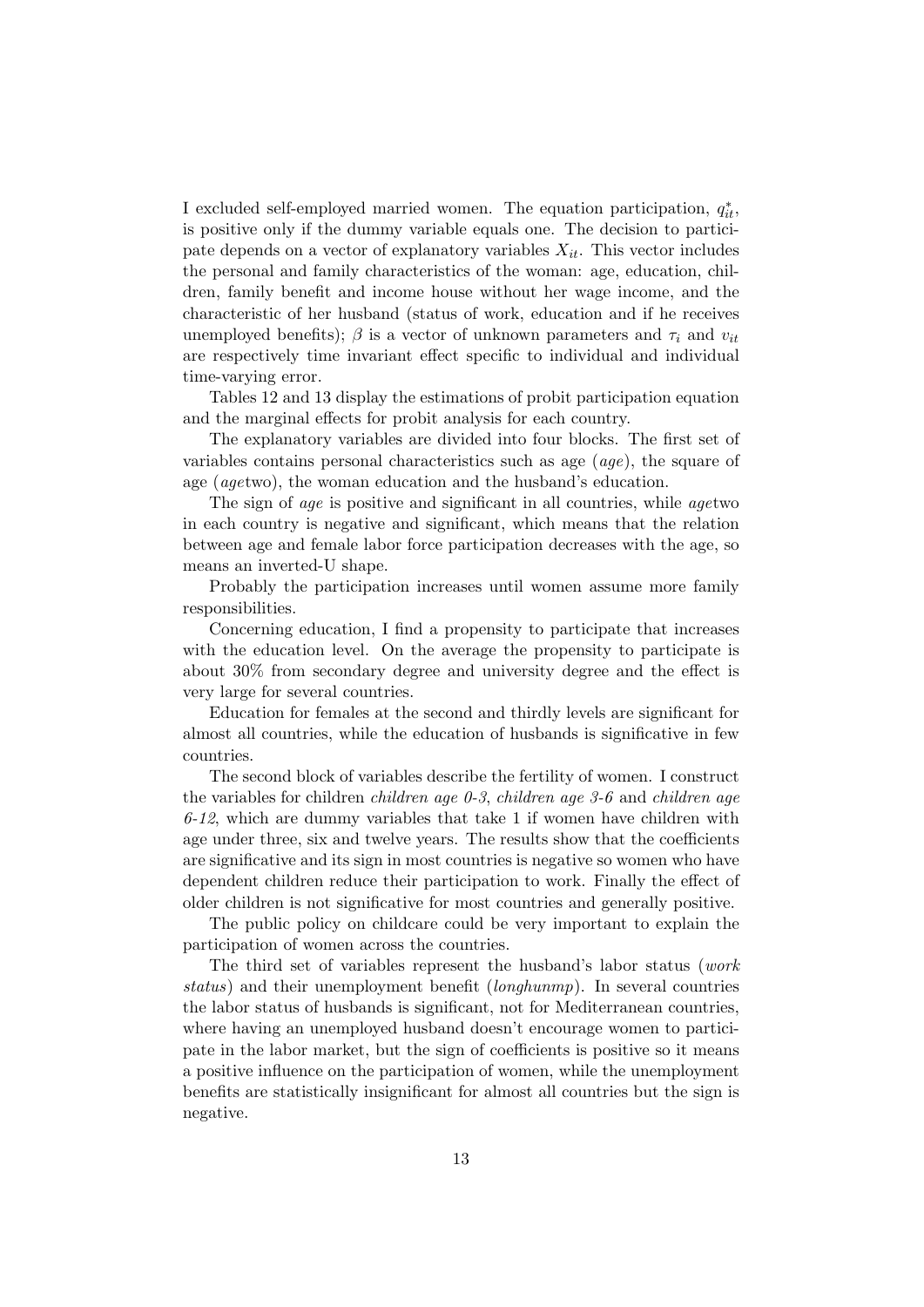The potential experiences most important for labor force participation decision. A measure of potential experience assigns of market experience to women of the same age and educational status even though their labor market histories might differ. The coefficient of potential experience is significant than reflecting skill enhancement or seniority benefits, while the negative effect of potential experience captures reduce productivity over time, fewer market options available to older individuals.

Finally we have different sources of income in the household: (*logincome*) the total non-labor income in the house where the employment wife's income has been excluded, the disability benefits and family benefits. All income variables are deflated with CPI (Consumer price index) so a comparison among years is possible, but at the same time I use the PPP (Purchasing price power) that allows a comparison among countries.

When we check the data we observe there is a negative income effect on married women's labor participation. All the income variables are significant for all European countries. The effect is larger for the income household that for the benefits in the family and disability benefits, so we may interpret that other sources of income have more influence in the participation, for example the wage of husbands and financial family conditions.

## Women's wage equation

Now I estimate the wage equation with panel data sample selection, with three different models, OLS, Heckman two step for panel data and 2SLS. In the last model I consider the potential experience as endogenous.

When we want to estimate the wage equation for married women we face different problems: selection bias, endogeneity and eventually heterogeneity.

We have selection bias because the dependent variable of wage equation can be measured only if the individual participates to the labor market. The literature offers estimators for correcting this problem (Heckman 1979, Powell 1994).

Heterogeneity is associated with the unobserved ability and motivation of an individual (ex. education), and if this unobserved individual effects are correlated with the regressor of the model, the simple estimations with OLS are inconsistent, while panel data solve this problem.

After testing the selection equation described before, I take wage equation 14 and I put inside the inverse Mill's ratio estimated by probit model for each period. I estimate this equation by OLS, Heckman and 2SLS models so the wage equation is:

$$
w_{it} = x_{it}\beta + \gamma_i + \hat{\lambda}_{it} + e_{it}
$$
\n(18)

The wage equation is analyzed on a sample that is limited for married women born between 1941–1965, excluding those self-employed. I've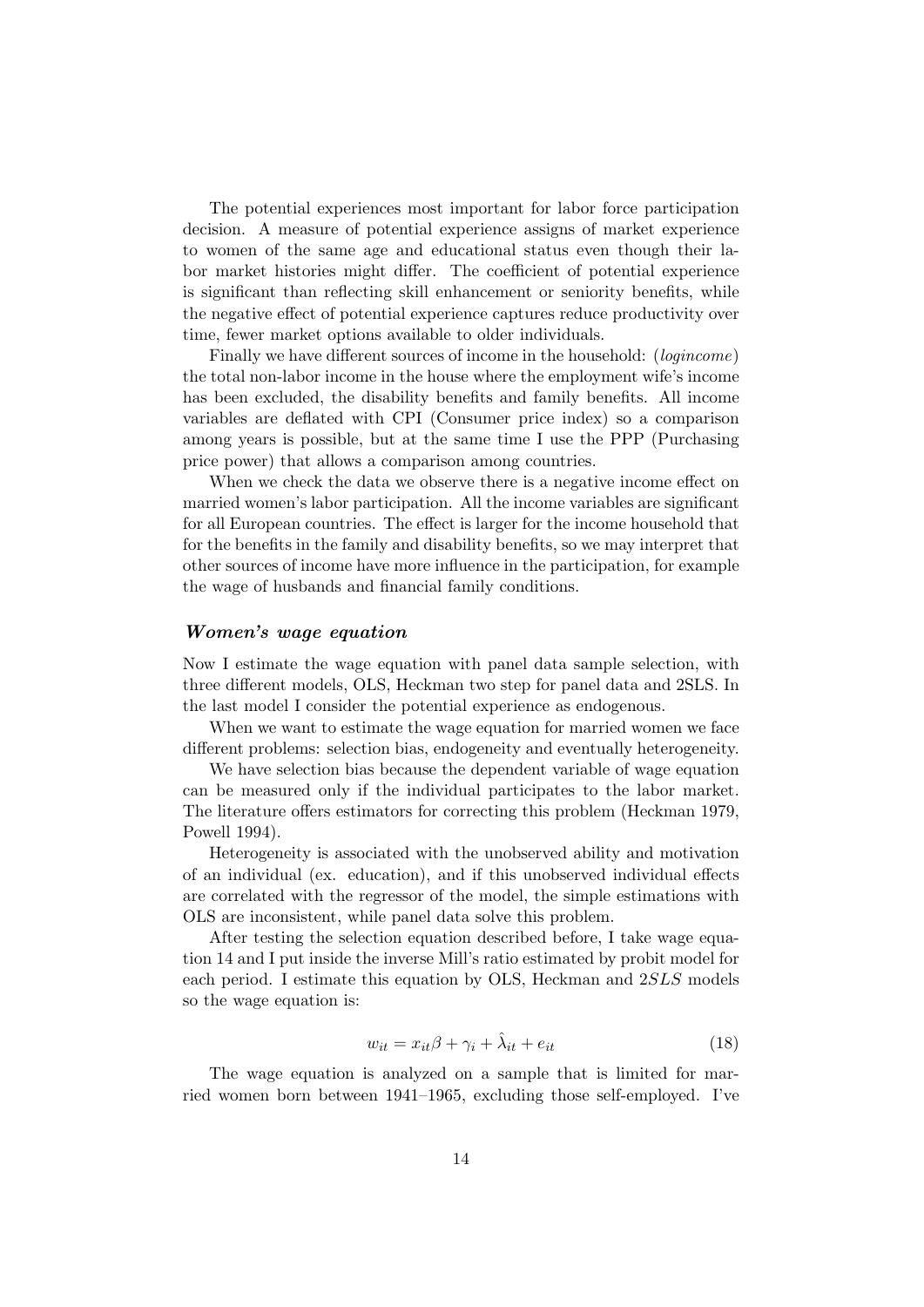dropped observations that are inconsistent, and excluded women when the years of experience exceeds the age, when experience was missing, and when they reports a positive number of hours of work and zero wage.

The dependent variable  $w_{it}$  is the logarithm of the real monthly wage of married women. The vector of explanatory variables  $x_{it}$  includes education of women, time dummies, experience and experience square, education of women in two different levels. The experience has been calculated as the difference between the present age and the age when starting the first job.<sup>4</sup>

More papers use the actual experience but for the ECHP data set we can't observe any variables to calculate this, we observe only potential experience.

I use both participants and no-participants married women to estimate the selection equation, while to estimate the wage equation I use only the married women that participate to labor market for at least two waves.

Furthermore, in few countries some variables where dropped for estimation because they where perfect predictors of one of the two alternatives.

In table 14 and 15 I represent the estimation of the wage equation using the OLS regression model, where there isn't correction for sample selection and endogeneity, and the Heckman model for panel data selection, where I put in regression equation the inverse Mill's ratio, calculated each year with a probit model  $(\lambda_{it})$ , to correct the sample selection and all regressors are considerate exogenous. In table 16 I tried to estimate a 2SLS model, considering the experience variable as endogenous. The set of instruments  $z_i t$  used to control the endogenous experience contain : age and it's square, variables for children in three different ages, education of women and education of their husbands in two different levels, sources of income in household, and an indicator of the labor status of their husband. All this regressors are considered exogenous. The vector  $x_{it}$  in this case is a subset of  $z_{it}$  that includes education of women, time dummies, experience and experience square.

The result confirms that the Heckman model for panel data is an appropriate model to estimate the wage equation. First, not all variables which affect participation equation are also determinants to estimate the wage equation, and the magnitude of the effects are different. In table 15 we find that the selectivity correction term  $\lambda_{it}$  is significant for most countries and a negative sign is present for countries with a higher rate of employment.

Concerning the experience variable, the effect is different between the OLS and the Heckman models. While in the OLS model the experience decreases the wage for most countries, in the Heckman model, experience have a positive and significant effect for all European countries. The square of experience is negative and significant for both models in each country, which means that the relation between experience and wage is the same

<sup>&</sup>lt;sup>4</sup>Similar regressions were also computed using experience calculated by age minus year schooling minus 6. The results do not vary with the measure of experience.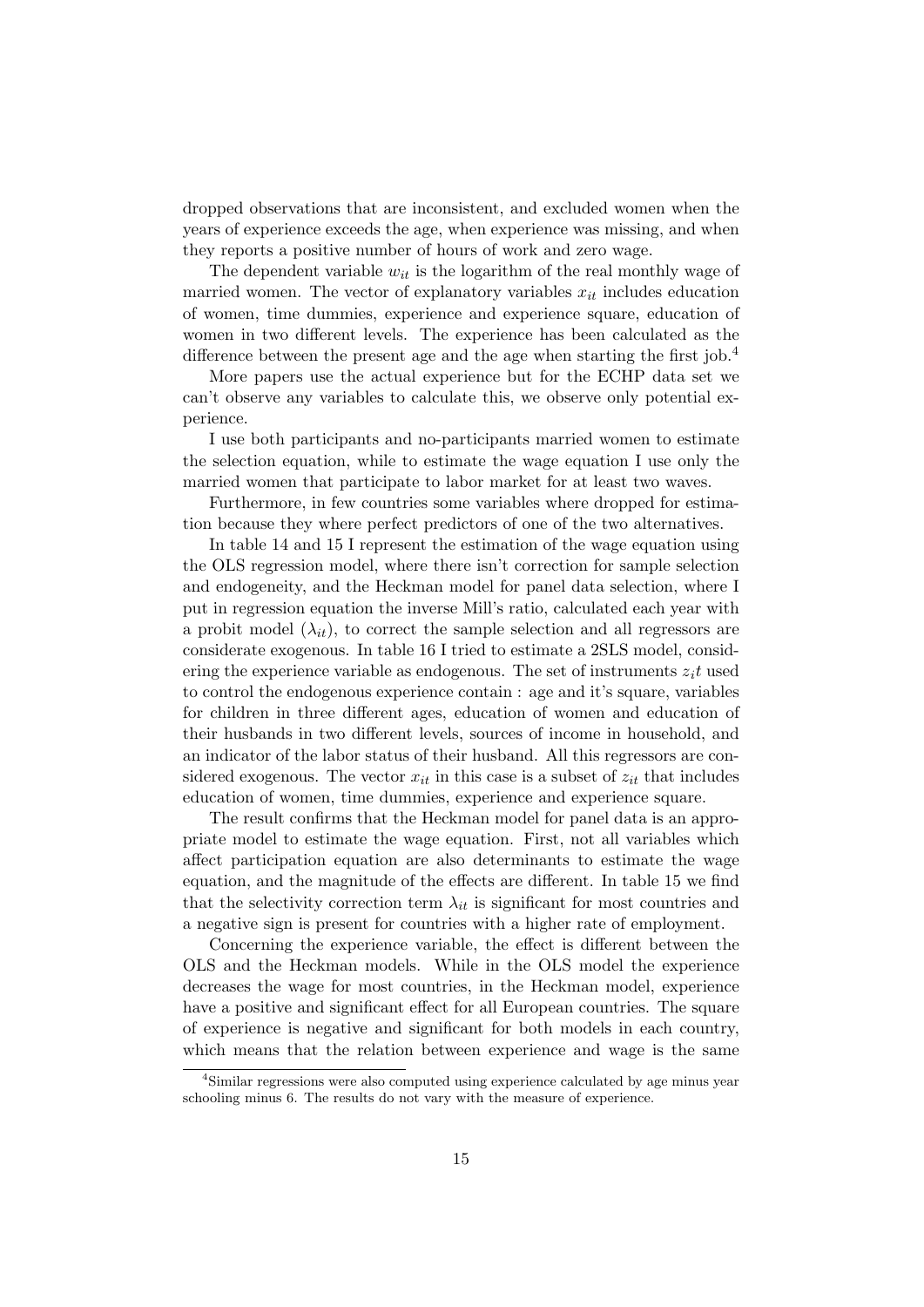after a high number of years of experience.

Regarding the effect of education we find that a higher education level increases the wage in several countries and the sign is statistically significant in panel data which are corrected for selection bias. We find the same results in the OLS regression, while a low level of education has a negative effect on the wage for both estimations.

The magnitude of the effect of each variable is different across-countries in the Heckman model. In Northern countries the experience has a smaller effect than in Mediterranean countries. The effect of tertiary education is very low in Italy, while in the rest of countries the magnitude is larger. Having a primary education influences negatively the wage while the effect is reduced for countries with a high female employment rate.

In table 16 I estimate the wage equation with a model of 2SLS, and find that the experience has a positive effect on the wage, same the Heckman model, but coefficients are lower than in the Heckman model and they are more significant for Mediterranean countries. The education has the same effect in the Heckman model, a higher level of education incises negatively on the wage equation.

# Conclusion

In this paper I first analyze the participation in labor market for married women in thirteen countries in Europe for a panel of eight years. I found that the level of education has a positive influence on the participation, and women who have a university degree participate more in the labor market. Another factor that has a positive effect on participation is the age and the labor status of husbands.

Variables that influence negatively the labor market of females are: the household income, children, in particular dependent children, family and disability benefits.

These results mean that the economic policy plays an important role for increasing the participation equation, because for example an increase in the policy of childcare and nursery development provides women with more time to dedicate to the labor market. The targets imposed in the Presidency Conclusions of the European Union Council in Lisbon, in March 2000, are far away for most countries.

Concerning the wage equation, both the experience and a higher level of education have a positive effect on it, while a low level of education has a negative effect in most countries.

The magnitude of the effect of each variable is different across-countries.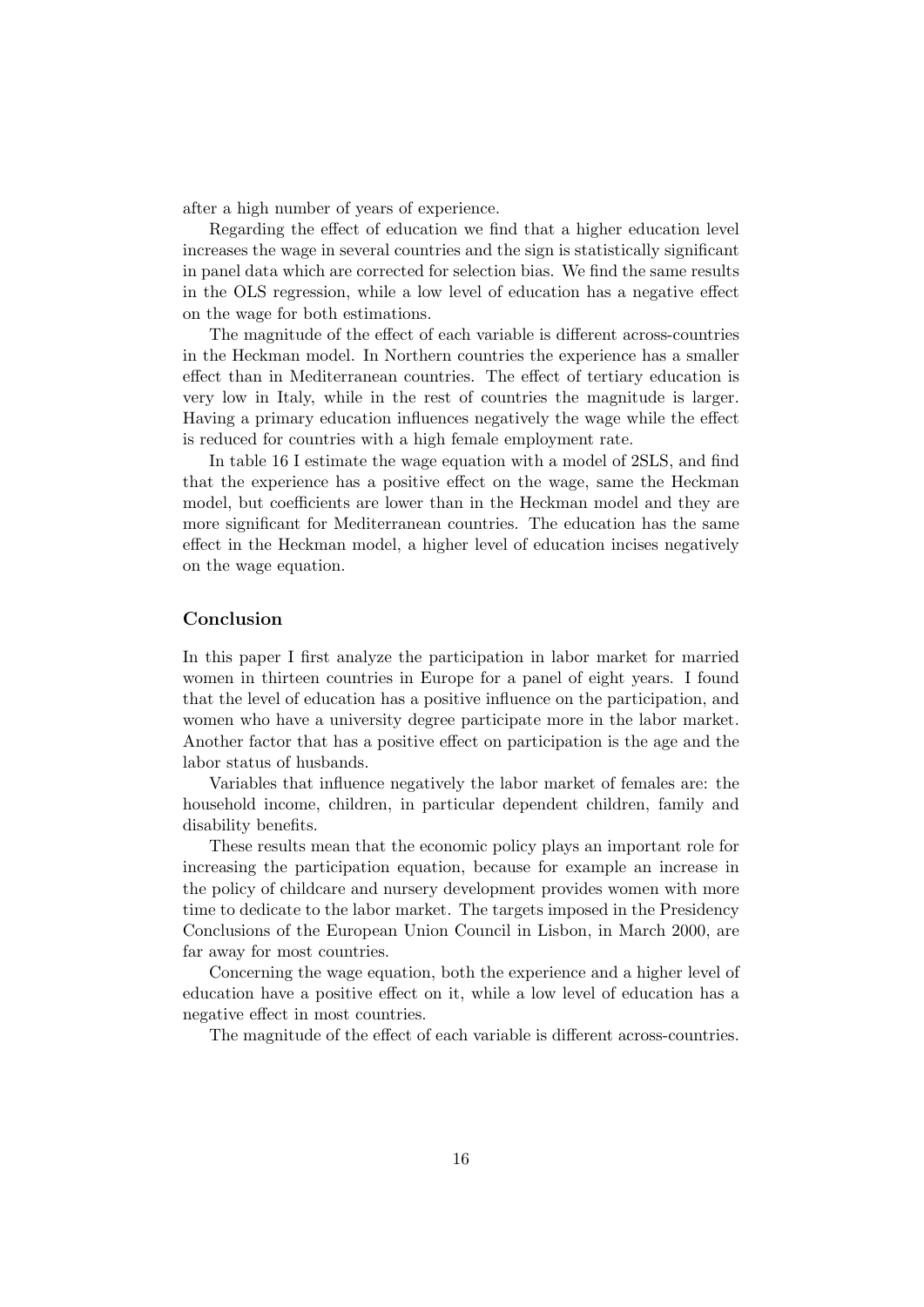# References

- [1] Askildsen, J.E., B.H. Baltagi and T.H. Holmas, 2003, Wage policy in the health care sector: a panel data analysis of nurses labour supply, Health Economics 12, 705- 719.
- [8] Chamberlain, G., 1980, Analysis with qualitative data, Review of Economic Studies 47, 225-238.
- [3] Dustmann C., and M.E. Rochina-Barrachina, 2000, Selection correction in panel data models: an application to labor supply and wages, IZA Discussion Paper 162.
- [5] Kyriazidou, E., 1997, Estimation of a panel data sample selection model, Econometrica 65, 1335-1364.
- [5] Kyriazidou,E., 2001, Estimation of dynamic panel data sample selection models, Review of Economic Studies 68, 543-572.
- [6] Borrego-Jimenez, 1997, Married women labor supply : a comparation analysis, Cesp
- [7] Mundlak, Y., 1978, On the pooling of time series and cross section data, Econometrica 46, 69-85.
- [8] C. Nicoletti and F. Peracchi 2002: A cross-country comparison of survey participation in the ECHP, Working papers of the. Institute for Social and Economic Research
- [9] Semykina-Wooldridge, 2005: Estimating panel data models in the presence od endogeneity an selection: theory and application, working paper
- [11] Vella, F. and M. Verbeek, 1999, Two-step estimation of panel data models with censored endogenous variables and selection bias, Journal of Econometrics 90, 239-263.
- [11] Verbeek, M. and T. Nijman, 1992, Testing for selectivity bias in panel data models, International Economic Review 33, 681-703.
- [13] Wooldridge, J.M., 1995, Selection corrections for panel data models under conditional mean independence assumptions, Journal of Econometrics 68, 115-132.
- [13] Wooldridge, J.M., 2002, Econometric analysis of cross section and panel data. MIT Press: Cambridge, MA. 33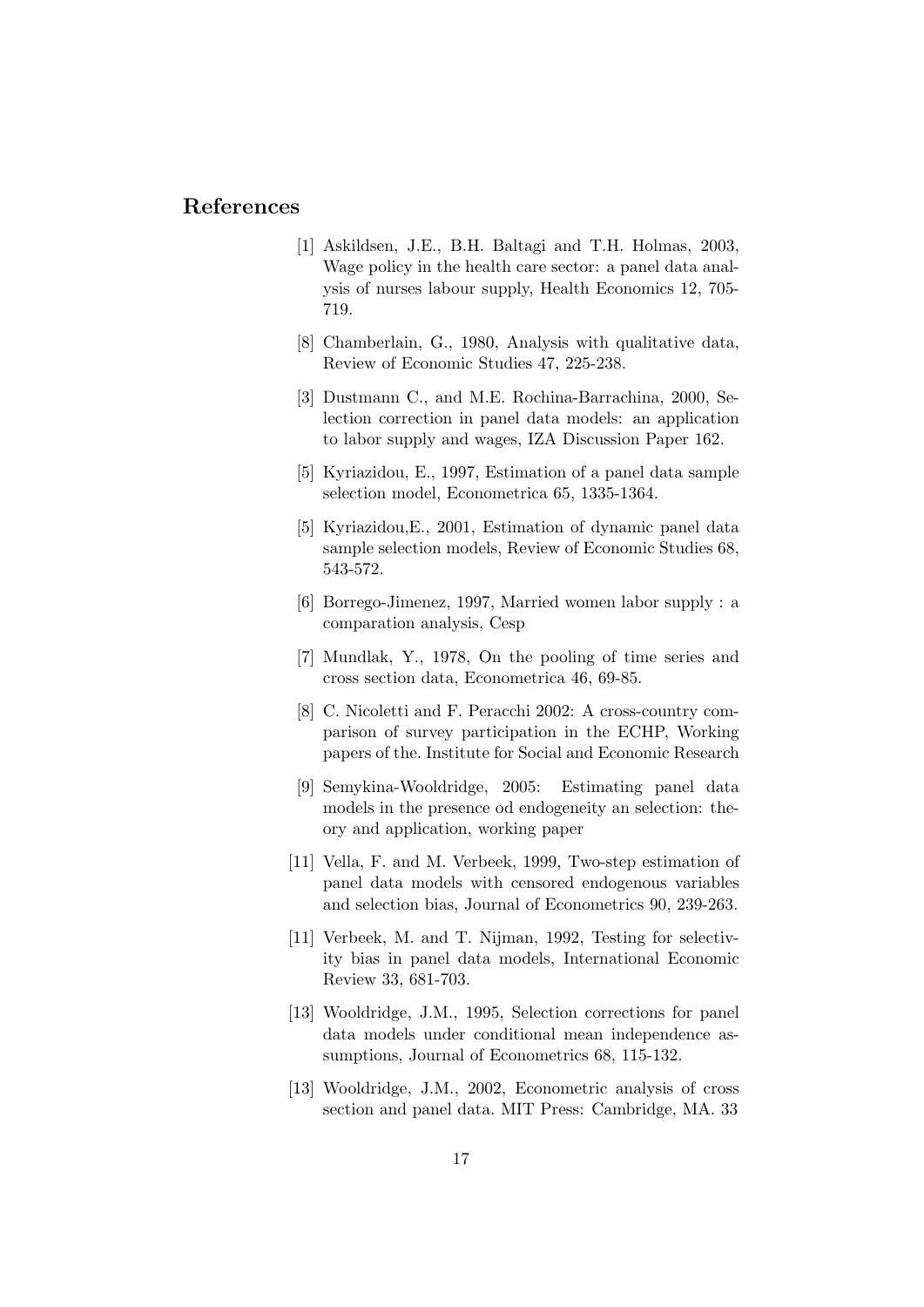Figure 1: Female inactivity and unemployment as per cent of population of working age, 2000



Directivity rate □unemployment to popul at

Source: Oecd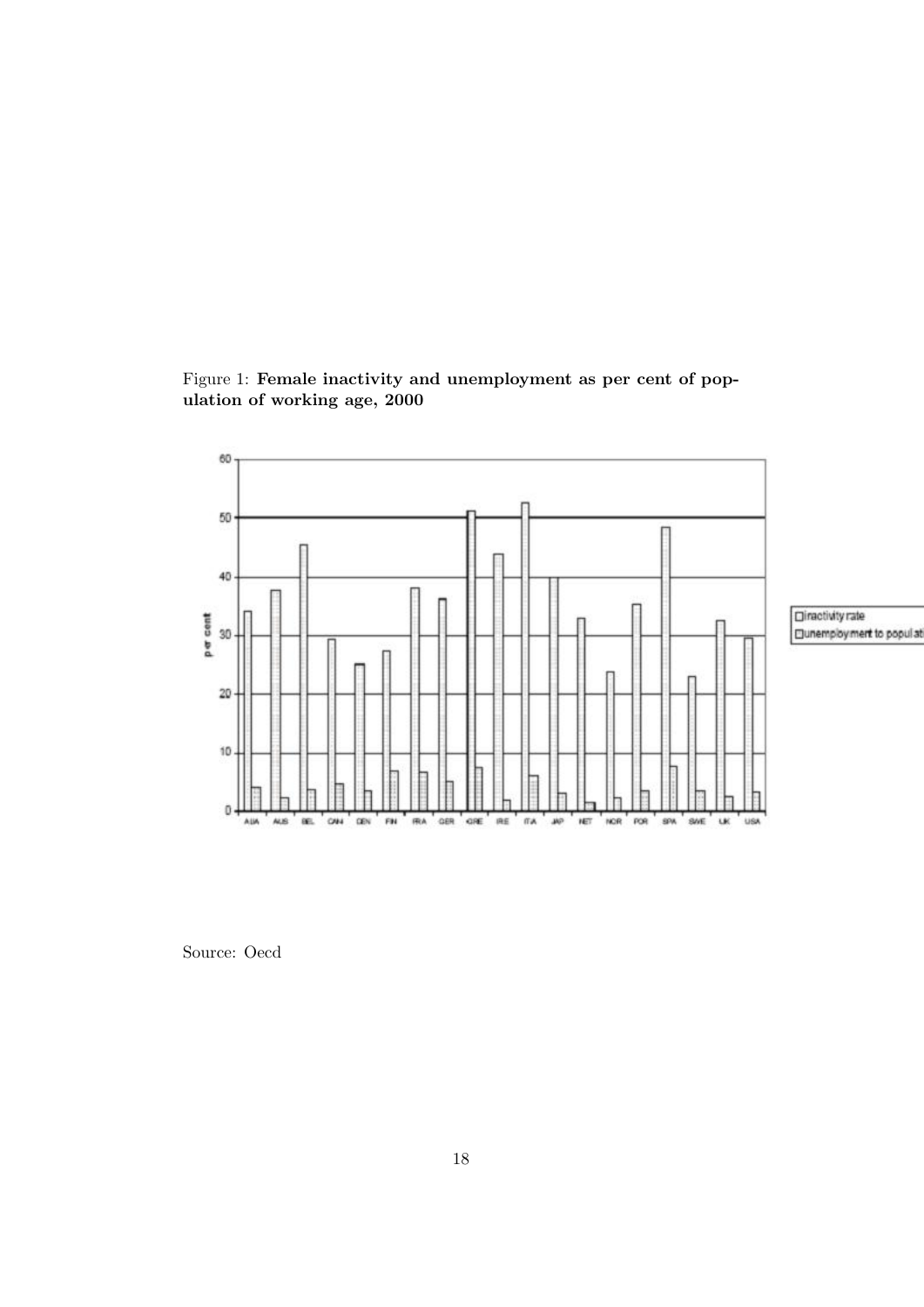Figure 2: North and Mediterranean Countries Female inactivity rate, 2000

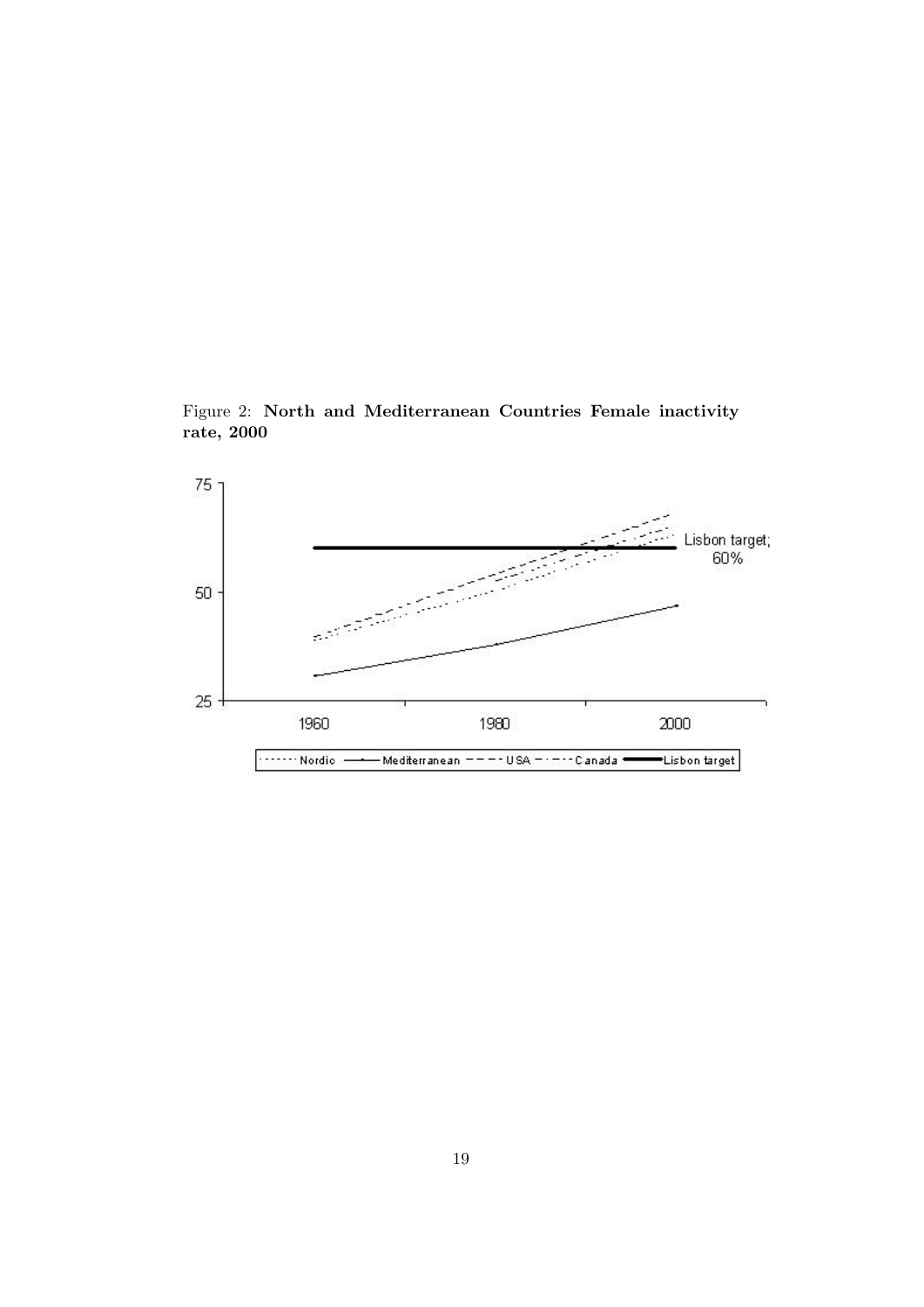|          | Table 1: Female employment rate $1960 - 2000$ Persons aged 15 to |  |  |  |  |
|----------|------------------------------------------------------------------|--|--|--|--|
| 64 years |                                                                  |  |  |  |  |

| Country                                       | 1960  | 1980  | 2000  | <b>Men 2000</b> | Lisbon Distance (a) |
|-----------------------------------------------|-------|-------|-------|-----------------|---------------------|
| Denmark                                       | 42,70 | 66,20 | 71,20 | 80,40           | 11,20               |
| Finland                                       | 54,90 | 65,00 | 64,30 | 69,70           | 4,30                |
| Norway                                        | 26,10 | 58,40 | 73,40 | 88,10           | 13,40               |
| Sweden                                        | 38,10 | 67,60 | 72,10 | 76,20           | 12,10               |
| U.K.                                          | 43,10 | 54,50 | 65,20 | 79,30           | 5,20                |
| Belgium                                       | 29,60 | 35,00 | 51,10 | 69,80           | $-8,90$             |
| Germany                                       | 35,00 | 34,80 | 58,10 | 73,50           | $-1,90$             |
| Ireland                                       |       | 32,20 | 52,20 | 74,00           | $-7,80$             |
| Hollands                                      |       | 35,70 | 62,10 | 81,10           | 2,10                |
| Austria                                       |       | 53,40 | 59,30 | 78,10           | $-0,70$             |
| Greece                                        |       | 30,70 | 40,40 | 70,20           | $-19,60$            |
| Italy                                         | 28,10 | 33,20 | 39,70 | 68,50           | $-20,30$            |
| $\mathit{Spin}$                               | 21,00 | 28,40 | 40,30 | 70,30           | $-19,70$            |
| Portugal                                      |       | 47,10 | 60,10 | 75,90           | 0,10                |
| France                                        | 42,90 | 50,00 | 53,10 | 69,80           | $-8,90$             |
| (a) Lisbon distance is the percentage differ- |       |       |       |                 |                     |

ence between the female employment rate in

2000 and 60% (b) source OECD 2000

| Country        | 1994  | 1995  | 1996  | 1997  | 1998  | 1999  | 2000  | 2001  |
|----------------|-------|-------|-------|-------|-------|-------|-------|-------|
| Germany        | 68,01 | 66,52 | 65,88 | 65,43 | 66,02 | 64,79 | 64,02 | 63,80 |
| Denmark        | 89,61 | 89,90 | 86,35 | 87,10 | 86,33 | 86,25 | 85,01 | 84,69 |
| Holland        | 56,23 | 64,93 | 58,53 | 58,19 | 59,46 | 57,21 | 56,38 | 57,47 |
| Belgium        | 70,41 | 70,63 | 70,64 | 69,19 | 67,71 | 66,55 | 64,50 | 65,61 |
| France         | 64,31 | 66,52 | 65,81 | 63,77 | 63,91 | 64,12 | 62,79 | 61,69 |
| U.K.           | 64,27 | 63,97 | 65,29 | 65,55 | 64,31 | 63,15 | 63,40 | 60,87 |
| <b>Ireland</b> | 32,99 | 34,47 | 36,31 | 39,64 | 41,46 | 43,33 | 45,87 | 43,62 |
| Italy          | 40,79 | 40,49 | 39,31 | 39,91 | 39,16 | 39,25 | 37,16 | 37,47 |
| Greece         | 38,39 | 38,40 | 36,16 | 35,84 | 34,99 | 30,89 | 32,41 | 31,26 |
| Spain          | 34,51 | 36,56 | 37,68 | 37,28 | 37,28 | 35,87 | 36,62 | 38,23 |
| Portugal       | 59,95 | 58,49 | 58,52 | 57,87 | 57,62 | 57,88 | 55,80 | 55,26 |
| Austria        | -     | 51,61 | 52,20 | 50,33 | 50,50 | 49,63 | 49,88 | 49,51 |
| Finland        |       |       | 86,71 | 86,39 | 84,18 | 84,17 | 83,95 | 80,70 |

Table 2: Female employment rate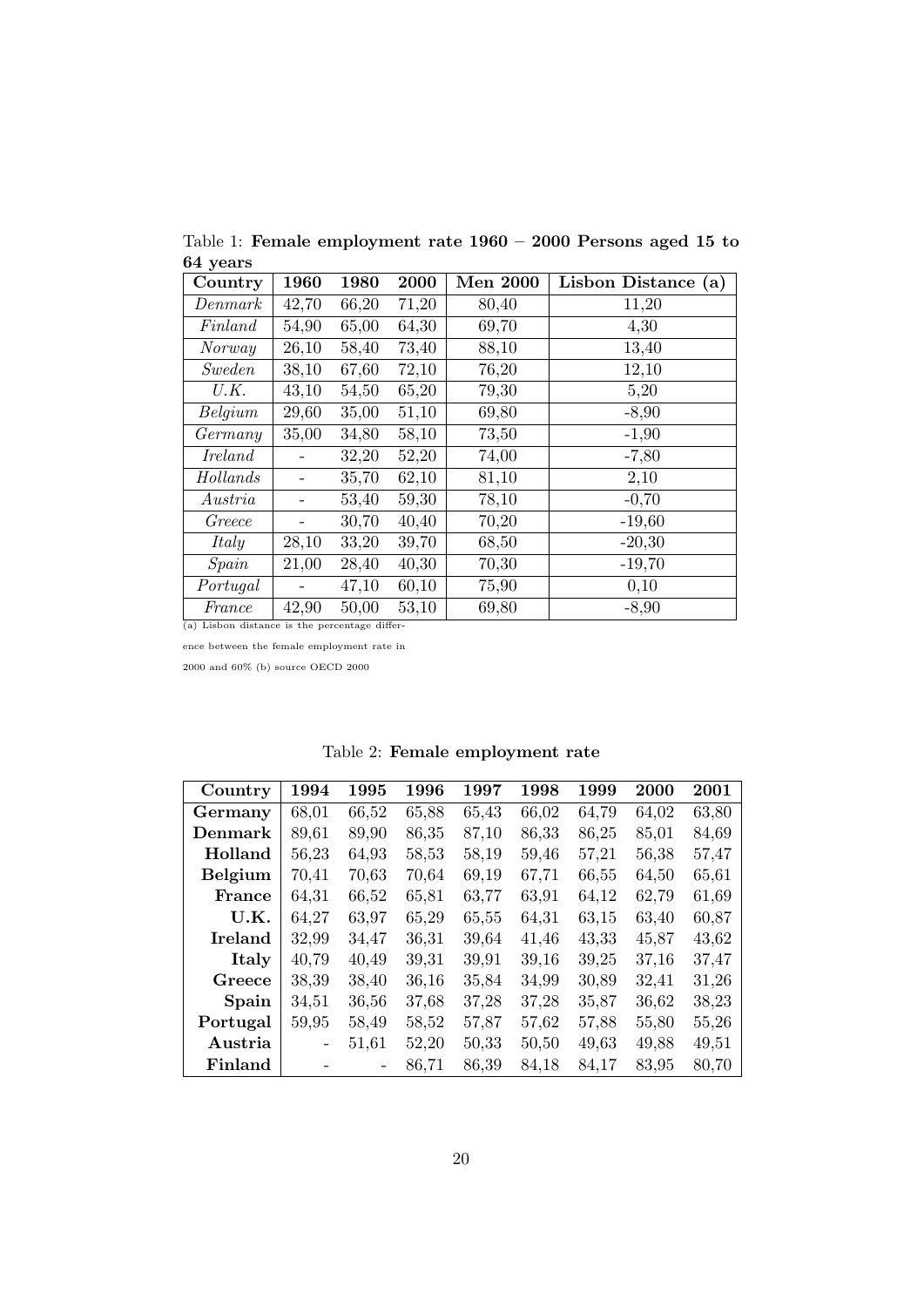| $_{\rm{Conn}}$<br>$\mathbf{t}$ ry | n.obs    | age                                                                     | ondary<br>male<br>sec-<br>$f_{\rm \acute{e}}$ .     | male<br>tiary<br>ter-<br>£.                         | dren<br>chil-<br>age                                | $_{\rm{tran}}$<br>age<br>$\frac{1}{2}$      | $_{\rm dren}$<br>age<br>chil-               | adulthou come                                       | login-                                               | abili-<br>dis-<br>$-y-$                                                      | benef<br>fam-<br>$i y$ -                            | status<br>${\bf work}$           | andary<br>band<br>hus-<br>sec- | band<br>tiary<br>ter-<br>aua<br>L                   | ploy-<br>$em-$<br>$\mathbf{u}$              |
|-----------------------------------|----------|-------------------------------------------------------------------------|-----------------------------------------------------|-----------------------------------------------------|-----------------------------------------------------|---------------------------------------------|---------------------------------------------|-----------------------------------------------------|------------------------------------------------------|------------------------------------------------------------------------------|-----------------------------------------------------|----------------------------------|--------------------------------|-----------------------------------------------------|---------------------------------------------|
|                                   |          |                                                                         | cation<br>edu-                                      | cation<br>edu-                                      | $6 - 12$                                            | $3-6$                                       | $0 - 3$                                     |                                                     |                                                      | benef                                                                        |                                                     |                                  | cation<br>edu-                 | cation<br>edu-                                      | $_{\rm benefit}$                            |
| many<br>Ger-                      | $1203\,$ | 46,55                                                                   | 0,57                                                | $0,18$                                              | 0,17                                                | 0,04                                        | 0,01                                        | 2,56                                                | 10,67                                                | 0,30                                                                         | 4,74                                                | 0,85                             | 0,56                           | 0,33                                                | 0,69                                        |
|                                   |          | $6.97\,$                                                                | $\theta,5\theta$                                    | $\theta, 38$                                        | $\theta{,}38$                                       | $\theta$ , 19                               | 0,11                                        | 0,75                                                | 0,78                                                 | 1,62                                                                         | 3,71                                                | 0,35                             | $\theta$ ,50                   | 0.47                                                | 2,27                                        |
| mark<br>Den-                      | 551      | 46,64                                                                   | 0,52                                                | $0,\!15$                                            | 0,12                                                | 0,11                                        | 0,07                                        | 2,26                                                | 12,20                                                | 0,48                                                                         | 3,79                                                | 0,93                             | 0,53                           | 0,36                                                | 0,26                                        |
|                                   |          | $7.04\,$                                                                | $\theta,5\theta$                                    | $\theta, 35$                                        | 0,32                                                | $\theta, 32$                                | 0,25                                        | 0,52                                                | 0.84                                                 | 1,88                                                                         | 3,75                                                | 0,25                             | 0,50                           | 0,48                                                | 1/41                                        |
| $Hol-$<br>land                    | 6701     | 45,45                                                                   | 0,00                                                | 0,99                                                | 0,19                                                | $0,15$                                      | 0,07                                        | 2,48                                                | 10,80                                                | 0,74                                                                         | 4,15                                                | 0,91                             | 0,01                           | 0,00                                                | 0,16                                        |
|                                   |          | $6,48$                                                                  | $\theta,07$                                         | $\theta, \theta8$                                   | $\theta.39$                                         | 0,36                                        | 0,26                                        | $0,75$                                              | $\theta,\!83$                                        | 2.39                                                                         | 3,51                                                | $\theta$ 28                      | 0.10                           | 0.07                                                | 1,10                                        |
| gium<br>Bel-                      | 436      | 43,95                                                                   | 0,34                                                | 0,19                                                | 0,10                                                | 0,13                                        | $0,06$                                      | 2,57                                                | 13,87                                                | 0,83                                                                         | 5,98                                                | 0,96                             | 0,36                           | 0,40                                                | 0,34                                        |
|                                   |          | $6,10$                                                                  | $0.47$                                              | $\theta.39$                                         | $\theta, \theta\theta$                              | $\theta,33$                                 | $\theta{,}\mathcal{Z}\mathcal{Z}$           | 0,82                                                | $0.48$                                               | 2,44                                                                         | $\mathcal{G}, \mathcal{G}\mathcal{S}$               | 0,20                             | $0.48$                         | 0, 49                                               | 1,58                                        |
| France                            | $850\,$  | 45,85                                                                   | 0,12                                                | $\!0,\!61$                                          | 0,22                                                | 0,10                                        | 0,06                                        | 2,61                                                | 11,92                                                | $0,65$                                                                       | 2,99                                                | 0,90                             | 0,10                           | 0,25                                                | 0,47                                        |
|                                   |          |                                                                         |                                                     |                                                     | 0,41                                                | $\theta, \mathcal{S}\theta$                 | $\begin{array}{c} 0,23 \\ 0,07 \end{array}$ |                                                     | $\begin{array}{c} 0.76 \\ 9.75 \end{array}$          | $\stackrel{9}{\sim}$ 11                                                      |                                                     | $\theta, 30$                     | $\theta{,}30$                  | $0,43$<br>0,50                                      | $\begin{array}{c} 1,95 \\ 0,08 \end{array}$ |
| U.K.                              | 881      | $\begin{array}{l} 6,27 \\ 46,30 \\ 7,28 \end{array}$                    | $\begin{array}{c} 0.32 \\ 0.16 \\ 0.37 \end{array}$ | $0,49$<br>$0,40$<br>$0,49$                          | 0,13<br>0,34                                        | $\theta,\beta1$<br>0,11                     | $0.25$                                      | $\begin{array}{c} 0.78 \\ 2.42 \\ 0.69 \end{array}$ | $\theta$ ?71                                         | 0,69<br>2,24                                                                 | $3,87$<br>$3,87$<br>$3,65$                          | 0,89<br>$\theta, \beta$          | $\theta{,}39$<br>0,18          | $\mathcal{O}, 5 \mathcal{O}$                        | 0,72                                        |
| $_{\rm Iand}^{\rm Fe}$            | 297      | 46,39                                                                   | 0,43                                                | 0,33                                                | 0,17                                                | 0,16                                        | 0,08                                        | 2,97                                                | 10,01                                                | 0,47                                                                         | 5,09                                                | 0,92                             | 0,39                           | 0,21                                                | 0,80                                        |
| Italy                             | $71\%$   | $\begin{array}{l} 6{,}7{\!\!\!\!\!\!/}2\\ 45{,}59\\ 6{,}55 \end{array}$ | $\begin{array}{c} 0,50 \\ 0,52 \\ 0,50 \end{array}$ | $0,47$<br>0.30<br>0.46                              | $\begin{array}{c} 0.38 \\ 0.15 \\ 0.36 \end{array}$ | $\begin{array}{c} 0.37 \\ 0.13 \end{array}$ | $\theta,\!27$ 0,07                          | $1,04$<br>$0,87$<br>$0,87$                          | $\begin{array}{c} 0,50 \\ 10,30 \\ 1,07 \end{array}$ | $\begin{array}{c} 1,93 \\ 0,27 \\ 1,45 \end{array}$                          | $\begin{array}{c} 9,01 \\ 0,40 \\ 1,57 \end{array}$ | $0,\!85$ 0, 85                   | $0,49$<br>0.46<br>0.50         | 0,41                                                | $2,41$<br>0,03                              |
|                                   |          |                                                                         |                                                     |                                                     |                                                     | $\theta, 33$                                | 0,26                                        |                                                     |                                                      |                                                                              |                                                     | $\theta, 36$                     |                                | $\begin{array}{c} 0,17 \\ 0,38 \end{array}$         | $\theta$ .22                                |
| Greece                            | 341      | $44.87$                                                                 | 0,33                                                | 0,35                                                | 0,14                                                | 0,11                                        | $0,07$                                      | 2,89                                                | 15,10                                                | 0,22                                                                         | 0,38                                                | 0,89                             | 0,27                           | 0,35                                                | 0,28                                        |
|                                   |          | $6,29$                                                                  |                                                     |                                                     | $\begin{array}{c} 0.35 \\ 0.16 \end{array}$         | 0,31                                        | $\theta$ 26                                 |                                                     | $\substack{f,53 \\ 14,73}$                           | $\begin{array}{c} 1,31 \\ 0,73 \end{array}$                                  | 1,60                                                | $\theta, \mathcal{S}\mathcal{Q}$ | 0.44                           |                                                     | $1,41$<br>0,39                              |
| Spain                             | 06       | $\begin{array}{c} 45,09 \\ 6,46 \end{array}$                            | $\begin{array}{c} 0,47 \\ 0,22 \\ 0,41 \end{array}$ | $\begin{array}{c} 0.48 \\ 0.41 \\ 0.49 \end{array}$ | 0.37                                                | 0,13<br>0,34                                | $0.27$<br>0,08                              | $\begin{array}{c} 0.95 \\ 2.95 \\ 1.02 \end{array}$ | $1,05$                                               | $\ensuremath{\mathcal{Q}}, \ensuremath{\mathcal{G}}\ensuremath{\mathcal{G}}$ | $\begin{array}{c} 0,19 \\ 1,20 \end{array}$         | 0,29<br>0,90                     | 0,39<br>$0,18$                 | $\begin{array}{c} 0,48 \\ 0,32 \\ 0,47 \end{array}$ | 1,70                                        |
| tugal<br>$_{\rm Por}$             | $618\,$  | 45,92                                                                   | 0,12                                                | 0,70                                                | 0,12                                                | 0,09                                        | 0,04                                        | $2,78$                                              | 14,46                                                | 0,44                                                                         | 3,73                                                | $0,88$                           | 0,12                           | 0,12                                                | 0,22                                        |
|                                   |          | $\gamma, \mathcal{O} \beta$                                             | $\theta.32$                                         | $0.46$                                              | $\theta$ 32                                         | $\theta{.}28$                               | $\theta,\!2\theta$                          | $\theta,86$                                         | $\it 1,11$                                           | 1,79                                                                         | $\mathcal{Z},\mathcal{S}\mathcal{S}$                | $\theta,$ 32                     | $\theta{,}32$                  | $\theta.33$                                         | 1,33                                        |
| Aus-<br>tria                      | 404      | 44,64                                                                   | $0,68$                                              | 0,19                                                | 0,14                                                | 0,09                                        | 0,03                                        | 2,76                                                | 12,79                                                | 0,27                                                                         | 5,11                                                | 0,87                             | 0,80                           | 0,11                                                | 0,27                                        |
|                                   |          | $6,30\,$                                                                | $0.47$                                              | $\theta.39$                                         | $\theta, 35$                                        | $\theta$ 28                                 | $0.18\,$                                    | $\theta,88$                                         | $\theta,51$                                          | 1, 49                                                                        | 3,79                                                | 0,34                             | $0\not\!\!\!\!\!/\,1$          | $\theta$ , $31$                                     | 1,45                                        |
| $\rm{Fin}$<br>land                | 713      | 47,37                                                                   | 0,39                                                | $0,16$                                              | 0,11                                                | 0,12                                        | $0,05$                                      | 2,37                                                | 11,76                                                | 1,76                                                                         | 3,83                                                | 0,88                             | 0,39                           | 0,39                                                | 0,78                                        |
|                                   |          | 6,90                                                                    | $\theta$ /3                                         | $\theta, 37$                                        | $\theta$ , $31$                                     | $\theta.32$                                 | 0,23                                        | $\theta$ , 61                                       | 0,77                                                 | 3.12                                                                         | 3,58                                                | 0,33                             | 0.49                           | 0,49                                                | 2,34                                        |

Table 3: Summary statistics of full sample  $Table 3: Summary$  statistics of full sample

Standard deviations in italics, Full sample: all

 $\begin{minipage}{.4\linewidth} \emph{Standard deviations in italics, Full sample: all married women was born 1941-1965} \end{minipage}$ 

married women was born 1941-1965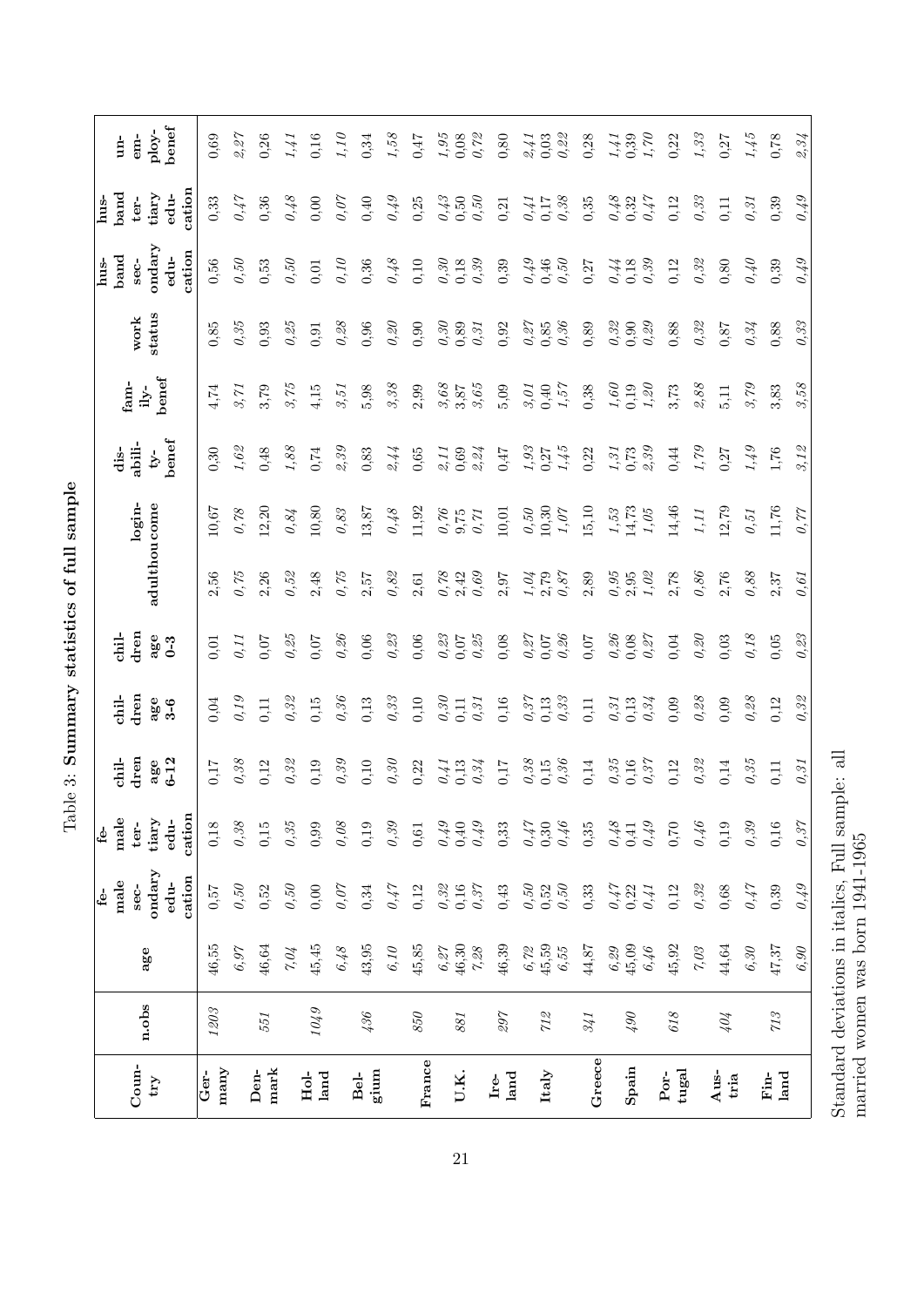|                                                 |             |                   | $f_{\Theta}$ -                                                                                | £.                              |                         |                      |                        |                                                     |                   |                                             |                                             |                      | hus-                             | hus-                            |                       |
|-------------------------------------------------|-------------|-------------------|-----------------------------------------------------------------------------------------------|---------------------------------|-------------------------|----------------------|------------------------|-----------------------------------------------------|-------------------|---------------------------------------------|---------------------------------------------|----------------------|----------------------------------|---------------------------------|-----------------------|
|                                                 |             |                   | male                                                                                          | male                            | chil-                   | chil-                | chil-                  |                                                     |                   | dis-                                        | fam-                                        |                      | band                             | $_{\rm band}$                   | $un-$                 |
| Coun-<br>$\mathop{\rm tr}\nolimits\!mathcal{Y}$ | num.<br>Obs | age               | ondary<br>cation<br>edu-<br>sec-                                                              | cation<br>tiary<br>edu-<br>ter- | dren<br>$6 - 12$<br>age | dren<br>age<br>$3-6$ | dren<br>age<br>$0 - 3$ | adulthou come                                       | $login-$          | benef<br>abili-<br>$-44$                    | benef<br>$ily-$                             | status<br>work       | ondary<br>cation<br>edu-<br>sec- | cation<br>tiary<br>edu-<br>ter- | benef<br>ploy-<br>em- |
| many<br>Ger-                                    | 1058        | $46.60\,$         | 0.56                                                                                          | 0.18                            | 0.17                    | 0.03                 | 0.01                   | 2.55                                                | 10.64             | 0.26                                        | $4.62\,$                                    | 0.85                 | 0.56                             | 0.33                            | 0.70                  |
|                                                 |             | $6.89\,$          | $0.50\,$                                                                                      | $0.38\,$                        | 0.37                    | 0.18                 | 0.11                   | 0.75                                                | 0.74              | 1.52                                        | 3.73                                        | 0.35                 | 0.50                             | 0.47                            | 2.27                  |
| $\operatorname{mark}$<br>Den-                   | 546         | 46.59             | $0.51\,$                                                                                      | $0.14\,$                        | 0.12                    | 0.12                 | 0.07                   | 2.25                                                | 12.20             | 747                                         | 3.81                                        | 0.93                 | 0.53                             | 0.36                            | 0.26                  |
|                                                 |             | $7.01\,$          | $0.50\,$                                                                                      | $0.35\,$                        | $0.32\,$                | $0.32\,$             | 0.25                   | $0.52\,$                                            | $0.85\,$          | $1.86\,$                                    | $3.75\,$                                    | 0.25                 | $0.50\,$                         | 0.48                            | 141                   |
| land<br>Hol-                                    | 815         | 45.32             | $0.00\,$                                                                                      | 0.99                            | 0.20                    | 0.14                 | $0.07\,$               | 2.46                                                | 10.75             | $0.78\,$                                    | 4.00                                        | 0.90                 | 0.00                             | 0.00                            | 0.18                  |
|                                                 |             | $6.32\,$          | 0.00                                                                                          | 0.09                            | 0.40                    | 0.35                 | $0.26\,$               | $0.73\,$                                            | 0.91              | 2.44                                        | $9.5\%$                                     | 0.29                 | 0.00                             | 0.07                            | 1.18                  |
| gium<br>Bel-                                    | 428         | 43.90             | 0.34                                                                                          | 0.19                            | 0.11                    | 0.13                 | $0.06\,$               | 2.57                                                | 13.87             | 0.84                                        | 5.99                                        | 0.96                 | $0.36\,$                         | $0.40$                          | 0.35                  |
|                                                 |             | 6.04              | $0.47$                                                                                        | $0.39\,$                        | 0.31                    | $0.33\,$             | $0.23\,$               | $0.8\mathrm{\textit{2}}$                            | $0.48$            | 2.46                                        | $9.38\,$                                    | 0.20                 | $0.48$                           | 0.49                            | $1.60\,$              |
| France                                          | 850         | 45.85             | 0.12                                                                                          | $0.61\,$                        | 0.22                    | $0.10\,$             | $0.06\,$               | $2.61\,$                                            | 11.92             | $0.65\,$                                    | 2.99                                        | 0.90                 | $0.10\,$                         | 0.25                            | 0.47                  |
|                                                 |             | 6.27              | $0.3\%$                                                                                       | 0.49                            | 0.41                    | 0.30                 | $0.23\,$               | $0.78\,$                                            | 0.76              | 2.11                                        | $\begin{array}{c} 3.68 \\ 3.83 \end{array}$ | 0.30                 | 0.30                             | 0.43                            | $1.95\,$              |
| U.K.                                            | 783         | 46.22             | $0.16\,$                                                                                      | 0.38                            | 0.14                    | 0.11                 | 0.07                   | 2.43                                                | 9.75              | $\!0.63\!$                                  |                                             | 0.90                 | 0.19                             | 0.51                            | 0.07                  |
| $\mathbf{I}$ re-                                |             | $7.13\,$          | $0.37\,$                                                                                      | 0.49                            | 0.35                    | $0.31\,$             | $0.25\,$               | 0.69                                                | $0.71\,$          | 2.13                                        | 3.64                                        | 0.30                 | $0.39\,$                         | 0.50                            | 0.68                  |
| land                                            | 272         | 46.18             | $0.44\,$                                                                                      | $\!0.31$                        | $0.18\,$                | $0.16\,$             | $0.08\,$               | 2.97                                                | 10.04             | $0.45\,$                                    | $5.16\,$                                    | 0.93                 | $0.40\,$                         | 0.21                            | 0.69                  |
|                                                 |             | $6.54$            | $0.50\,$                                                                                      | 0.46                            | $0.38\,$                | 0.37                 | $0.28\,$               |                                                     | $0.47$            | $\begin{array}{c} 1.88 \\ 0.27 \end{array}$ | 2.97                                        | $0.25\,$             | 0.49                             | 0.41                            | 2.23                  |
| Italy                                           | $707$       | 45.62<br>$6.56\,$ | $0.50\,$<br>$\,0.52$                                                                          | 0.46<br>0.30                    | $0.36\,$<br>$0.15\,$    | $0.33\,$<br>0.13     | 0.26<br>0.07           | $\begin{array}{c} 1.04 \\ 2.80 \\ 0.87 \end{array}$ | 10.30<br>$1.07\,$ | $1.45$                                      | $1.58\,$<br>0.40                            | $0.85\,$<br>$0.36\,$ | $0.50\,$<br>$0.46\,$             | $0.38\,$<br>0.18                | 0.22<br>0.03          |
| Greece                                          | 335         | 44.84             | 0.33                                                                                          | $\!0.34\!$                      | 0.14                    | 0.11                 | $0.07$                 | 2.89                                                | 15.10             | 0.22                                        | $0.38\,$                                    | $0.89\,$             | 0.27                             | 0.36                            | 0.24                  |
|                                                 |             | 6.27              | $0.47$                                                                                        | 0.48                            | 0.35                    | 0.31                 | $0.26\,$               |                                                     | $1.54\,$          | 1.33                                        | 1.61                                        | 0.31                 | $0.45\,$                         | 0.48                            | 1.31                  |
| Spain                                           | 483         | 6.43<br>45.11     | 0.22<br>$0.42$                                                                                | 0.49<br>0.41                    | 0.37<br>0.16            | $0.33\,$<br>$\!0.13$ | $0.28$<br>0.08         | 1.03<br>$0.94 \\ 2.96$                              | 14.73<br>$1.06\,$ | 0.75<br>2.41                                | 0.20<br>1.21                                | 0.29<br>0.90         | 0.39<br>0.19                     | 0.33<br>0.47                    | 1.68<br>0.38          |
| $Por-$                                          | 614         | 45.91             | 0.12                                                                                          | $0.70\,$                        | 0.12                    | 0.09                 | 0.04                   | 2.78                                                | 14.45             | 0.43                                        | 3.72                                        | 0.88                 | 0.12                             | 0.12                            | 0.20                  |
| $t$ ugal                                        |             | 7.04              | $0.3\%$                                                                                       | 0.46                            | 0.32                    | 0.28                 | 0.21                   | 0.85                                                | $1.11\,$          | $\tau$                                      | $2.88$                                      | 0.32                 | $0.32\,$                         | 0.33                            | 1.29                  |
| Aus-<br>tria                                    | 386         | 44.58             | $0.68\,$                                                                                      | $0.18\,$                        | 0.14                    | $0.08\,$             | 0.03                   | 2.77                                                | 12.79             | 0.24                                        | 5.09                                        | 0.88                 | $\rm 0.80$                       | 0.11                            | 0.29                  |
|                                                 |             | $6.23$            | $0.47$                                                                                        | $0.38\,$                        | 0.34                    | 0.27                 | 0.17                   | 0.89                                                | $0.51\,$          | 1.45                                        | 3.80                                        | 0.33                 | 0.40                             | 0.32                            | 1.49                  |
| land<br>Fin-                                    | $707\,$     | 47.35             | 0.39                                                                                          | $0.16\,$                        | 0.11                    | 0.12                 | 0.06                   | 2.37                                                | 11.75             | 1.74                                        | 3.83                                        | 0.88                 | 0.39                             | 0.39                            | 0.77                  |
|                                                 |             | $6.89\,$          | 0.49                                                                                          | 0.37                            | 0.31                    | 0.32                 | 0.23                   | 0.61                                                | 0.77              | 3.09                                        | 3.58                                        | 0.33                 | 0.49                             | 0.49                            | 2.33                  |
|                                                 |             |                   | married women was born 1941-1965, employed<br>Standard deviations in italics, sub-sample: all |                                 |                         |                      |                        |                                                     |                   |                                             |                                             |                      |                                  |                                 |                       |

Table 4: Summary statistics of sub-sample  $Table 4: Summary statistics of sub-sample$ 

Standard deviations in italics, sub-sample: all married women was born 1941-1965, employed

or search a job

or search a job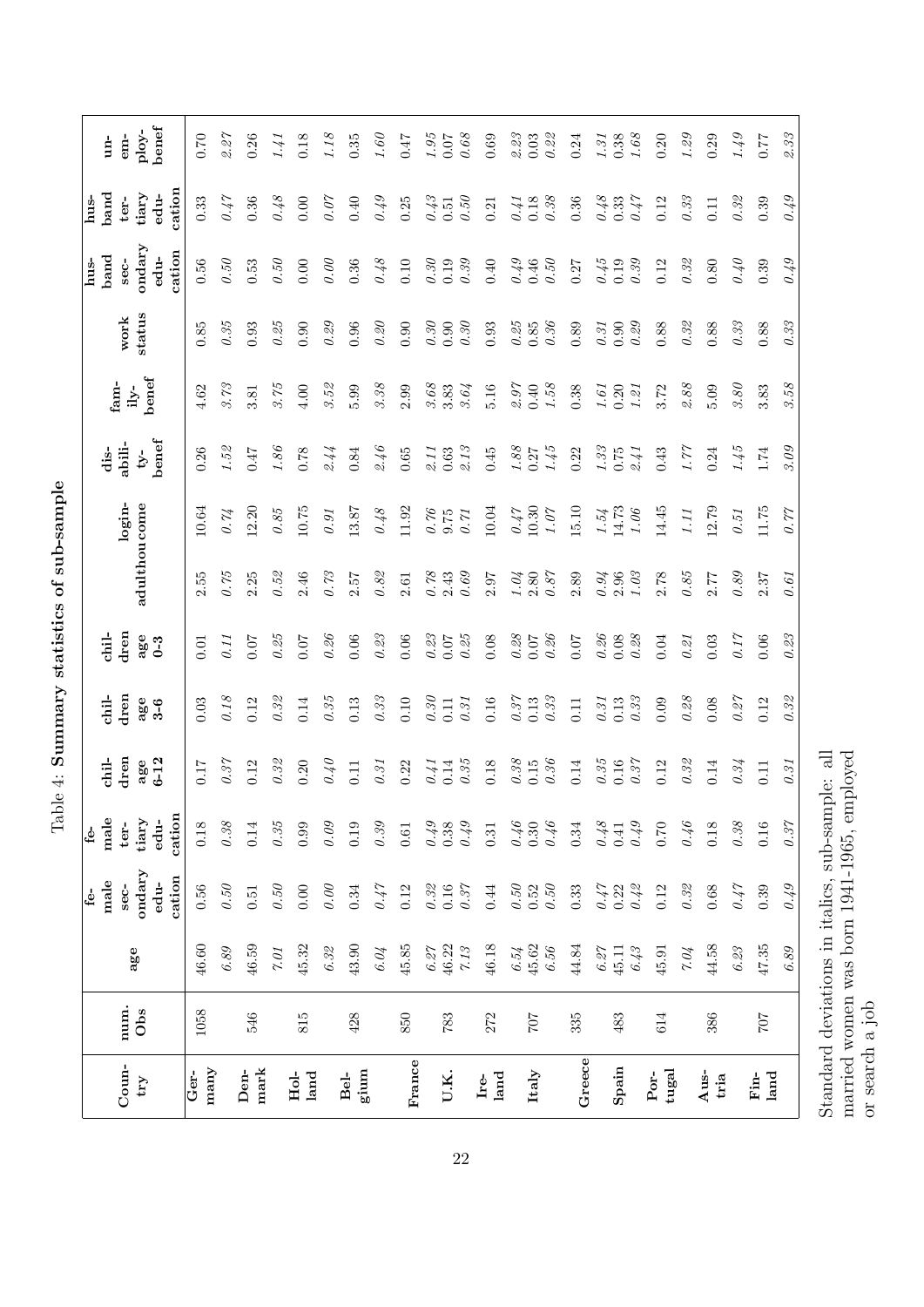|                        |                |                                              | Germany                                                      |                                                      |                                                                               |                         |                                             |                                                              | Denmark                                                                      |                                                     |                                                                 |
|------------------------|----------------|----------------------------------------------|--------------------------------------------------------------|------------------------------------------------------|-------------------------------------------------------------------------------|-------------------------|---------------------------------------------|--------------------------------------------------------------|------------------------------------------------------------------------------|-----------------------------------------------------|-----------------------------------------------------------------|
|                        | Empl.          | mpl.<br>闰                                    | Single                                                       | Single                                               | Multi                                                                         |                         | Empl.                                       | Empl.                                                        | Single                                                                       | Single                                              | Multi.                                                          |
|                        | œ              | $\circ$                                      | trans.                                                       | tras.                                                | trans                                                                         |                         |                                             |                                                              | trans.                                                                       | tras.                                               | trans.                                                          |
|                        | years          | Years                                        | $\mathfrak{c}$                                               | from                                                 |                                                                               |                         | years                                       | Years                                                        | $\mathbf{c}$                                                                 | from                                                |                                                                 |
|                        |                |                                              | Work                                                         | Work                                                 |                                                                               |                         |                                             |                                                              | Work                                                                         | Work                                                |                                                                 |
| age                    | 44.91          | $\begin{array}{c} 40.10 \\ 0.11 \end{array}$ | 42.38                                                        | 35.60                                                | 38.58                                                                         | age                     | 44.34                                       | 43.57                                                        | 44.32                                                                        | 33.92                                               | 37.63                                                           |
| sec-<br>female<br>less | 0.34           |                                              | 0.23                                                         | 0.18                                                 | 0.23                                                                          | sec-<br>female<br>less  | 0.41                                        | 0.00                                                         | 0.24                                                                         | 0.37                                                | 0.41                                                            |
| ondary education       |                |                                              |                                                              |                                                      |                                                                               | ondary education        |                                             |                                                              |                                                                              |                                                     |                                                                 |
| female secondary       | 0.52           | $0.65\,$                                     | 0.59                                                         | $\!0.64\!$                                           | $\!0.62\!$                                                                    | female secondary        | 0.48                                        | 0.29                                                         | $\!0.64\!$                                                                   | 0.55                                                | 0.52                                                            |
| education              |                |                                              |                                                              |                                                      |                                                                               | education               |                                             |                                                              |                                                                              |                                                     |                                                                 |
| female tertiary ed-    | 0.13           | 24<br>$\ddot{\circ}$                         | 0.17                                                         | 0.17                                                 | 0.15                                                                          | female tertiary ed-     | 0.11                                        | $0.71\,$                                                     | 0.13                                                                         | 0.08                                                | 0.08                                                            |
| ucation                |                |                                              |                                                              |                                                      |                                                                               | ucation                 |                                             |                                                              |                                                                              |                                                     |                                                                 |
| children age 6-12      | 0.18           | $18\,$<br>$\dot{\circ}$                      | $\begin{array}{c} 0.22 \\ 0.07 \\ 0.05 \\ 10.70 \end{array}$ | $\!0.12\!$                                           | $\begin{array}{c} 0.15 \\ 0.17 \\ 0.17 \\ 10.72 \\ 10.73 \\ 0.13 \end{array}$ | children age 6-12       | $0.14\,$                                    | $0.00\,$                                                     | $\!0.13$                                                                     |                                                     | 0.07                                                            |
| children age 3-6       | 0.03           | $0.22$<br>$0.10$                             |                                                              | $\begin{array}{c} 0.24 \\ 0.20 \\ 10.72 \end{array}$ |                                                                               | children age 3-6        | $\begin{array}{c} 0.14 \\ 0.07 \end{array}$ | 0.14                                                         |                                                                              | $\begin{array}{c} 0.08 \\ 0.27 \\ 0.38 \end{array}$ | $0.36$<br>$0.34$                                                |
| children age 0-3       | 0.03           |                                              |                                                              |                                                      |                                                                               | $0 - 3$<br>children age |                                             | $0.14\,$                                                     |                                                                              |                                                     |                                                                 |
| logincome              | 10.67          | $10.98\,$                                    |                                                              |                                                      |                                                                               | logincome               | 12.24                                       |                                                              |                                                                              | 12.23                                               | 12.30                                                           |
| disabilitybenef        | 0.30           |                                              |                                                              | $0.16\,$                                             |                                                                               | disabilitybenef         |                                             |                                                              |                                                                              |                                                     |                                                                 |
| familybenef            | 5.27           | $0.32$<br>7.49<br>0.57                       | $\frac{0.27}{5.88}$                                          | 5.43                                                 | $5.63$<br>$0.58$                                                              | ${\rm family}$ benef    | $\begin{array}{c} 0.20 \\ 4.98 \end{array}$ | $\begin{array}{c} 12.20 \\ 8.10 \\ 2.24 \\ 0.43 \end{array}$ | $\begin{array}{c} 0.19 \\ 0.10 \\ 12.15 \\ 0.74 \\ 4.20 \\ 0.56 \end{array}$ | $0.74$<br>$4.86$<br>$0.52$                          | $0.56$<br>$0.51$                                                |
| sec-<br>husband        | 0.52           |                                              |                                                              | 0.58                                                 |                                                                               | sec-<br>husband         | 0.53                                        |                                                              |                                                                              |                                                     |                                                                 |
| ondary education       |                |                                              |                                                              |                                                      |                                                                               | ondary education        |                                             |                                                              |                                                                              |                                                     |                                                                 |
| husband tertiary       | 0.39           | 28<br>$\ddot{\circ}$                         | 0.33                                                         | 0.28                                                 | 0.31                                                                          | husband tertiary        | 0.40                                        | 0.14                                                         | 0.27                                                                         | $0.40\,$                                            | 0.35                                                            |
| education              |                |                                              |                                                              |                                                      |                                                                               | education               |                                             |                                                              |                                                                              |                                                     |                                                                 |
| unemploybenef          | 75.0           | $\begin{array}{c} 0.81 \\ 0.00 \end{array}$  | 0.69                                                         | 0.76                                                 | 0.61                                                                          | unemploybenef           | 0.21                                        | $0.00\,$                                                     | 0.25                                                                         | $0.70\,$                                            | 0.39                                                            |
| partic.                | 00.1           |                                              |                                                              |                                                      |                                                                               | partic.                 | $1.00\,$                                    | 0.00                                                         |                                                                              |                                                     |                                                                 |
| N. Years work          |                |                                              |                                                              |                                                      |                                                                               | N. Years work           |                                             |                                                              |                                                                              |                                                     |                                                                 |
|                        |                | $\approx$                                    |                                                              |                                                      |                                                                               | 0                       |                                             | 100                                                          |                                                                              |                                                     |                                                                 |
|                        |                |                                              |                                                              | 0.11                                                 |                                                                               |                         |                                             |                                                              |                                                                              | 11.92                                               | 15.67<br>16.74                                                  |
| N                      |                |                                              |                                                              | 13.24                                                | 14.36<br>14.89<br>12.99                                                       |                         |                                             |                                                              |                                                                              | 13.25                                               |                                                                 |
|                        |                |                                              | $23.46$<br>11.39<br>10.25                                    | 13.72                                                |                                                                               |                         |                                             |                                                              | $\begin{array}{c} 39.10 \\ 10.15 \\ 6.39 \\ 6.77 \end{array}$                | 12.91                                               |                                                                 |
|                        |                |                                              | $9.45$<br>8.09                                               | 13.24                                                | 12.41                                                                         |                         |                                             |                                                              |                                                                              | $12.14\,$                                           |                                                                 |
|                        |                |                                              |                                                              | 13.66                                                | 11.66                                                                         |                         |                                             |                                                              | $5.26$                                                                       | 13.36                                               | $\begin{array}{c} 14.26 \\ 13.05 \\ 11.05 \\ 10.79 \end{array}$ |
|                        |                |                                              | 8.88                                                         | 13.36                                                | 11.77                                                                         | ⊂                       |                                             |                                                              | $\begin{array}{c} 4.14 \\ 5.64 \end{array}$                                  | 13.69                                               |                                                                 |
|                        |                |                                              | 10.25                                                        | 13.54                                                | 11.36                                                                         | Ņ                       |                                             |                                                              |                                                                              | 12.14                                               | 9.42                                                            |
|                        | $\overline{0}$ |                                              | 18.22                                                        | 10.13                                                | 10.56                                                                         |                         | 100                                         |                                                              | 22.56                                                                        | 10.60                                               | 9.02                                                            |

 $\rm Table~5:$  Sample characteristic and years spent in to work Table 5: Sample characteristic and years spent in to work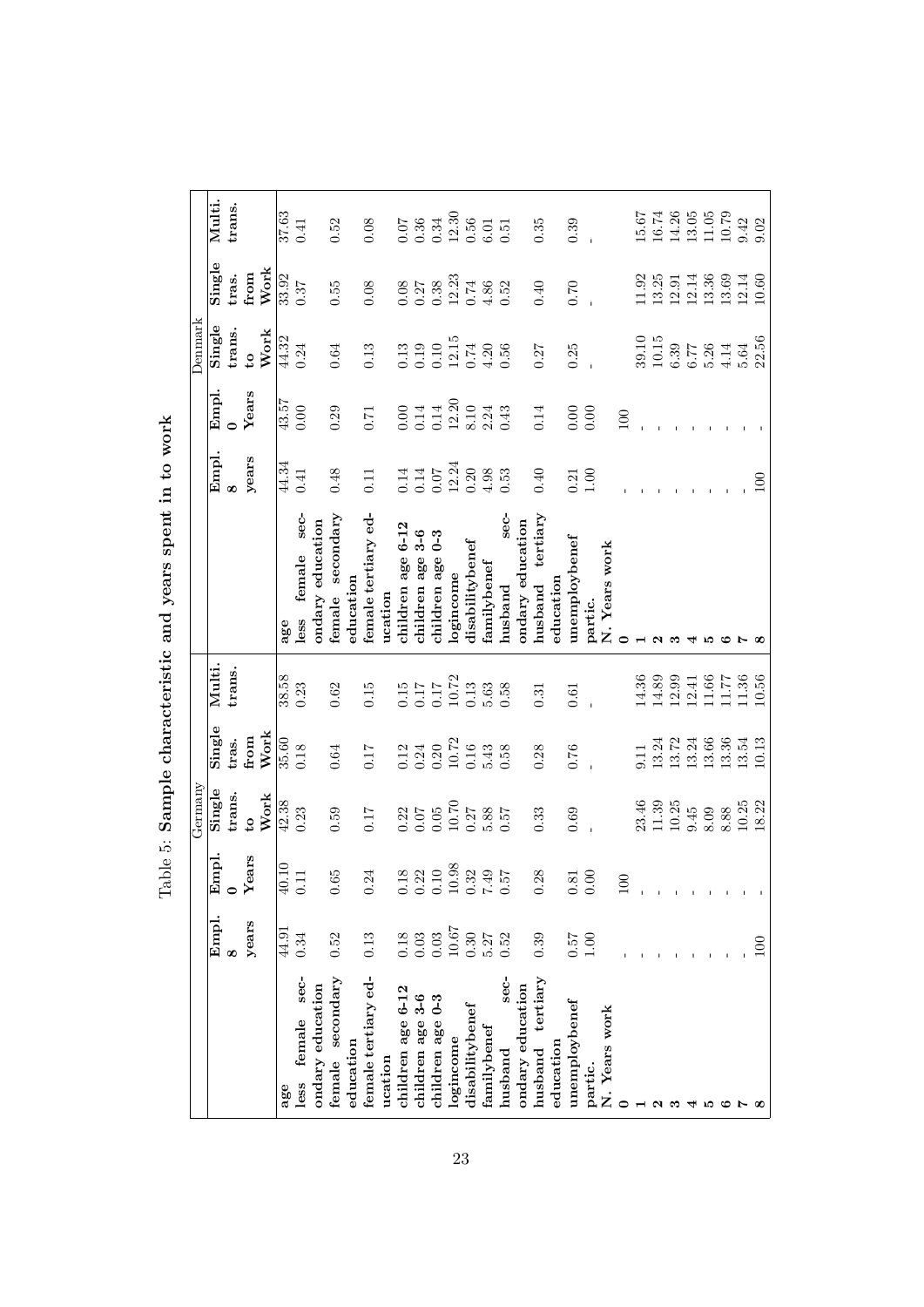|                        |                                             |                                                                              | Holland                                                              |                                                      |                  |                                |            |                   | Belgium                                      |          |                    |
|------------------------|---------------------------------------------|------------------------------------------------------------------------------|----------------------------------------------------------------------|------------------------------------------------------|------------------|--------------------------------|------------|-------------------|----------------------------------------------|----------|--------------------|
|                        | Empl.                                       | Empl                                                                         | Single                                                               | Single                                               | Multi.           |                                | Empl.      | Empl.             | Single                                       | Single   | Multi.             |
|                        | $\infty$                                    | $\circ$                                                                      | trans.                                                               | tras.                                                | trans            |                                | $\infty$   | $\mathbf{\Omega}$ | trans.                                       | tras.    | trans.             |
|                        | years                                       | ears<br>Σ                                                                    | $\mathbf{c}$                                                         | from                                                 |                  |                                | years      | Years             | $\mathbf{c}_1$                               | from     |                    |
|                        |                                             |                                                                              | Work                                                                 | <b>Work</b>                                          |                  |                                |            |                   | Work                                         | Work     |                    |
| age                    | 44.41                                       | 40.85                                                                        | 42.08                                                                | 38.84                                                | 38.80            | age                            | 42.98      | 40.67             | 40.71                                        | 34.74    | 36.12              |
| sec-<br>female<br>less | 0.50                                        | 0.11                                                                         | 0.48                                                                 | 0.41                                                 | 0.01             | sec-<br>female<br>less         | 0.53       | 0.17              | 0.60                                         | 0.54     | 0.53               |
| ondary education       |                                             |                                                                              |                                                                      |                                                      |                  | ondary education               |            |                   |                                              |          |                    |
| secondary<br>female    | 0.37                                        | 0.24                                                                         | 0.32                                                                 | 0.28                                                 | 0.00             | secondary<br>female            | $\!0.31$   | 0.17              | $\!0.31$                                     | 0.20     | 0.34               |
| education              |                                             |                                                                              |                                                                      |                                                      |                  | education                      |            |                   |                                              |          |                    |
| female tertiary ed-    | 0.12                                        | 0.64                                                                         | 0.15                                                                 | 0.31                                                 | 0.99             | female tertiary ed-            | 0.16       | 0.67              | $0.10\,$                                     | 0.26     | 0.13               |
| ucation                |                                             |                                                                              |                                                                      |                                                      |                  | ucation                        |            |                   |                                              |          |                    |
| children age 6-12      | 0.15                                        | $0.16\,$                                                                     | 0.14                                                                 | 0.15                                                 | 0.15             | children age 6-12              | 0.10       | $0.00$            | $0.08\,$                                     | 0.04     | $0.33$<br>$0.33$   |
| children age 3-6       | $\begin{array}{c} 0.08 \\ 11.0 \end{array}$ |                                                                              |                                                                      |                                                      | $0.26$<br>$0.27$ | children age 3-6               | 0.12       | 0.33              | 0.28                                         | $0.18\,$ |                    |
| children age 0-3       |                                             |                                                                              |                                                                      | $\begin{array}{c} 0.21 \\ 0.17 \\ 10.65 \end{array}$ |                  | $0 - 3$<br>children age        | 0.03       |                   | $\begin{array}{c} 0.18 \\ 13.88 \end{array}$ | 0.32     |                    |
| logincome              | 10.76                                       |                                                                              |                                                                      |                                                      | 10.67            | ogincome                       | 13.87      | 14.07             |                                              | 13.85    | 13.76              |
| disabilitybenef        | $0.61\,$                                    |                                                                              |                                                                      | $\!0.60\!$                                           | 0.62             | disabilitybenef                | 0.70       | 0.00              |                                              | 1.24     | $\!0.63\!$         |
| familybenef            | 3.94                                        | $\begin{array}{c} 0.30 \\ 0.15 \\ 10.92 \\ 0.37 \\ 6.17 \\ 6.15 \end{array}$ | $\begin{array}{c} 0.25 \\ 0.19 \\ 10.81 \\ 0.17 \\ 4.71 \end{array}$ | $4.20$                                               | 4.67             | $\tanh$                        | $\,6.64\,$ | $6.86\,$          | $\begin{array}{c} 1.13 \\ 6.41 \end{array}$  | 5.22     | $6.27$<br>0.36     |
| sec-<br>husband        | 0.31                                        |                                                                              | 0.43                                                                 | 0.23                                                 | 0.00             | sec-<br>$_{\rm{husband}}$      | 0.35       | 0.17              | 0.42                                         | 0.24     |                    |
| ondary education       |                                             |                                                                              |                                                                      |                                                      |                  | ondary education               |            |                   |                                              |          |                    |
| husband tertiary       | 0.38                                        | 0.32                                                                         | 0.38                                                                 | 0.48                                                 | 0.01             | ${\rm husband \quad tertiary}$ | 0.42       | 0.33              | 0.36                                         | 0.50     | 0.44               |
| ${\rm education}$      |                                             |                                                                              |                                                                      |                                                      |                  | education                      |            |                   |                                              |          |                    |
| unemploybenef          | 0.13                                        | $0.04\,$                                                                     | 0.19                                                                 | 0.15                                                 | 0.10             | unemploybenef                  | 0.28       | $0.92$<br>$0.00$  | 0.31                                         | 0.72     | 0.44               |
| partic.                | 1.00                                        | $0.00\,$                                                                     |                                                                      |                                                      |                  | partic.                        | $1.00\,$   |                   |                                              |          |                    |
| N. Years work          |                                             |                                                                              |                                                                      |                                                      |                  | N. Years work                  |            |                   |                                              |          |                    |
|                        |                                             | $\approx$                                                                    |                                                                      |                                                      |                  | 0                              |            | 100               |                                              |          |                    |
|                        |                                             |                                                                              | 13.95                                                                | 11.30                                                | 10.31            |                                |            |                   | 41.78                                        | 10.57    | 14.25              |
|                        |                                             |                                                                              | $\! 9.30\!$                                                          | 13.34                                                | $11.80\,$        | $\sim$                         |            |                   | $\!\!\!\!\!8.00$                             | 13.27    | $15.37\,$          |
|                        |                                             |                                                                              | $0.20$<br>$0.89$                                                     | 13.85                                                | 12.75            | ಌ                              |            |                   | $6.67$                                       | 13.79    | 14.90              |
|                        |                                             |                                                                              |                                                                      | 13.65                                                | 13.75            | ₹                              |            |                   | 5.78                                         | 13.66    | 13.69              |
|                        |                                             |                                                                              | 10.19                                                                | $13.75\,$                                            | 13.23            | ١n                             |            |                   | 5.33                                         | 13.53    | $12.48$<br>$10.97$ |
|                        |                                             |                                                                              | 10.78                                                                | 13.03                                                | 13.35            | ఴ                              |            |                   | 5.33                                         | 13.40    |                    |
|                        |                                             |                                                                              | 11.87                                                                | 12.12                                                | 13.00            | r                              |            |                   | 4.89                                         | 12.50    | $\rm 9.89$         |
|                        | 100                                         |                                                                              | 24.83                                                                | 8.96                                                 | 11.80            | $\infty$                       | 100        |                   | 22.22                                        | 9.28     | 8.46               |

 $\rm Table~6:$  Sample characteristic and years spent in to work Table 6: Sample characteristic and years spent in to work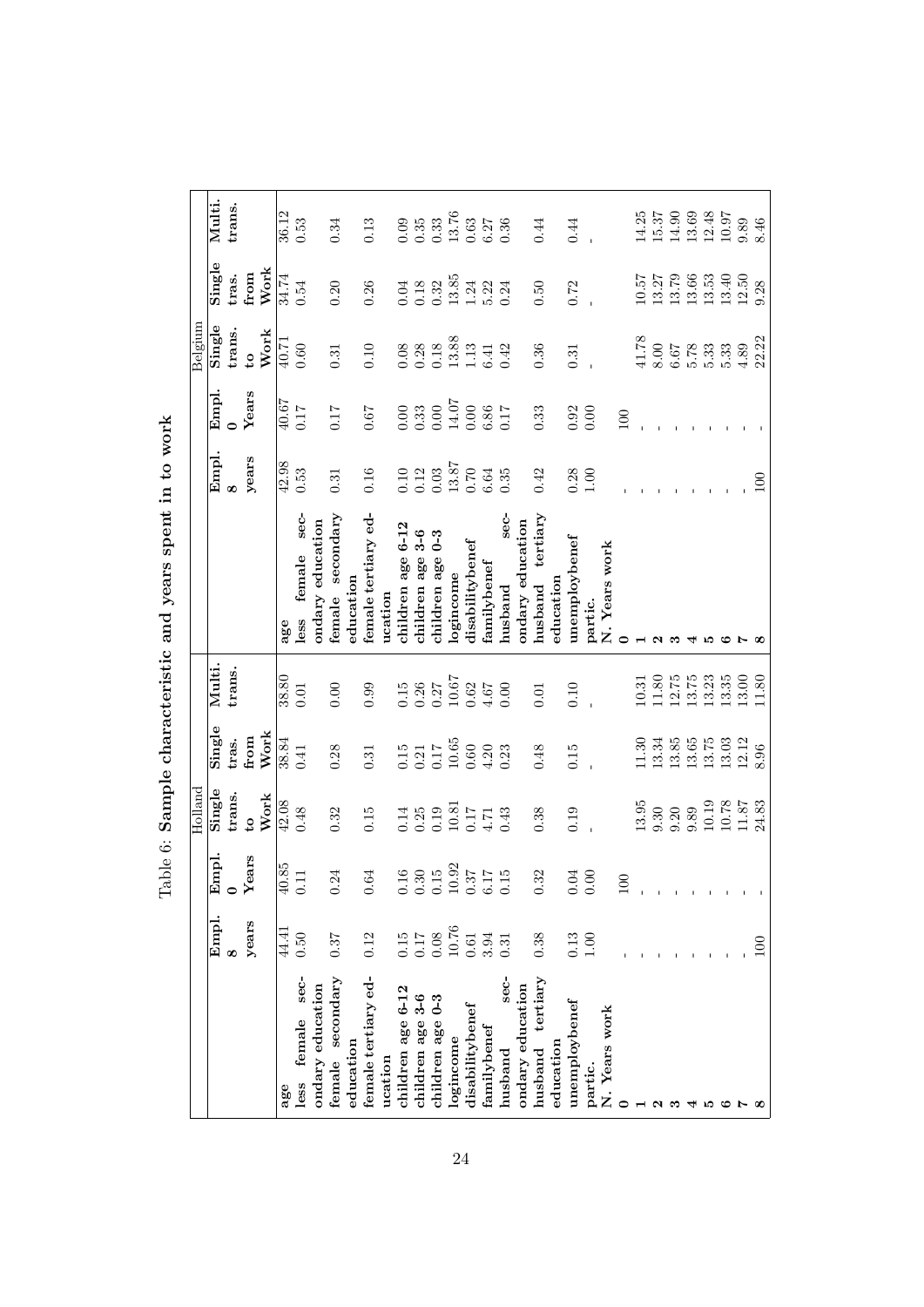|                        |           |                                                                                        | France                                               |                                                      |                    |                         |                                             |                  | U.K.                                                      |                                               |                                      |
|------------------------|-----------|----------------------------------------------------------------------------------------|------------------------------------------------------|------------------------------------------------------|--------------------|-------------------------|---------------------------------------------|------------------|-----------------------------------------------------------|-----------------------------------------------|--------------------------------------|
|                        |           |                                                                                        |                                                      |                                                      |                    |                         |                                             |                  |                                                           |                                               |                                      |
|                        | Empl.     | Empl.                                                                                  | Single                                               | Single                                               | Multi.             |                         | Empl.                                       | Empl.            | Single                                                    | Single                                        | Multi.                               |
|                        | $\infty$  | $\circ$                                                                                | trans.                                               | tras.                                                | trans.             |                         | $\infty$                                    |                  | trans.                                                    | tras.                                         | trans.                               |
|                        | years     | Years                                                                                  | $\mathfrak{c}$                                       | from                                                 |                    |                         | years                                       | Years            | $\mathbf{c}$                                              | from                                          |                                      |
|                        |           |                                                                                        | Work                                                 | Work                                                 |                    |                         |                                             |                  | Work                                                      | Work                                          |                                      |
| age                    | 44.81     | $\begin{array}{c} 33.50 \\ 0.50 \end{array}$                                           | 43.53                                                | 33.32                                                | 37.37              | age                     | 44.47                                       | 38.27            | 42.32                                                     | 35.53                                         |                                      |
| sec-<br>female<br>less | 0.29      |                                                                                        | 0.36                                                 | 0.44                                                 | 0.35               | sec-<br>female<br>less  | 0.46                                        | 0.31             | $0.48\,$                                                  | 0.45                                          | $\frac{1}{28.17}$                    |
| ondary education       |           |                                                                                        |                                                      |                                                      |                    | ondary education        |                                             |                  |                                                           |                                               |                                      |
| female secondary       | 0.14      | 0.10                                                                                   | 0.10                                                 | 0.14                                                 | 0.11               | female secondary        | 0.14                                        | 0.22             | 0.14                                                      | 0.32                                          | 0.20                                 |
| education              |           |                                                                                        |                                                      |                                                      |                    | education               |                                             |                  |                                                           |                                               |                                      |
| female tertiary ed-    | 0.58      | 0.39                                                                                   | 0.53                                                 | 0.41                                                 | $0.52\,$           | female tertiary ed-     | 0.39                                        | 71.0             | 0.38                                                      | 0.23                                          | 0.27                                 |
| ucation                |           |                                                                                        |                                                      |                                                      |                    | ucation                 |                                             |                  |                                                           |                                               |                                      |
| children age 6-12      | 0.27      |                                                                                        | $\rm 0.19$                                           | $0.03\,$                                             | $0.10\,$           | children age 6-12       | 0.15                                        | $0.16\,$         | $\frac{0.12}{0.17}$                                       | 0.08                                          | 0.12                                 |
| children age 3-6       | 0.09      |                                                                                        | 0.14                                                 | $\begin{array}{c} 0.29 \\ 0.37 \\ 11.64 \end{array}$ | $0.32$<br>$0.29$   | children age 3-6        | 0.13                                        | 0.47             |                                                           |                                               |                                      |
| children age 0-3       | 0.04      |                                                                                        |                                                      |                                                      |                    | $0 - 3$<br>children age | 77.6                                        | $0.16$<br>$9.80$ | $0.11$<br>$9.79$                                          | 0.21<br>0.21<br>0.51                          |                                      |
| logincome              | $11.98\,$ |                                                                                        |                                                      |                                                      | 11.81              | logincome               |                                             |                  |                                                           |                                               |                                      |
| disabilitybenef        | $0.48\,$  |                                                                                        | $\begin{array}{c} 0.13 \\ 11.93 \\ 0.65 \end{array}$ | 747                                                  | $0.68\,$           | disabilitybenef         |                                             |                  |                                                           |                                               |                                      |
| familybenef            | 3.21      | $\begin{array}{c} 0.25 \\ 0.50 \\ 0.512 \\ 12.12 \\ 0.357 \\ 0.15 \\ 0.15 \end{array}$ | $3.52$<br>$0.12$                                     | 4.02                                                 | 4.02               | $\bm{\mathrm{family}}$  | $\begin{array}{c} 0.66 \\ 4.27 \end{array}$ | $1.51$<br>6.64   | $0.13$<br>$0.15$<br>$0.15$                                | 4.57                                          | $0.388883$<br>$0.38883$<br>$0.38883$ |
| sec-<br>husband        | 0.11      |                                                                                        |                                                      | 0.12                                                 | 0.09               | sec-<br>husband         | 0.17                                        | 0.20             |                                                           | 0.27                                          |                                      |
| ondary education       |           |                                                                                        |                                                      |                                                      |                    | ondary education        |                                             |                  |                                                           |                                               |                                      |
| husband tertiary       | 0.26      | 0.43                                                                                   | 0.30                                                 | 0.33                                                 | 0.27               | husband tertiary        | 0.52                                        | 0.49             | 0.53                                                      | 0.52                                          | 0.55                                 |
| education              |           |                                                                                        |                                                      |                                                      |                    | education               |                                             |                  |                                                           |                                               |                                      |
| unemploybenef          | 0.39      | $\begin{array}{c} 1.07 \\ 0.00 \end{array}$                                            | 0.46                                                 | 0.79                                                 | $0.50\,$           | unemploybenef           | $\begin{array}{c} 0.03 \\ 1.00 \end{array}$ | 0.34             | 0.00                                                      | 0.22                                          | 0.11                                 |
| partic.                | $1.00\,$  |                                                                                        |                                                      |                                                      |                    | partic.                 |                                             | 0.00             |                                                           |                                               |                                      |
| N. Years work          |           |                                                                                        |                                                      |                                                      |                    | N. Years work           |                                             |                  |                                                           |                                               |                                      |
| 0                      |           | $\supseteq$                                                                            |                                                      |                                                      |                    | $\circ$                 |                                             | 100              |                                                           |                                               |                                      |
|                        |           |                                                                                        | 35.81                                                | 11.13                                                | 13.96              |                         |                                             |                  |                                                           | 9.72                                          | 10.74                                |
| $ \sim$ $\infty$       |           |                                                                                        | $\begin{array}{c} 9.23 \\ 9.68 \end{array}$          | 13.66                                                | $15.66$<br>$15.90$ | $\sim$                  |                                             |                  |                                                           |                                               | $12.03$<br>$13.39$                   |
|                        |           |                                                                                        |                                                      | 13.79                                                |                    | ಣ                       |                                             |                  |                                                           | $\begin{array}{c} 13.16 \\ 13.41 \end{array}$ |                                      |
| ₹                      |           |                                                                                        | $6.53\,$                                             | 12.82<br>13.79                                       | 13.01              | ◅                       |                                             |                  |                                                           | 13.83                                         | 13.22                                |
| ю                      |           |                                                                                        | 6.31                                                 |                                                      | 12.12              | ١n                      |                                             |                  | $24.28$<br>$9.85$<br>$7.64$<br>$7.81$<br>$0.68$<br>$0.68$ | 13.41                                         | 13.71                                |
| ల                      |           |                                                                                        | 3.83                                                 | $12.10$                                              | 11.46              | ల                       |                                             |                  |                                                           | 13.58                                         | 13.51                                |
| Ŀ                      |           |                                                                                        | 5.41                                                 | 13.14                                                | 8.36               |                         | 100                                         |                  | 10.19                                                     | 13.83                                         | 12.11                                |
|                        | 100       |                                                                                        | 23.20                                                | 9.58                                                 | 9.53               |                         |                                             |                  | 22.58                                                     | 9.05                                          | 11.28                                |

 $\mbox{\sc Table 7:}$  Sample characteristic and years spent in to work Table 7: Sample characteristic and years spent in to work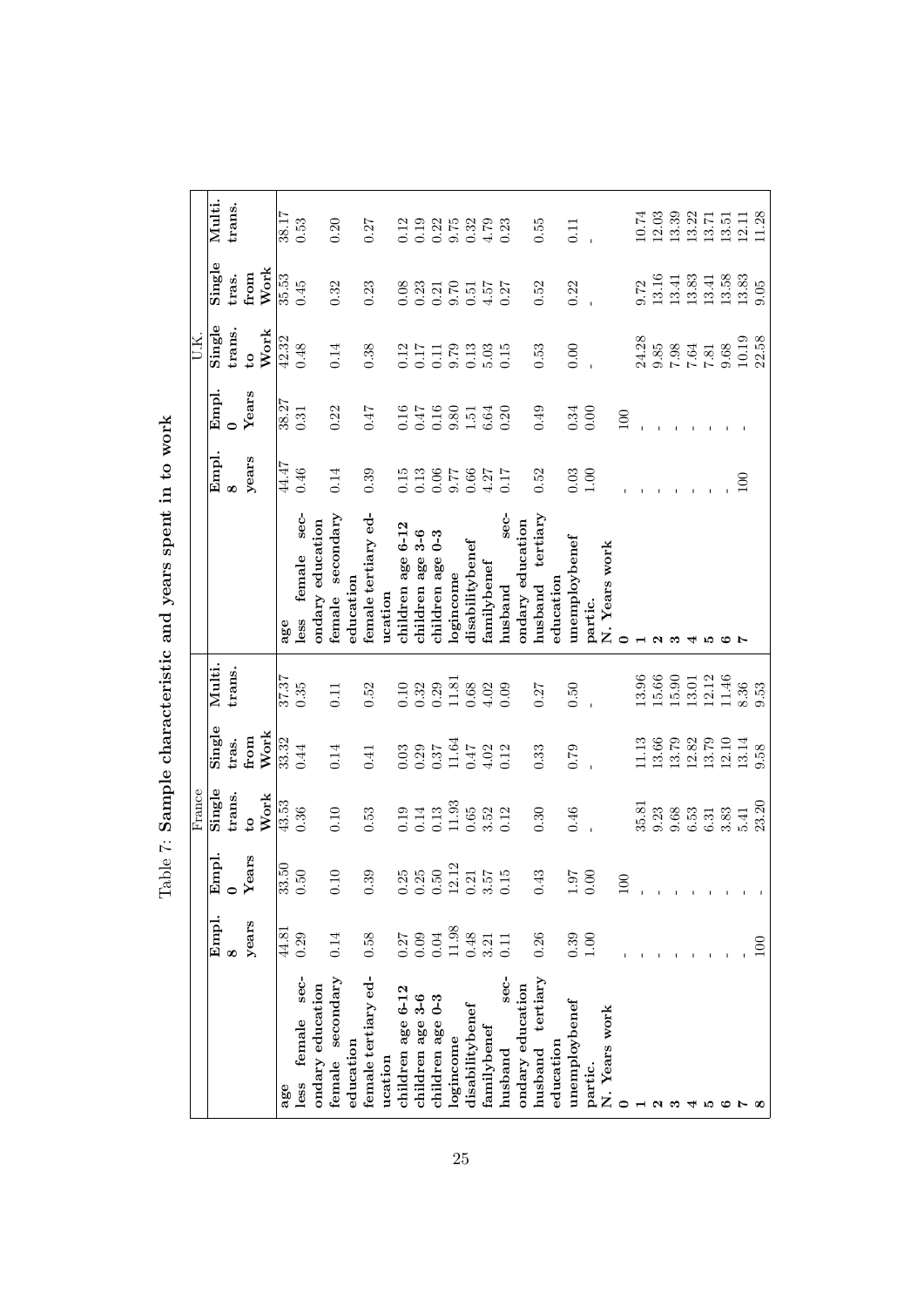|                        |          |                                                                              | Italy                                                                            |                    |                    |                         |          |                      | Greece                                               |                                                     |                                                              |
|------------------------|----------|------------------------------------------------------------------------------|----------------------------------------------------------------------------------|--------------------|--------------------|-------------------------|----------|----------------------|------------------------------------------------------|-----------------------------------------------------|--------------------------------------------------------------|
|                        | Empl.    | Empl.                                                                        | Single                                                                           | Single             | Multi.             |                         | Empl.    | Empl.                | Single                                               | Single                                              | Multi.                                                       |
|                        | $\infty$ | $\circ$                                                                      | trans.                                                                           | tras.              | trans.             |                         | $\infty$ |                      | trans.                                               | tras.                                               | trans.                                                       |
|                        | years    | ears<br>گ                                                                    | $\mathbf{c}_1$                                                                   | from               |                    |                         | years    | Years                | $\overline{c}$                                       | from                                                |                                                              |
|                        |          |                                                                              | Work                                                                             | Work               |                    |                         |          |                      | Work                                                 | Work                                                |                                                              |
| age                    | 44.56    | 39.40                                                                        | 42.95                                                                            | 33.56              | 37.24              | age                     | 43.41    | 39.86                | 41.91                                                | 34.00                                               | 37.90                                                        |
| sec-<br>female<br>less | 0.18     | 0.20                                                                         | 0.21                                                                             | 0.10               | 0.18               | sec-<br>female<br>less  | 0.43     | 0.14                 | 0.42                                                 | 0.19                                                | 0.32                                                         |
| ondary education       |          |                                                                              |                                                                                  |                    |                    | ondary education        |          |                      |                                                      |                                                     |                                                              |
| secondary<br>female    | 0.58     | 0.20                                                                         | 0.49                                                                             | 0.61               | $\!0.53\!$         | female secondary        | 0.40     | 0.43                 | $0.46\,$                                             | 0.51                                                | $\!0.36\!$                                                   |
| education              |          |                                                                              |                                                                                  |                    |                    | education               |          |                      |                                                      |                                                     |                                                              |
| female tertiary ed-    | 0.24     | $0.60\,$                                                                     | 0.30                                                                             | 0.29               | 0.30               | female tertiary ed-     | 0.17     | 0.43                 | 0.12                                                 | 0.30                                                | 0.32                                                         |
| ucation                |          |                                                                              |                                                                                  |                    |                    | ucation                 |          |                      |                                                      |                                                     |                                                              |
| children age 6-12      | 0.17     | $0.10\,$                                                                     | $\!0.13$                                                                         | 0.04               | $0.07$             | children age 6-12       | $0.16\,$ | $0.00\,$             | $0.11\,$                                             | 0.09                                                |                                                              |
| children age 3-6       | 0.12     |                                                                              | 0.19                                                                             | 0.15               | $0.30$<br>$0.32$   | children age 3-6        | 0.12     | 0.14                 |                                                      | 0.34                                                |                                                              |
| children age 0-3       | $0.06$   |                                                                              |                                                                                  |                    |                    | $0 - 3$<br>children age | $0.06\,$ |                      |                                                      |                                                     |                                                              |
| logincome              | 10.37    |                                                                              | $\begin{array}{c} 0.15 \\ 10.33 \end{array}$                                     | $0.22$<br>$9.77$   | 10.10              | logincome               | 15.19    | $\frac{0.14}{15.09}$ | $\begin{array}{c} 0.19 \\ 0.09 \\ 15.07 \end{array}$ | $14.80$                                             | $\begin{array}{c} 0.10 \\ 0.26 \\ 0.29 \\ 15.03 \end{array}$ |
| disabilitybenef        | $0.04\,$ |                                                                              | $0.04\,$                                                                         | 0.04               | 0.02               | disabilitybenef         | 0.13     |                      |                                                      |                                                     |                                                              |
| $family$ benef         | $0.05\,$ | $\begin{array}{c} 0.40 \\ 0.20 \\ 10.16 \\ 0.08 \\ 0.07 \\ 0.20 \end{array}$ | $0.03\,$                                                                         | $0.03$<br>$0.48$   | $0.07$<br>$0.42$   | ${\rm family}$ benef    | $0.35\,$ | $0.07$               | $0.44$<br>$0.32$                                     | $\begin{array}{c} 0.09 \\ 0.51 \\ 0.51 \end{array}$ | $\begin{array}{c} 0.12 \\ 0.56 \\ 0.36 \end{array}$          |
| sec-<br>husband        | 0.52     |                                                                              | 0.54                                                                             |                    |                    | sec-<br>husband         | 0.28     | 0.43                 |                                                      |                                                     |                                                              |
| ondary education       |          |                                                                              |                                                                                  |                    |                    | ondary education        |          |                      |                                                      |                                                     |                                                              |
| husband tertiary       | 0.18     | 0.10                                                                         | 0.17                                                                             | $0.10\,$           | 0.19               | husband tertiary        | 0.49     | 0.14                 | $0.53\,$                                             | 0.21                                                | 0.28                                                         |
| education              |          |                                                                              |                                                                                  |                    |                    | education               |          |                      |                                                      |                                                     |                                                              |
| unemploybenef          | $0.03\,$ | $0.00\,$                                                                     | 0.02                                                                             | 0.04               | 0.04               | unemploybenef           | 0.23     | $3.22$<br>$0.00$     | 0.14                                                 | 0.15                                                | 0.42                                                         |
| partic.                | 1.00     | $0.00\,$                                                                     |                                                                                  |                    |                    | partic.                 | $1.00\,$ |                      |                                                      |                                                     |                                                              |
| N. Years work          |          |                                                                              |                                                                                  |                    |                    | N. Years work           |          |                      |                                                      |                                                     |                                                              |
|                        |          | $\approx$                                                                    |                                                                                  |                    |                    |                         |          | 100                  |                                                      |                                                     |                                                              |
|                        |          |                                                                              |                                                                                  | 10.18              | $12.38$<br>$14.27$ |                         |          |                      | $40.25$<br>11.02                                     | 9.24                                                | 11.95                                                        |
| $\boldsymbol{\alpha}$  |          |                                                                              |                                                                                  | $13.61\,$          |                    | N                       |          |                      |                                                      | 13.65                                               | 14.37                                                        |
|                        |          |                                                                              |                                                                                  | 13.77              | 14.29              | ∾                       |          |                      | $5.51\,$                                             | 14.06                                               | 14.26                                                        |
|                        |          |                                                                              |                                                                                  | $12.85$<br>$13.86$ | 13.05              | ⊣                       |          |                      | $5.51$ $8.05$                                        | 13.25                                               |                                                              |
|                        |          |                                                                              | $\begin{array}{c} 31.73 \\ 10.82 \\ 7.93 \\ 7.21 \\ 6.97 \\ 7.21 \\ \end{array}$ |                    | 12.64              | ١O                      |          |                      |                                                      | 13.45                                               | $\frac{12.80}{12.46}$                                        |
|                        | 100      |                                                                              |                                                                                  | 13.77              | 12.51              | ఴ                       |          |                      | $4.66\,$                                             | 11.85                                               |                                                              |
|                        |          |                                                                              | 9.13                                                                             | 13.77              | 11.11              | r                       |          |                      | 5.08                                                 | 13.05                                               | 11.72                                                        |
|                        |          |                                                                              | 18.99                                                                            | 8.18               | 9.76               |                         | 100      |                      | 19.92                                                | 11.45                                               | 11.16                                                        |

 $\rm Table~8:$  Sample characteristic and years spent in to work Table 8: Sample characteristic and years spent in to work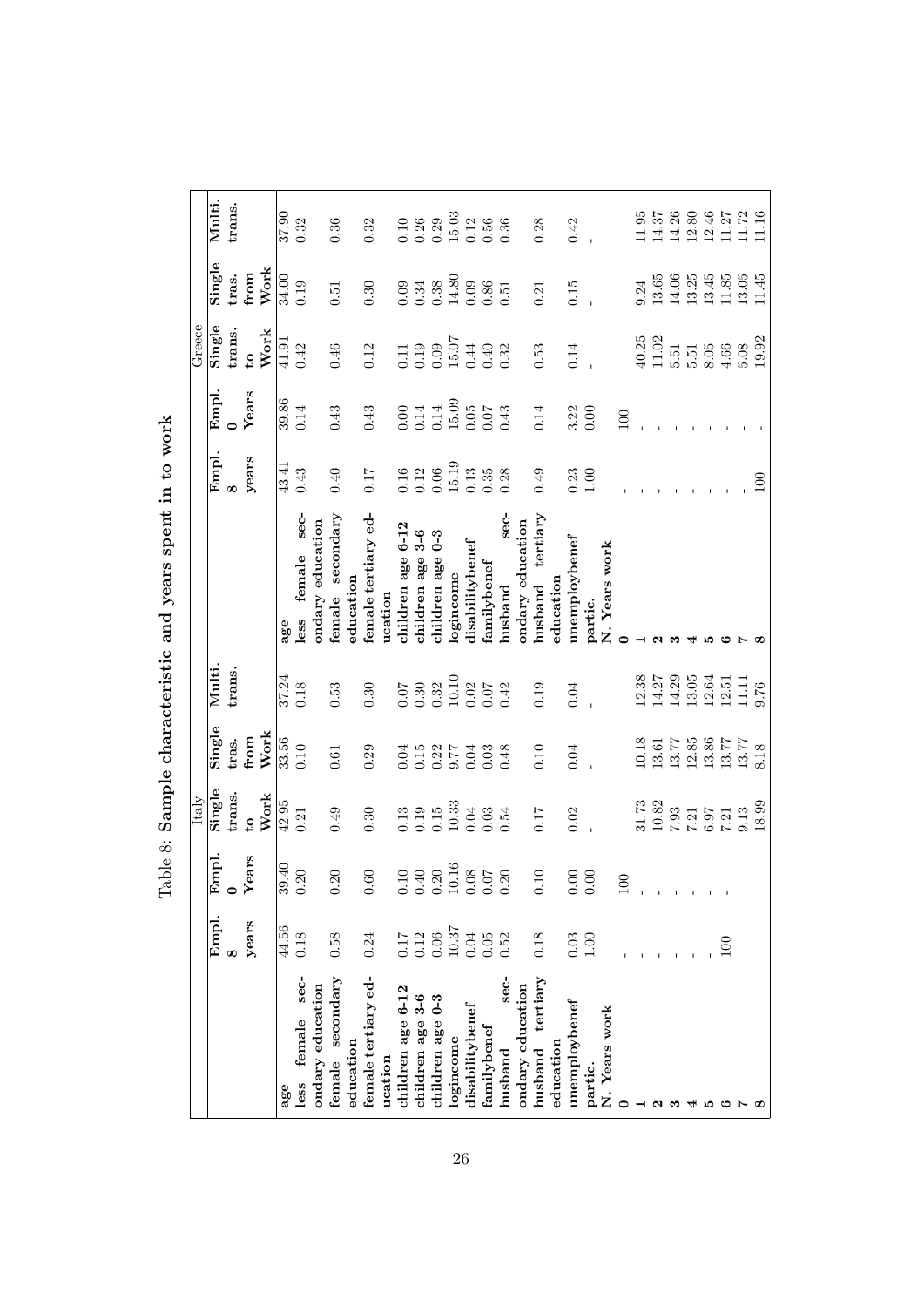|                        |          |                                                        | Spain                                                                        |                                                      |                              |                                          |                |          | Portugal                                                                     |                  |                                                                   |
|------------------------|----------|--------------------------------------------------------|------------------------------------------------------------------------------|------------------------------------------------------|------------------------------|------------------------------------------|----------------|----------|------------------------------------------------------------------------------|------------------|-------------------------------------------------------------------|
|                        | Empl.    | Empl.                                                  | Single                                                                       | Single                                               | Multi.                       |                                          | Empl.          | Empl.    | Single                                                                       | Single           | Multi.                                                            |
|                        | $\infty$ | $\circ$                                                | trans.                                                                       | tras.                                                | trans                        |                                          | $\infty$       | $\circ$  | trans.                                                                       | tras.            | trans.                                                            |
|                        | years    | ears<br>گ                                              | $\mathbf{e}$                                                                 | from                                                 |                              |                                          | years          | Years    | $\mathbf{c}$                                                                 | from             |                                                                   |
|                        |          |                                                        | Work                                                                         | Work                                                 |                              |                                          |                |          | Work                                                                         | Work             |                                                                   |
| age                    | 44.13    | 35.83                                                  | 41.78                                                                        | 35.48                                                | 37.36                        | age                                      | 43.90          | 43.25    | 42.24                                                                        | 33.23            | 37.35                                                             |
| sec-<br>female<br>less | 0.53     | 0.08                                                   | 0.43                                                                         | 0.43                                                 | 0.42                         | sec-<br>female<br>less                   | 0.26           | 0.08     | 0.20                                                                         | 0.20             | 0.17                                                              |
| ondary education       |          |                                                        |                                                                              |                                                      |                              | $\mathop{\mathrm{andary\;ed}}$ education |                |          |                                                                              |                  |                                                                   |
| secondary<br>female    | 0.26     | $0.17$                                                 | 0.20                                                                         | 0.19                                                 | 0.23                         | female secondary                         | 0.16           | 0.29     | 0.10                                                                         | 0.29             | 0.19                                                              |
| education              |          |                                                        |                                                                              |                                                      |                              | education                                |                |          |                                                                              |                  |                                                                   |
| female tertiary ed-    | 0.21     | 0.83                                                   | 0.37                                                                         | 0.37                                                 | 0.35                         | female tertiary ed-                      | 0.58           | 0.64     | $0.70$                                                                       | 0.51             | $0.65\,$                                                          |
| ucation                |          |                                                        |                                                                              |                                                      |                              | ucation                                  |                |          |                                                                              |                  |                                                                   |
| children age 6-12      | 0.22     | $\begin{array}{c} 71.0 \\ 11.0 \\ 21.0 \\ \end{array}$ | 0.12                                                                         | $0.06\,$                                             | 0.09                         | children age 6-12                        | $0.16\,$       | 0.25     |                                                                              | $\!0.03\!$       |                                                                   |
| children age 3-6       | 0.18     |                                                        |                                                                              | $\begin{array}{c} 0.07 \\ 0.13 \\ 14.36 \end{array}$ | $\frac{0.20}{0.28}$<br>14.63 | children age 3-6                         | 0.09           | $0.25\,$ |                                                                              | 0.19             |                                                                   |
| children age 0-3       | $0.08\,$ |                                                        |                                                                              |                                                      |                              | $0 - 3$<br>children age                  | $0.03\,$       | $0.04\,$ |                                                                              | 0.39             |                                                                   |
| logincome              | 14.87    | 14.38                                                  |                                                                              |                                                      |                              | logincome                                | 14.61          | 13.58    |                                                                              | 14.27            |                                                                   |
| disabilitybenef        | 0.33     | $0.06$                                                 |                                                                              |                                                      | 0.59                         | disabilitybenef                          | $0.25$<br>4.62 | $2.07\,$ |                                                                              | 0.11             |                                                                   |
| familybenef            | 0.19     | $2.02$ $0.15$                                          | $\begin{array}{c} 0.16 \\ 0.10 \\ 14.71 \\ 0.82 \\ 0.31 \\ 0.22 \end{array}$ | $0.31$<br>$0.27$                                     | 0.54                         | ${\rm family}$ benef                     |                | $6.12\,$ | $\begin{array}{c} 0.10 \\ 0.11 \\ 0.03 \\ 14.53 \\ 0.45 \\ 4.82 \end{array}$ | $3.73$<br>$0.10$ | $0.31$<br>$0.27$<br>$14.36$<br>$14.36$<br>$14.36$<br>$15$<br>$15$ |
| sec-<br>husband        | 0.25     |                                                        |                                                                              | 0.22                                                 | 0.19                         | sec-<br>husband                          | 0.15           | 0.12     | 0.11                                                                         |                  |                                                                   |
| ondary education       |          |                                                        |                                                                              |                                                      |                              | ondary education                         |                |          |                                                                              |                  |                                                                   |
| husband tertiary       | 0.46     | $0.07$                                                 | 0.41                                                                         | 0.30                                                 | 0.38                         | husband tertiary                         | 0.15           | 0.07     | 0.18                                                                         | 0.12             | 0.12                                                              |
| education              |          |                                                        |                                                                              |                                                      |                              | education                                |                |          |                                                                              |                  |                                                                   |
| unemploybenef          | 0.26     | $0.04\,$                                               | 0.16                                                                         | 0.52                                                 | 75.0                         | unemploybenef                            | $0.06\,$       | $0.06$   | 0.38                                                                         | 0.22             | 0.12                                                              |
| partic.                | 001      | $0.00\,$                                               |                                                                              |                                                      |                              | partic.                                  | $1.00\,$       | 0.00     |                                                                              |                  |                                                                   |
| N. Years work          |          |                                                        |                                                                              |                                                      |                              | N. Years work                            |                |          |                                                                              |                  |                                                                   |
|                        |          | $\approx$                                              |                                                                              |                                                      |                              | $\circ$                                  |                | 100      |                                                                              |                  |                                                                   |
|                        |          |                                                        | 26.72<br>9.24                                                                | 10.44                                                | 11.44                        |                                          |                |          |                                                                              | 8.56             | 11.64                                                             |
|                        |          |                                                        |                                                                              | 13.57                                                | 12.90                        | N                                        |                |          |                                                                              | 12.84            | 13.44                                                             |
|                        |          |                                                        | $\phantom{00}8.40$                                                           | 12.94                                                | $12.35\,$                    |                                          |                |          | 29.04<br>11.40<br>6.99                                                       | 13.67            | 13.17                                                             |
|                        |          |                                                        |                                                                              | 13.36                                                | 12.71                        | ⊣                                        |                |          |                                                                              | 13.56            |                                                                   |
|                        |          |                                                        | $7.73\phantom{1}$                                                            | 13.78                                                | 12.54                        | ١n                                       |                |          | $\begin{array}{c} 8.46 \\ 4.41 \end{array}$                                  | 13.08            | $\frac{12.63}{12.53}$                                             |
| ల                      |          |                                                        | 6.55                                                                         | 13.57                                                | 13.16                        | ఴ                                        |                |          | $6.62\,$                                                                     | 13.44            |                                                                   |
|                        |          |                                                        | 9.41                                                                         | 12.11                                                | 12.93                        | r                                        |                |          | $7.72$<br>25.37                                                              | 13.67            | 12.63                                                             |
|                        | 100      |                                                        | 23.36                                                                        | 10.23                                                | 11.96                        | $\infty$                                 | 100            |          |                                                                              | 11.18            | 11.88                                                             |

 $\rm Table$  9: Sample characteristic and years spent in to work Table 9: Sample characteristic and years spent in to work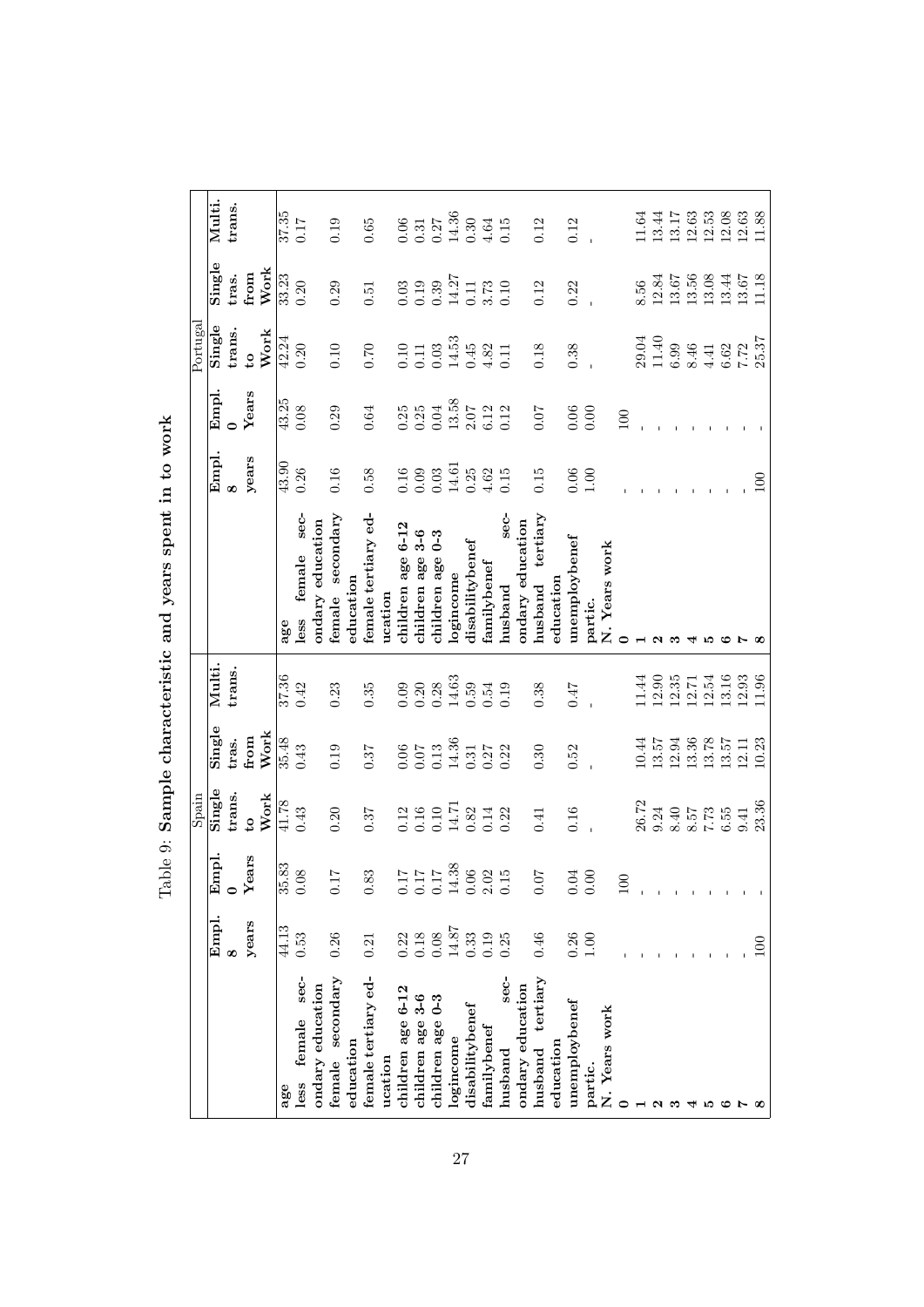|                        |                |                                                              | Austria                                                              |                                             |                                                              |                        |            |                  | Finland                                                      |                            |                            |
|------------------------|----------------|--------------------------------------------------------------|----------------------------------------------------------------------|---------------------------------------------|--------------------------------------------------------------|------------------------|------------|------------------|--------------------------------------------------------------|----------------------------|----------------------------|
|                        | Empl.          | Empl.                                                        | Single                                                               | Single                                      | Multi.                                                       |                        | Empl.      | Empl.            | Single                                                       | Single                     | Multi.                     |
|                        | $\infty$       | $\circ$                                                      | trans.                                                               | tras.                                       | trans                                                        |                        | œ          | $\bullet$        | trans.                                                       | tras.                      | trans.                     |
|                        | years          | ears                                                         | $\mathbf{c}$                                                         | from                                        |                                                              |                        | years      | Years            | $\mathbf{c}$                                                 | from                       |                            |
|                        |                |                                                              | Work                                                                 | Work                                        |                                                              |                        |            |                  | Work                                                         | Work                       |                            |
| age                    | 44.35          | 40.71                                                        | 42.88                                                                | 33.70                                       | 37.06                                                        | age                    | 44.19      | 42.50            | 43.25                                                        | 36.27                      | 38.29                      |
| sec-<br>female<br>less | 0.17           | 0.02                                                         | 0.14                                                                 | 0.02                                        | 0.17                                                         | sec-<br>female<br>less | 0.49       | 0.50             | 75.0                                                         | 0.52                       | 0.46                       |
| ondary education       |                |                                                              |                                                                      |                                             |                                                              | ondary education       |            |                  |                                                              |                            |                            |
| secondary<br>female    | $0.68\,$       | 75.0                                                         | 0.69                                                                 | $0.72\,$                                    | $0.70\,$                                                     | secondary<br>female    | 0.39       | 0.25             | 0.32                                                         | 0.30                       | 0.45                       |
| education              |                |                                                              |                                                                      |                                             |                                                              | education              |            |                  |                                                              |                            |                            |
| female tertiary ed-    | 0.15           | 0.40                                                         | 0.17                                                                 | $0.26\,$                                    | 0.13                                                         | female tertiary ed-    | 0.12       | 0.25             | 0.10                                                         | 0.18                       | 0.09                       |
| ucation                |                |                                                              |                                                                      |                                             |                                                              | ucation                |            |                  |                                                              |                            |                            |
| children age 6-12      | 0.15           |                                                              |                                                                      | 0.09                                        |                                                              | children age 6-12      | $\!0.12\!$ |                  |                                                              |                            |                            |
| children age 3-6       | $0.05\,$       | $\begin{array}{c} 0.21 \\ 0.29 \\ 0.07 \\ 12.79 \end{array}$ | $\begin{array}{c} 0.15 \\ 0.15 \\ 0.07 \\ 12.75 \\ 0.13 \end{array}$ | $\frac{0.21}{0.33}$                         | $\begin{array}{c} 0.09 \\ 0.26 \\ 0.16 \\ 12.73 \end{array}$ | children age 3-6       | $0.17$     | $0.25$<br>$0.50$ | $\begin{array}{c} 0.12 \\ 0.24 \\ 0.15 \\ 11.89 \end{array}$ | $0.30$<br>$0.30$<br>$0.23$ | $0.30$<br>$0.36$<br>$0.26$ |
| children age 0-3       | 0.03           |                                                              |                                                                      |                                             |                                                              | children age 0-3       | $0.08\,$   | 0.25             |                                                              |                            |                            |
| logincome              | 12.83          |                                                              |                                                                      | 12.69                                       |                                                              | logincome              | 11.83      | 12.10            |                                                              | 11.81                      | 11.77                      |
| disabilitybenef        | 0.19           | $0.00\,$                                                     |                                                                      | $\begin{array}{c} 0.20 \\ 6.33 \end{array}$ | 0.09                                                         | disabilitybenef        | $1.63\,$   | $0.00\,$         | $1.25\,$                                                     | 1.18                       | $1.04\,$                   |
| familybenef            | 5.45           | $6.93$<br>$0.79$                                             | 5.22                                                                 |                                             | 6.18                                                         | ${\rm family}$ benef   | $4.83$     | 5.85             | 5.13                                                         | 4.69                       | $5.27$                     |
| sec-<br>husband        | 0.82           |                                                              | 0.82                                                                 | 0.84                                        | 0.75                                                         | sec-<br>husband        | 0.37       | 0.25             | 0.44                                                         | 0.50                       | 0.50                       |
| ondary education       |                |                                                              |                                                                      |                                             |                                                              | ondary education       |            |                  |                                                              |                            |                            |
| tertiary<br>husband    | 0.11           | 50<br>$\dot{\circ}$                                          | 0.11                                                                 | 0.09                                        | 0.17                                                         | tertiary<br>husband    | 0.44       | 0.50             | 0.39                                                         | 0.25                       | 0.32                       |
| education              |                |                                                              |                                                                      |                                             |                                                              | education              |            |                  |                                                              |                            |                            |
| unemploybenef          | 0.24           | $1.05\,$                                                     | 0.33                                                                 | 0.88                                        | 0.37                                                         | unemploybenef          | 0.47       | $2.03$           | 0.65                                                         | 1.59                       | $0.86\,$                   |
| partic.                | 001            | $0.00\,$                                                     |                                                                      |                                             |                                                              | partic.                | $1.00\,$   | 0.00             |                                                              |                            |                            |
| N. Years work          |                |                                                              |                                                                      |                                             |                                                              | N. Years work          |            |                  |                                                              |                            |                            |
| 0                      |                | $\mathbf{Q}$                                                 |                                                                      |                                             |                                                              | 0                      |            | 100              |                                                              |                            |                            |
|                        |                |                                                              | $37.55$<br>$15.71$                                                   | 10.31                                       | $14.39$<br>$16.51$                                           |                        |            |                  | 45.91                                                        | 15.28                      | $\frac{21.02}{23.10}$      |
| N                      |                |                                                              |                                                                      | $16.09\,$                                   |                                                              | $\sim$                 |            |                  | 13.98                                                        | $17.47\,$                  |                            |
| ಣ                      |                |                                                              | 0.20                                                                 | 15.78                                       | 14.88                                                        | ಌ                      |            |                  | 11.35                                                        | $17.47\,$                  | $19.91$<br>$17.75$         |
| ◅                      |                |                                                              | 5.36                                                                 | 15.94                                       | 14.75                                                        | ↤                      |            |                  | 11.61                                                        | 18.23                      |                            |
| ю                      |                |                                                              | $8.05\,$                                                             | 15.47                                       | 14.81                                                        | ١Q                     |            |                  | 5.54                                                         | 18.01                      | $0.76$<br>8.46             |
| అ                      |                |                                                              | $7.66\,$                                                             | 15.16                                       | $13.05$<br>$11.60$                                           | అ                      | 100        |                  | 11.61                                                        | 13.54                      |                            |
|                        | $\overline{5}$ |                                                              | 16.48                                                                | 11.25                                       |                                                              |                        |            |                  |                                                              |                            |                            |
|                        |                |                                                              |                                                                      |                                             |                                                              |                        |            |                  |                                                              |                            |                            |

Table 10: Sample characteristic and years spent in to work Table 10: Sample characteristic and years spent in to work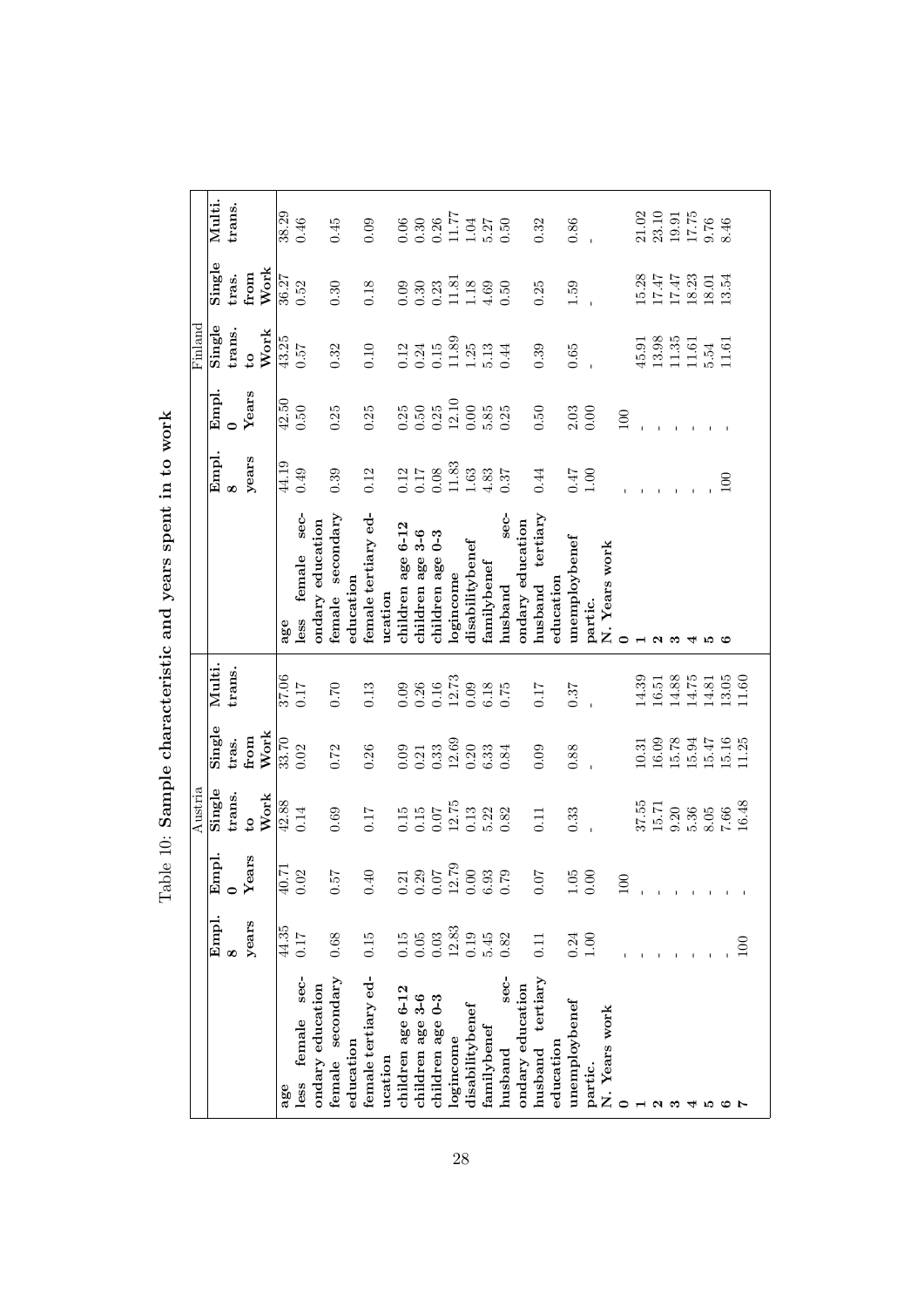|                         |                          |   | Ireland |          |          |    |            |                    |
|-------------------------|--------------------------|---|---------|----------|----------|----|------------|--------------------|
|                         | Empl.                    | 8 | Empl.   | $\bf{0}$ | Single   |    | Single     | Multi.             |
|                         | years                    |   | Years   |          | trans.   | to | tras. from | trans.             |
|                         |                          |   |         |          | Work     |    | Work       |                    |
| age                     | $\overline{43.59}$       |   | 43.67   |          | 41.59    |    | 36.13      | $\overline{40.47}$ |
| female<br>less<br>sec-  | 0.38                     |   | 0.17    |          | 0.21     |    | 0.09       | 0.21               |
| ondary education        |                          |   |         |          |          |    |            |                    |
| female secondary ed-    | 0.49                     |   | 0.33    |          | 0.65     |    | 0.52       | 0.47               |
| ucation                 |                          |   |         |          |          |    |            |                    |
| female tertiary edu-    | 0.12                     |   | 0.50    |          | 0.15     |    | 0.39       | 0.33               |
| cation                  |                          |   |         |          |          |    |            |                    |
| children age 6-12       | 0.14                     |   | 0.17    |          | 0.18     |    | 0.17       | 0.14               |
| children age 3-6        | 0.31                     |   | 0.17    |          | 0.24     |    | 0.22       | 0.21               |
| children age 0-3        | 0.16                     |   | 0.08    |          | 0.18     |    | 0.39       | 0.23               |
| logincome               | 10.00                    |   | 10.10   |          | 10.00    |    | 9.88       | 9.97               |
| disabilitybenef         | 0.43                     |   | 0.00    |          | 0.00     |    | 0.40       | 0.30               |
| familybenef             | 5.91                     |   | 6.48    |          | 5.85     |    | 4.86       | 5.72               |
| husband<br>secondary    | 0.43                     |   | 0.17    |          | 0.50     |    | 0.61       | 0.42               |
| education               |                          |   |         |          |          |    |            |                    |
| husband tertiary ed-    | 0.32                     |   | 0.33    |          | $0.24\,$ |    | 0.09       | 0.18               |
| ucation                 |                          |   |         |          |          |    |            |                    |
| unemploybenef           | 0.15                     |   | 2.89    |          | 0.18     |    | 1.19       | 0.80               |
| partic.                 | 1.00                     |   | 0.00    |          |          |    |            |                    |
| N. Years work           |                          |   |         |          |          |    |            |                    |
| $\bf{0}$                | $\qquad \qquad -$        |   | 100     |          |          |    |            |                    |
| $\mathbf{1}$            | $\overline{\phantom{a}}$ |   |         |          | 41.55    |    | 9.63       | 13.12              |
| $\bf{2}$                | $\blacksquare$           |   |         |          | 14.53    |    | 13.64      | 14.66              |
| 3                       | $\overline{a}$           |   |         |          | 8.11     |    | 13.37      | 14.75              |
| $\overline{\mathbf{4}}$ | $\overline{\phantom{a}}$ |   |         |          | 8.11     |    | 13.90      | 14.62              |
| $\bf{5}$                | $\overline{\phantom{0}}$ |   |         |          | 8.45     |    | 13.64      | 14.09              |
| $\bf{6}$                | $\overline{\phantom{0}}$ |   |         |          | 5.74     |    | 12.83      | 11.84              |
| $\overline{7}$          |                          |   |         |          | 5.74     |    | 13.90      | 9.32               |
| 8                       | 100                      |   |         |          | 7.77     |    | 9.09       | 7.60               |

Table 11: Sample characteristic and years spent in to work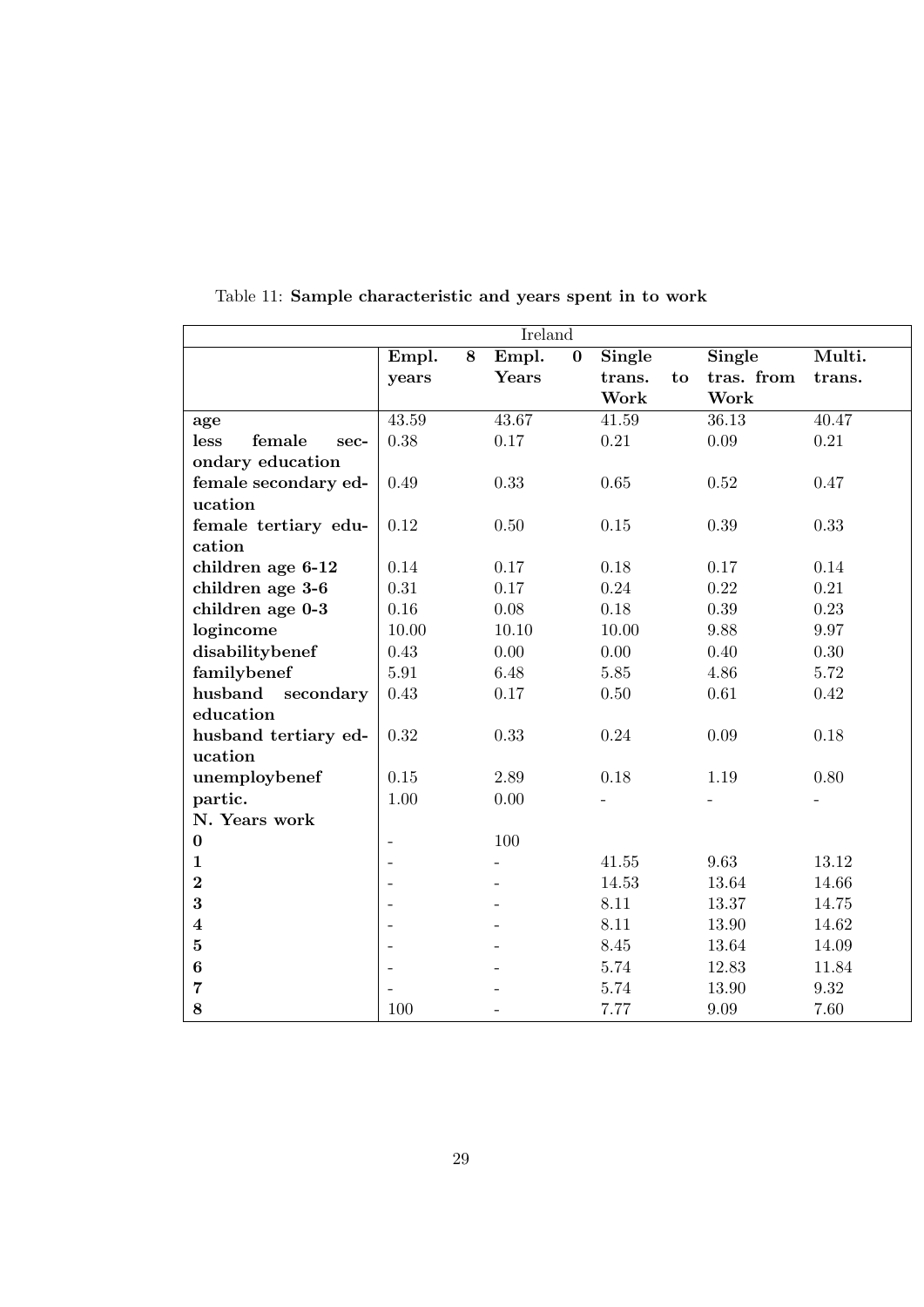Table 12: Probit estimates of labor force participation, (dependent variable: Active) Table 12: Probit estimates of labor force participation, (dependent variable: Active)

|                     |                     |                         | <u>ئ</u>                | <u>ئ</u>                |                     |                      |                         |                        |                      |                     |                     | hus-              | hus-                |                     |                         |
|---------------------|---------------------|-------------------------|-------------------------|-------------------------|---------------------|----------------------|-------------------------|------------------------|----------------------|---------------------|---------------------|-------------------|---------------------|---------------------|-------------------------|
|                     |                     |                         | male                    | male                    | chil-               | chil-                | chil-                   |                        | fam-                 | dis-                |                     | band              | band                |                     | $un-$                   |
| Coun-               |                     |                         | ter-                    | sec-                    | $_{\rm dren}$       | dren                 | $_{\rm dren}$           | login-                 | ily-                 | abili-              | expe-               | sec-              | ter-                | work                | em-                     |
| $\tau$ ry           | age                 | agetwo                  | tiary                   | ondary                  | age                 | age                  | age                     | $_{\rm cone}$          | benef                | $-41$               | rience              | ondary            | tiary               | status              | ploy-                   |
|                     |                     |                         | $edu$ -                 | edu-                    | $6 - 12$            | $3-6$                | $0 - 3$                 |                        |                      | benef               |                     | edu-              | edu-                |                     | benef                   |
|                     |                     |                         | cation                  | cation                  |                     |                      |                         |                        |                      |                     |                     | cation            | cation              |                     |                         |
| Ger-                |                     |                         |                         |                         |                     |                      |                         |                        |                      |                     |                     |                   |                     |                     |                         |
| many                | $0.534***$<br>0.039 | $0.063***$<br>0.004     | $0.883***$<br>0.137     | $0.239***$<br>$0.093\,$ | $0.121***$<br>0.061 | $0.765***$<br>0.069  | $0.604***$<br>0.084     | $0.584***$<br>0.042    | $0.031***$<br>0.011  | $0.101***$<br>0.011 | $0.036***$<br>0.009 | $0.334***$<br>0.1 | $0.388***$<br>0.119 | $0.196*$<br>0.117   | $0.021***$<br>0.009     |
| Den-                |                     |                         |                         |                         |                     |                      |                         |                        |                      |                     |                     |                   |                     |                     |                         |
| mark                | $0.740***$          | $0.084***$              | $0.959***$              | $0.555***$              | 0.044               | 0.004                | $0.464**$               | $0.767***$             | $0.055**$            | $0.106**$           | $0.056***$          | $0.491*$          | $0.720**$           | $-0.281$            | $0.026*$                |
|                     | $0.068\,$           | $0.007\,$               | $0.14\%$                | $0.121\,$               | 0.132               | 0.111                | 0.129                   | 0.093                  | 0.018                | 0.014               | 0.017               | 0.131             | 0.149               | 0.23                | 0.016                   |
| Hol-                |                     |                         |                         |                         | 0.139               |                      |                         |                        |                      |                     |                     | 0.122             | 0.17                |                     | $-0.007$                |
| land                | $0.697***$          | $0.072***$              | $0.395***$              | $0.204***$              |                     | $0.290**$            | $0.318**$               | $0.292***$             | $0.105**$            | $0.124**$           | $0.162***$          |                   |                     | $0.494*$            |                         |
|                     | 0.061               | 0.007                   | $0.128\,$               | 0.095                   | 0.088               | 0.089                | 0.104                   | 0.051                  | 0.013                | 0.012               | 0.004               | 0.108             | 0.124               | 0.265               | 0.016                   |
| gium<br><b>Bel-</b> | $0.717***$          | $0.081***$              | $1.583***$              | $0.373***$              | $0.227*$            | 0.073                | $-0.047$                | $0.245**$              | $-0.008$             | $0.038***$          | $0.137**$           | $0.229*$          | 0.091               | $0.630**$           | $-0.019$                |
|                     | 0.084               | 0.009                   | 0.173                   | 0.119                   | 0.127               | 0.113                | 0.133                   | 0.07                   | 0.018                | 0.015               | 0.011               | $0.12$            | 0.159               | 0.28                | 0.02                    |
|                     |                     |                         |                         |                         |                     |                      |                         |                        |                      |                     |                     |                   | $-0.122$            | $-0.027$            | $0.021*$                |
| France              | $0.654***$          | $0.075***$              | $0.880***$              | $0.272***$              | $0.247***$          | $0.204***$           | $0.583***$              | $0.246***$             | $0.062**$            | $0.041***$          | $0.063**$           | $0.297***$        |                     |                     |                         |
|                     | $0.051\,$           | 0.006                   | $0.143\,$               | 0.079                   | 0.094               | 0.073                | 0.088                   | 0.044                  | 0.01                 | $0.012\,$           | 0.004               | $0.078\,$         | 0.135               | 0.14                | $0.01\mathrm{\AA}$      |
| U.K.                | $0.557***$          | $0.062***$              | $0.529***$              | 0.084                   | 0.168               | $0.417***$           | $0.955***$              | $0.100***$             | $0.080**$            | $0.150***$          | $0.075**$           | $0.210*$          | 0.047               |                     | $0.040*$                |
|                     | 0.054               | 0.006                   | $0.102$                 | 0.101                   | 0.103               | 0.079                | 0.095                   | 0.049                  | 0.014                | 0.012               | 0.008               | 0.112             | 0.103               |                     | $0.021\,$               |
| Ire-                |                     |                         |                         |                         |                     |                      |                         |                        |                      |                     |                     | $0.166*$          |                     |                     |                         |
| land                | $0.276***$<br>0.072 | $0.029***$<br>$0.008\,$ | $1.019***$<br>0.169     | $0.373***$<br>$0.105\,$ | $0.214***$<br>0.084 | $0.551***$<br>0.088  | $0.214***$<br>$0.101\,$ | $0.385***$<br>0.068    | $0.108***$<br>0.019  | $0.108***$<br>0.016 | $0.137***$<br>0.019 | 0.093             | $0.431***$<br>0.154 | $0.356***$<br>0.144 | $0.030***$<br>$0.013\,$ |
|                     |                     |                         |                         |                         |                     |                      |                         |                        |                      |                     |                     |                   |                     |                     |                         |
| Italy               | $0.745***$          | $0.078***$              | $1.598***$              | $1.194***$              | 0.068               | $0.159***$           | $0.267***$              | $0.161***$             | $0.034***$           | $-0.004$            | $0.149***$          | $0.196***$        | $0.816**$           | $0.288**$           | $-0.042$                |
|                     | $0.05\%$            | $0.006\,$               | 0.202                   | 0.1                     | 0.078               | $0.081$              | 0.095                   | $0.027$                | $0.015\,$            | 0.017               | 0.005               | 0.097             | 0.195               | $0.145\,$           | 0.084                   |
| Greece              | $0.631***$          | $0.067***$              | $1.820***$              | $0.538***$              | 0.009               | 0.005                | $0.370**$               | $0.076***$             | $-0.009$             | $0.070**$           | $0.137***$          | 0.167             | $0.472***$          | $-0.178$            | $-0.009$                |
|                     | $0.069$             | $0.008\,$               | $0.17\,$                | $0.13\,$                | 0.094               | $0.119\,$            | 0.142                   | 0.022                  | 0.023                | 0.03                | 0.006               | 0.117             | 0.157               | $0.175\,$           | $0.029\,$               |
| Spain               | $0.443***$          | $0.047***$              | $1.759***$              | $0.751***$              | $0.111*$            | $0.157***$           | $0.351***$              | $0.143***$             | $-0.005$             | $-0.01$             | $0.096**$           | 0.11              | $0.353***$          | 0.019               | 0.002                   |
|                     | $0.049\,$           | $0.005\,$               | 0.126                   | $0.095\,$               | 0.067               | $0.07\%$             | $0.087\,$               | 0.025                  | 0.017                | $0.01\mathrm{\AA}$  | 0.005               | 0.092             | 0.11                | 0.089               | 0.01                    |
| $t$ ugal<br>Por-    | $0.469***$          | $0.053***$              | $1.050***$              | $0.304*$                | $-0.057$            | $0.249**$            | $0.325***$              | $0.160***$             | $0.029*$             | $0.041**$           | $0.122***$          | 0.202             | $0.625***$          | 0.057               | $0.036*$                |
|                     | $0.059\,$           | 0.006                   | 0.226                   | $0.173\,$               | 0.089               | 0.1                  | 0.126                   | 0.033                  | 0.015                | 0.014               | 0.006               | 0.172             | 0.259               | $0.178\,$           | 0.019                   |
| Aus-                | $0.935***$          |                         |                         | $0.518***$              | 0.126               |                      | $-0.216$                |                        |                      |                     | $0.050***$          | 0.013             | $0.105$             | $-0.032$            | $0.040**$               |
| tria                | $0.083\,$           | $0.116***$<br>0.009     | $1.483***$<br>$0.355\,$ | $0.168\,$               | 0.114               | $0.923**$<br>$0.122$ | 0.15                    | $0.358***$<br>$0.08\%$ | $0.017$<br>$0.042**$ | 0.019<br>$0.075**$  | 0.016               | 0.204             | 0.36                | 0.285               | 0.019                   |
| Fin-                |                     |                         |                         |                         |                     |                      |                         |                        |                      |                     |                     |                   |                     |                     |                         |
| land                | $1.071***$          | $0.117***$              | $0.784***$              | 0.149                   | 0.066               | $-0.027$             | $0.930**$               | $0.803***$             | $0.052***$           | $0.070***$          | $0.069***$          | $0.344***$        | $0.571***$          | $-0.242$            | $0.031***$              |
|                     | $0.081\,$           | $0.009\,$               | $0.153\,$               | $0.117$                 | 0.114               | $0.112$              | 0.141                   | 0.097                  | 0.018                | $0.012$             | $0.017$             | 0.111             | 0.144               | 0.187               | 0.014                   |

note p<br/>value: .01 - \*\*\*\*, .05 - \*\*, .1 - \*; Standard deviation in italics, Year dummy variables are innote pvalue:  $.01 -$ \*\*\*,  $.05 -$ \*\*,  $.1 -$ \*; Standard deviation in italics, Year dummy variables are included but not reported cluded but not reported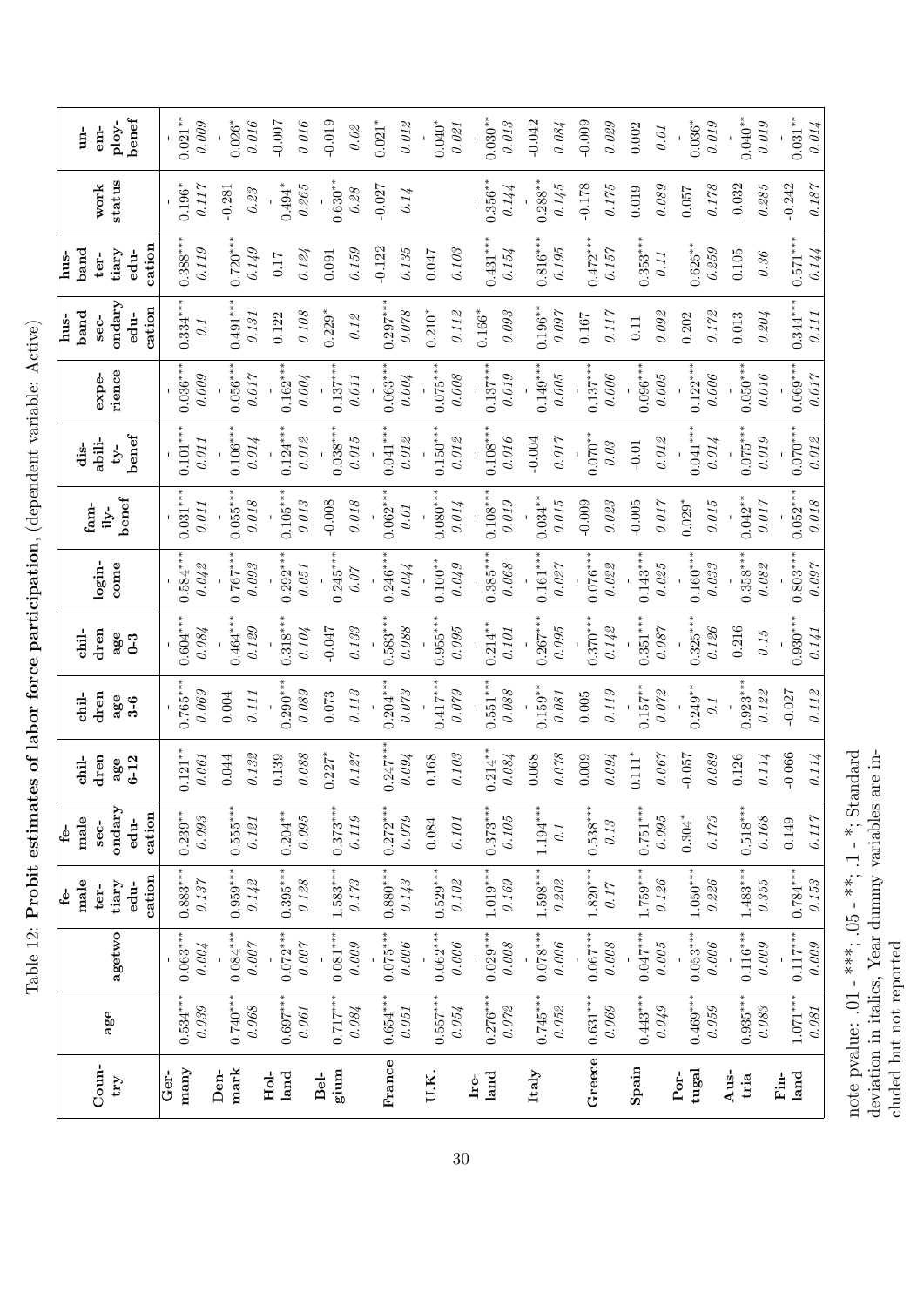Table 13: Marginal effects of labor force participation Table 13: Marginal effects of labor force participation

|            |                     | male<br>$f_{\rm e}$ - | male<br>÷          | chil-      | chil-               | chil-              |                     |                     | dis-                |                    | band<br>hus-        | band<br>hus-        | $\frac{1}{2}$       |                    |
|------------|---------------------|-----------------------|--------------------|------------|---------------------|--------------------|---------------------|---------------------|---------------------|--------------------|---------------------|---------------------|---------------------|--------------------|
|            |                     | ter-                  | sec-               | dren       | dren                | dren               | login-              | fam-                | abili-              | expe-              | sec-                | ter-                | em-                 | work               |
|            | agetwo              | tiary                 | ondary             | age        | age                 | age                | come                | benef<br>$11y-$     | $v-$                | rience             | ondary              | tiary               | ploy-               | status             |
|            |                     | cation<br>edu-        | cation<br>edu-     | $6 - 12$   | $3-6$               | $0 - 3$            |                     |                     | benef               |                    | cation<br>edu-      | cation<br>edu-      | benef               |                    |
|            |                     |                       |                    | 0.014      |                     |                    |                     |                     |                     |                    |                     |                     |                     |                    |
|            | $0.010***$<br>0.001 | $0.168***$<br>0.011   | $0.054***$<br>0.01 | 0.013      | $0.198***$<br>0.015 | $0.125**$<br>0.018 | $0.160***$<br>0.007 | $0.011***$<br>0.001 | $0.034***$<br>0.002 | $0.006**$<br>0.001 | $0.065***$<br>0.012 | $0.075***$<br>0.013 | $0.011***$<br>0.002 | $0.068**$<br>0.027 |
|            |                     |                       |                    |            |                     |                    |                     |                     |                     |                    |                     |                     |                     |                    |
|            | $0.010***$          | $0.141***$            | $0.087***$         | 0.014      | 0.007               | $0.066***$         | $0.176^{**}$        | $0.003*$            | $0.025*$            | $0.004***$         | $0.048*$            | $0.072**$           | $0.013**$           | $0.067*$           |
|            | 0.001               | 0.011                 | $0.01\,$           | 0.018      | 0.014               | 0.019              | 0.011               | 0.002               | 0.002               | 0.001              | 0.011               | 0.012               | 0.002               | 0.04               |
|            |                     |                       |                    |            |                     | 0.026              |                     |                     |                     |                    | 0.026               | 0.017               |                     | $-0.06$            |
| $0.117***$ | $0.011***$          | $0.168***$            | $0.089***$         | $0.062**$  | $0.074***$          |                    | $0.078**$           | $0.023**$           | $0.023***$          | $0.030***$         |                     |                     | $0.007$ *           |                    |
|            | 0.001               | 0.016                 | 0.014              | 0.015      | 0.016               | 0.019              | 0.009               | 0.002               | 0.002               | 0.004              | 0.017               | 0.02                | 0.003               | 0.052              |
|            |                     |                       |                    |            |                     |                    |                     | $-0.002$            |                     |                    | 0.02                | $0.005$             |                     |                    |
| $0.110***$ | $0.012***$          | $0.290***$            | $0.081***$         | $0.075***$ | $0.073**$           | $0.094**$          | $0.138**$           |                     | $0.016^{**}$        | $0.023**$          |                     |                     | $0.020**$           | $0.207**$          |
|            | 0.001               | 0.015                 | 0.015              | 0.022      | 0.02                | 0.023              | 0.012               | 0.002               | 0.002               | 0.001              | 0.016               | 0.017               | 0.003               | 0.055              |
| $0.100***$ | $0.011***$          | $0.166***$            | $0.088***$         | $0.045**$  | $0.037***$          | $0.100**$          | $0.112**$           | $0.019***$          | $0.019***$          | $0.007$ *          | $0.056**$           | $-0.02$             | $\circ$             | $0.083***$         |
|            | 0.001               | 0.015                 | 0.012              | 0.015      | 0.015               | 0.017              | 0.008               | 0.002               | 0.002               | 0.002              | 0.012               | 0.015               | 0.002               | 0.029              |
|            |                     |                       |                    |            |                     |                    |                     |                     |                     |                    |                     |                     |                     |                    |
| $0.047***$ | $0.005***$          | $0.107***$            | $0.054***$         | $0.068**$  | $0.115**$           | $0.173**$          | $0.058**$           | $0.017$ *           | $0.038**$           | $0.010**$          | $0.033***$          | $0.027***$          | $0.019***$          |                    |
|            | 0.001               | $0.01\,$              | 0.013              | 0.016      | 0.016               | 0.018              | 0.007               | 0.002               | 0.001               | 0.002              | 0.014               | $\Xi$               | 0.004               |                    |
| $0.071***$ | $0.008***$          | $0.320***$            | $0.072***$         | $0.054***$ | $0.114***$          | $-0.018$           | $0.163***$          | $0.023**$           | $0.022**$           | $0.011***$         | $0.079**$           | $0.073**$           | $0.011**$           | $0.094***$         |
|            | 0.001               | $0.02\,$              | 0.014              | 0.019      | 0.016               | $0.019\,$          | 0.011               | 0.003               | 0.003               | 0.005              | 0.014               | 0.019               | 0.002               | 0.028              |
|            |                     |                       |                    |            |                     |                    |                     |                     |                     |                    |                     |                     |                     |                    |
| $0.054***$ | $0.005***$          | $0.327***$            | $0.191***$         | 0.003      | $0.041**$           | $0.025**$          | $0.053**$           | $0.012**$           | $-0.001$            | $0.014**$          | $0.029**$           | $0.056**$           | 0.014               | $0.096**$          |
|            | 0.001               | 0.02                  | 0.009              | 0.01       | 0.009               | $0.011\,$          | 0.004               | 0.002               | 0.002               | 0.001              | 0.008               | 0.015               | 0.012               | 0.015              |
| $0.060***$ | $0.006***$          | $0.290***$            | $0.066***$         | 0.013      | $-0.002$            | $0.028**$          | $0.040**$           | $0.004***$          | $-0.003$            | 0.001              | $-0.001$            | $0.079**$           | $0.007*$            | $-0.013$           |
|            | 0.001               | 0.019                 | 0.011              | 0.011      | 0.012               | 0.012              | 0.004               | 0.002               | 0.003               | 0.001              | 0.01                | 0.014               | 0.003               | 0.021              |
| $0.043***$ | $0.004***$          | $0.387***$            | $0.157***$         | $-0.005$   | $0.047*$            | $0.045**$          | $0.040*$            | $-0.005$            | 0.001               | 0.002              | 0.015               | $0.049**$           | $\circ$             | 0.025              |
|            | 0.001               | 0.014                 | 0.013              | 0.011      | 0.01                | 0.012              | 0.004               | 0.003               | 0.002               | 0.001              | 0.011               | 0.011               | 0.002               | $0.017$            |
|            | $\circ$             |                       |                    |            |                     |                    |                     |                     |                     |                    |                     | 0.016               | $-0.002$            | 0.051              |
|            |                     | $0.380***$            | $0.116***$         | $0.031*$   | $0.071**$           | $0.086***$         | $0.062**$           | $0.005**$           | $0.015**$           | $0.023**$          | $0.076**$           |                     |                     |                    |
|            | $0.001\,$           | 0.021                 | 0.022              | 0.018      | 0.019               | 0.022              | 0.006               | 0.002               | 0.002               | 0.002              | 0.022               | 0.031               | 0.004               | 0.043              |
| $0.109***$ | $0.014***$          | $0.289***$            | $0.105***$         | 0.002      | $0.227***$          | $-0.019$           | $0.104***$          | $0.014***$          | $0.020***$          | 0.002              | 0.005               | $-0.043$            | $0.015$ *           | $-0.031$           |
|            | 0.002               | 0.025                 | 0.016              | 0.024      | 0.022               | 0.03               | $\!0.013$           | 0.002               | 0.003               | 0.005              | 0.021               | 0.034               | 0.003               | 0.065              |
| $0.105***$ |                     |                       |                    | 0.002      | 0.019               |                    |                     | $-0.003$            |                     |                    |                     |                     |                     |                    |
|            | $0.011***$          | $0.119***$            | $0.026**$          |            |                     | $0.155***$         | $0.168**$           |                     | $0.016***$          | $0.009**$          | $0.047***$          | $0.070**$           | $0.012**$           | $0.133***$         |
|            | $0.001\,$           | 0.014                 | 0.012              | 0.017      | 0.016               | 0.024              | 0.011               | 0.002               | 0.001               | 0.004              | 0.011               | 0.013               | 0.002               | 0.039              |

note p<br/>value: .01 - \*\*\*\*; .05 - \*\*; .1 - \*; Standard deviation in italics, Year dummy variables are innote pvalue:  $.01 -$ \*\*\*,  $.05 -$ \*\*,  $.1 -$ \*; Standard deviation in italics, Year dummy variables are included but not reported cluded but not reported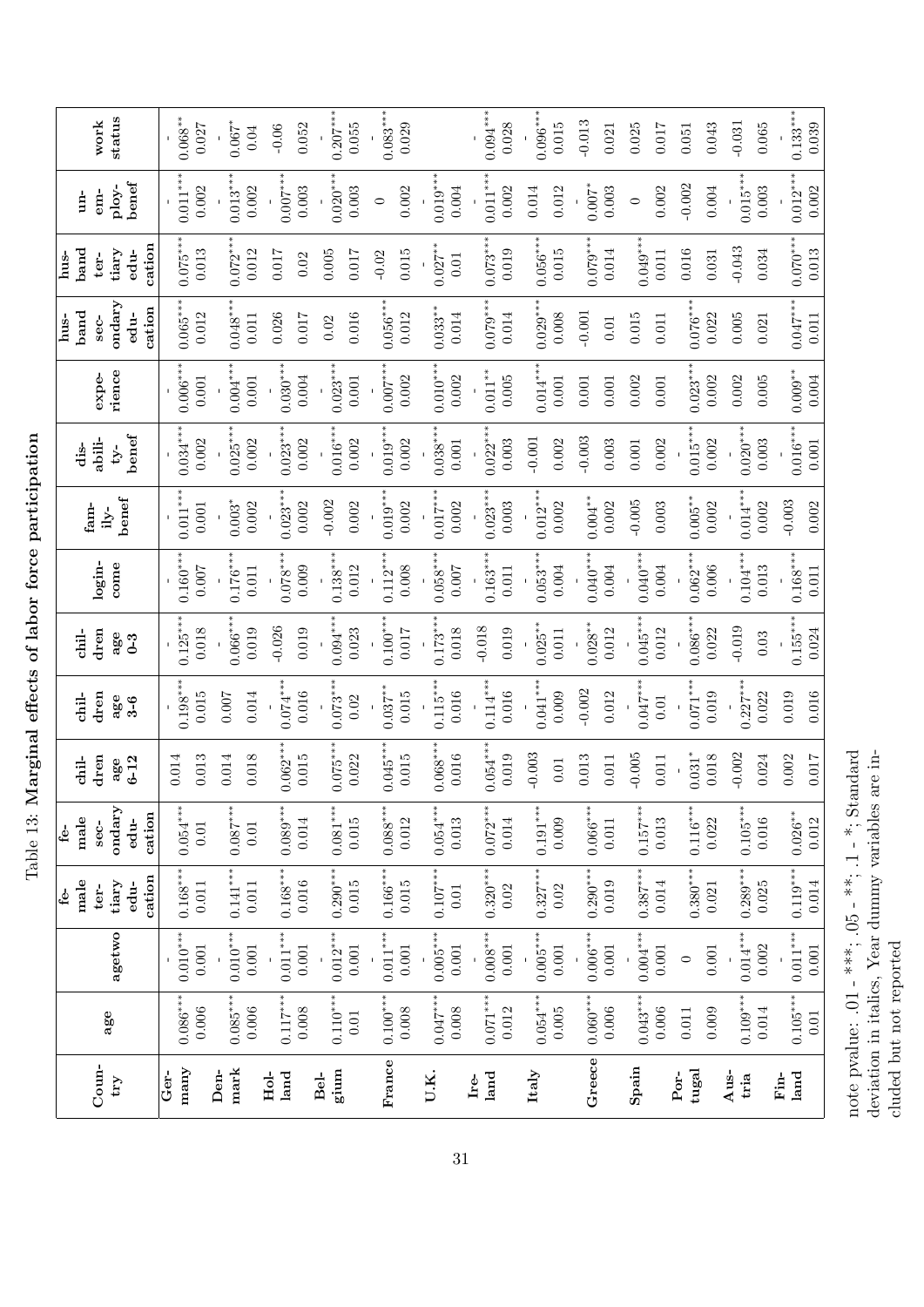| くくく                                                                                                                                                                                                                                        |
|--------------------------------------------------------------------------------------------------------------------------------------------------------------------------------------------------------------------------------------------|
| くしく<br>į                                                                                                                                                                                                                                   |
| $+0.7$ and $+0.7$ and $-0.7$ and $-0.7$ and $-0.7$ and $-0.7$ and $-0.7$ and $-0.7$ and $-0.7$ and $-0.7$ and $-0.7$ and $-0.7$ and $-0.7$ and $-0.7$ and $-0.7$ and $-0.7$ and $-0.7$ and $-0.7$ and $-0.7$ and $-0.7$ and<br>ı<br>ı<br>Í |
|                                                                                                                                                                                                                                            |
| $\mathbf{I}$<br>ı<br>l                                                                                                                                                                                                                     |
| ֧֧֧ׅ֧ׅ֧֧ׅ֧ׅ֧֧֧֧ׅ֧֧֛֧֛֚֚֚֚֚֚֚֚֚֚֚֚֚֚֚֚֚֚֚֚֚֚֚֓֝֓֜֓֜֓֝֓֜֜֜֜֜֜֜                                                                                                                                                                               |
|                                                                                                                                                                                                                                            |
| ֖֖֖֖֖֖֖֧֦֧֢ׅ֖֖֧֧֪֪֪ׅ֚֚֚֚֚֚֚֚֚֚֚֚֚֚֚֚֚֚֚֡֬֝֓֝֓֞֡֓֓                                                                                                                                                                                          |
|                                                                                                                                                                                                                                            |
| l<br>י<br>                                                                                                                                                                                                                                 |

| Coun-<br>$\mathbf{f}$ | rience<br>expe-              | exp2                        | cation<br>male<br>tiary<br>edu-<br>ter-<br>ස් | yudary<br>cation<br>male<br>edu-<br>sec-<br>less<br><u>لئ</u> | benef<br>ment-<br>ploy-<br>$_{\rm{mm}}$ | login-<br>come               | be <sup>f</sup><br>abili-<br>dis-<br>$-y-$ | benef<br>fam-<br>$ily-$     | age <sub>6</sub> -<br>dren<br>chil-<br>12 | dren<br>chil-<br>age<br>$3-6$ | dren<br>chil-<br>age<br>$0 - 3$ |
|-----------------------|------------------------------|-----------------------------|-----------------------------------------------|---------------------------------------------------------------|-----------------------------------------|------------------------------|--------------------------------------------|-----------------------------|-------------------------------------------|-------------------------------|---------------------------------|
| many<br>Ger-          | $0.189***$                   | $0.464***$                  | $0.760***$                                    | $0.363***$                                                    | $0.020**$                               | $0.502***$                   | $0.104***$                                 | $0.026***$                  | $0.153***$                                | $0.857***$                    | $0.826***$                      |
| mark<br>Den-          | $0.178***$<br>0.023<br>0.041 | $0.440***$<br>0.042<br>0.07 | $0.319***$<br>0.086<br>0.105                  | $0.762***$<br>0.099<br>0.131                                  | $0.034***$<br>0.009<br>0.017            | $0.365***$<br>0.044<br>0.081 | $0.119***$<br>0.014<br>0.017               | $0.043***$<br>0.013<br>0.01 | $0.193*$<br>0.058<br>0.102                | $-0.062$<br>0.089<br>0.099    | $0.462***$<br>0.103<br>0.124    |
| France                | $0.031***$                   | $0.076***$                  | $0.812***$                                    | $-0.114$                                                      | 0.018                                   | $0.145***$                   | $0.042***$                                 | $0.044***$                  | $0.374***$                                | $0.362***$                    | $0.785***$                      |
|                       | 0.011                        | 0.021                       | 0.162                                         | $\!0.081$                                                     | 0.012                                   | 0.041                        | 0.012                                      | 0.009                       | 0.084                                     | 770.0                         | 0.095                           |
| U.K.                  | $0.044**$                    | $0.234***$                  | $0.492***$                                    | $0.144*$                                                      | $-0.031$                                | $-0.001$                     | $0.144***$                                 | $0.072***$                  | $0.225***$                                | $0.603***$                    | $1.032***$                      |
|                       | 0.02                         | 0.037                       | 0.08                                          | 0.078                                                         | 0.02                                    | 0.045                        | 0.015                                      | 0.013                       | 0.065                                     | 0.087                         | 0.11                            |
| land                  | $-0.009$                     | $0.080**$                   | $0.967***$                                    | $0.539***$                                                    | $0.052***$                              | $-0.013$                     | $0.080***$                                 | $0.065***$                  | $0.325***$                                | $0.572***$                    | $0.324***$                      |
| Ire-                  | 0.026                        | 0.039                       | 0.167                                         | 0.096                                                         | 0.013                                   | 0.052                        | 0.017                                      | 0.016                       | 0.089                                     | 0.094                         | 0.108                           |
| Italy                 | $0.099***$                   | $0.029**$                   | $0.738***$                                    | $0.563***$                                                    | $-0.069$                                | $0.069***$                   | $-0.001$                                   | $-0.006$                    | 0.066                                     | $0.134***$                    | $0.273***$                      |
|                       | 0.01                         | 0.014                       | 0.223                                         | 0.073                                                         | 0.065                                   | 0.015                        | 0.007                                      | 0.008                       | 0.044                                     | 0.049                         | 0.06                            |
| Greece                | $0.085***$                   | $0.039***$                  | $0.704***$                                    | $0.425***$                                                    | $-0.024$                                | $-0.02$                      | $0.022**$                                  | $-0.016$                    | 0.064                                     | $0.124*$                      | $0.336***$                      |
|                       | 0.013                        | 0.018                       | 0.121                                         | 0.078                                                         | 0.018                                   | 0.021                        | 0.011                                      | 0.015                       | 0.064                                     | 0.071                         | 0.083                           |
| Spain                 | $0.069***$                   | 0.016                       | $1.053***$                                    | $0.751***$                                                    | $-0.012$                                | $0.040**$                    | $-0.011$                                   | $-0.016$                    | $0.141***$                                | $0.278***$                    | $0.440***$                      |
|                       | 0.011                        | 0.021                       | 0.138                                         | 0.091                                                         | 0.008                                   | 0.017                        | 0.009                                      | 0.015                       | 0.056                                     | 0.061                         | 0.076                           |
| $t$ ugal              | $0.057***$                   | $0.035*$                    | $0.601***$                                    | $0.785***$                                                    | $-0.026$                                | $0.087***$                   | $0.035***$                                 | $0.039***$                  | $0.017$                                   | $0.229***$                    | $0.303***$                      |
| Por-                  | 0.012                        | 0.02                        | 0.177                                         | 0.15                                                          | 0.016                                   | 0.023                        | 0.011                                      | 0.012                       | 0.062                                     | 0.079                         | 0.106                           |
| Aus-                  | $0.197***$                   | $0.520***$                  | $1.147***$                                    | $0.441***$                                                    | $0.037***$                              | $0.188***$                   | $0.057***$                                 | 0.014                       | 0.092                                     | $0.947***$                    | $0.565***$                      |
| tria                  | 0.037                        | 0.061                       | 0.239                                         | 0.146                                                         | 710.0                                   | 0.054                        | 0.019                                      | $-0.01$                     | 1900                                      | 0.131                         | 0.179                           |
| land                  | $0.294***$                   | $0.666***$                  | $0.625***$                                    | $0.202*$                                                      | $0.030**$                               | $0.357***$                   | $0.061***$                                 | $0.063***$                  | $-0.038$                                  | $-0.055$                      | $0.804***$                      |
| $_{\text{Fin}}$       | 0.028                        | 0.051                       | 0.096                                         | 0.11                                                          | 0.014                                   | 0.066                        | 0.012                                      | 0.015                       | 0.076                                     | 0.123                         | 0.127                           |

note pvalue: .01 - \*\*\*; .05 - \*\*; .1 - \*;Year<br>dummy variables are included but not re-<br>ported. Standard error in italies note pvalue:  $.01 -$  \*\*\*;  $.05 -$  \*\*;  $.1 -$  \*; Year dummy variables are included but not reported. Standard error in italics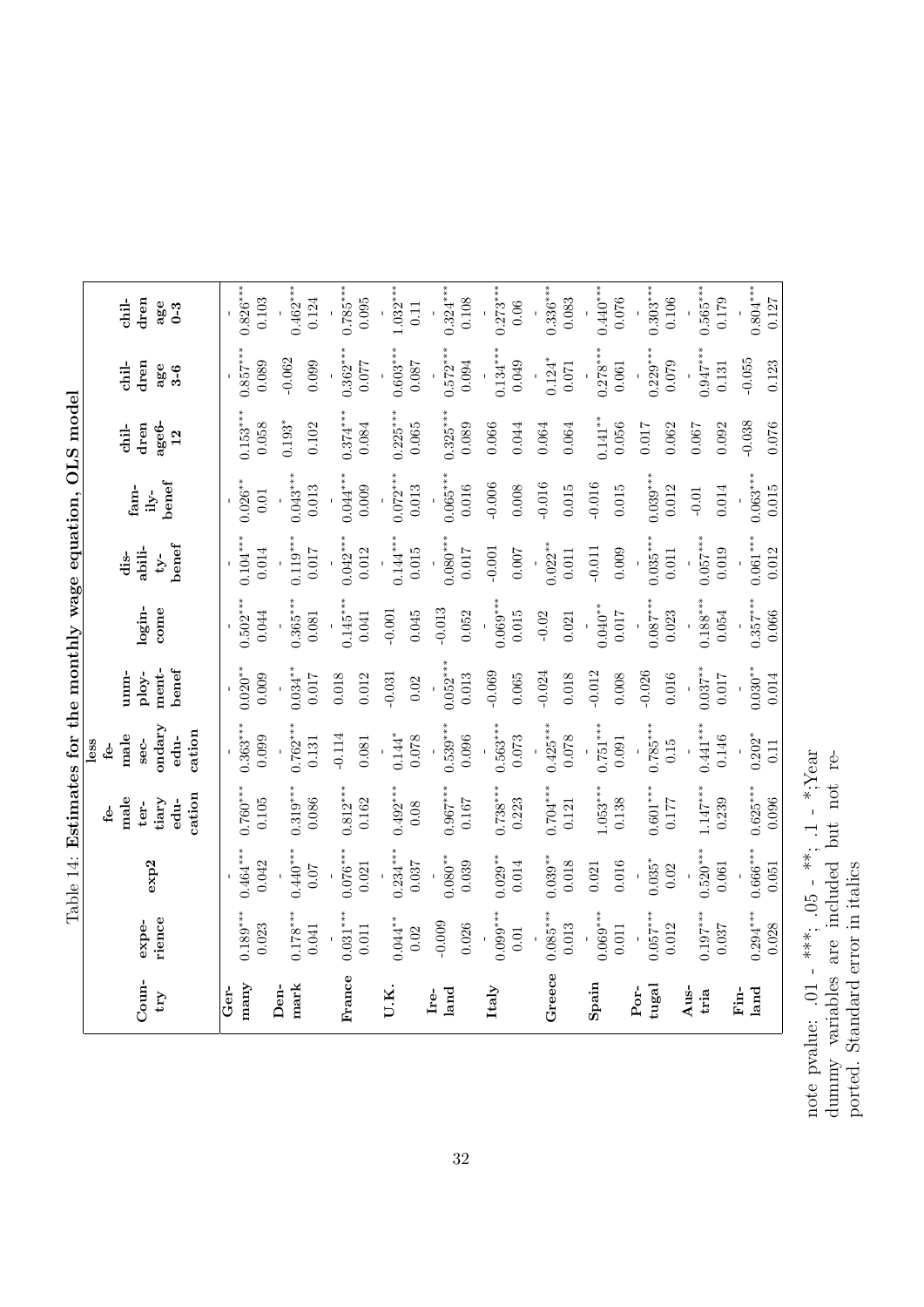| Country        | experi-<br>ence | exp2        | female<br>tertiary<br>education | less<br>female<br>secondary<br>education | lambda      |
|----------------|-----------------|-------------|---------------------------------|------------------------------------------|-------------|
| Germany        | $0.022***$      | $-0.033**$  | $0.429***$                      | $-0.067*$                                | $-0.465***$ |
|                | 0.008           | 0.015       | 0.033                           | 0.038                                    | 0.089       |
| Denmark        | 0.005           | $-0.022*$   | $0.130***$                      | $-0.093***$                              | $-0.152***$ |
|                | 0.006           | 0.012       | 0.019                           | 0.032                                    | 0.051       |
| France         | $0.015***$      | $-0.022**$  | $0.452***$                      | $-0.268***$                              | $-0.002$    |
|                | 0.005           | 0.01        | 0.035                           | 0.031                                    | 0.054       |
| U.K.           | 0.001           | $-0.011$    | $0.293***$                      | $-0.167***$                              | $-0.246***$ |
|                | 0.006           | 0.012       | 0.039                           | 0.038                                    | 0.077       |
| <b>Ireland</b> | 0.004           | $-0.026$    | $0.550***$                      | $-0.429***$                              | $-0.159$    |
|                | 0.017           | 0.031       | 0.046                           | 0.052                                    | 0.124       |
| Italy          | $0.027***$      | $-0.049***$ | $0.171***$                      | $-0.347***$                              | 0.014       |
|                | 0.004           | 0.009       | 0.021                           | 0.021                                    | 0.047       |
| Greece         | $0.038***$      | $-0.083***$ | $0.241***$                      | $-0.354***$                              | $0.104***$  |
|                | 0.006           | 0.016       | 0.03                            | 0.038                                    | 0.035       |
| Spain          | $0.050***$      | $-0.096***$ | $0.370***$                      | $-0.472***$                              | 0.057       |
|                | 0.009           | 0.02        | 0.038                           | 0.044                                    | 0.039       |
| Portugal       | $0.046***$      | $-0.099***$ | $0.483***$                      | $-0.652***$                              | $0.116***$  |
|                | 0.006           | 0.014       | 0.035                           | 0.033                                    | 0.029       |
| Austria        | $0.031**$       | $-0.055***$ | $0.396***$                      | $-0.205***$                              | $-0.106$    |
|                | 0.013           | 0.026       | 0.058                           | 0.05                                     | 0.083       |
| Finland        | 0.006           | $-0.011$    | $0.236***$                      | $-0.036$                                 | $-0.145**$  |
|                | 0.006           | 0.011       | 0.021                           | 0.024                                    | 0.062       |

Table 15: Estimates for the monthly wage equation, Heckman model

note pvalue: .01 - \*\*\*; .05 -

\*\*; .1 - \*;Year dummy variables are included but not reported. Standard error in italics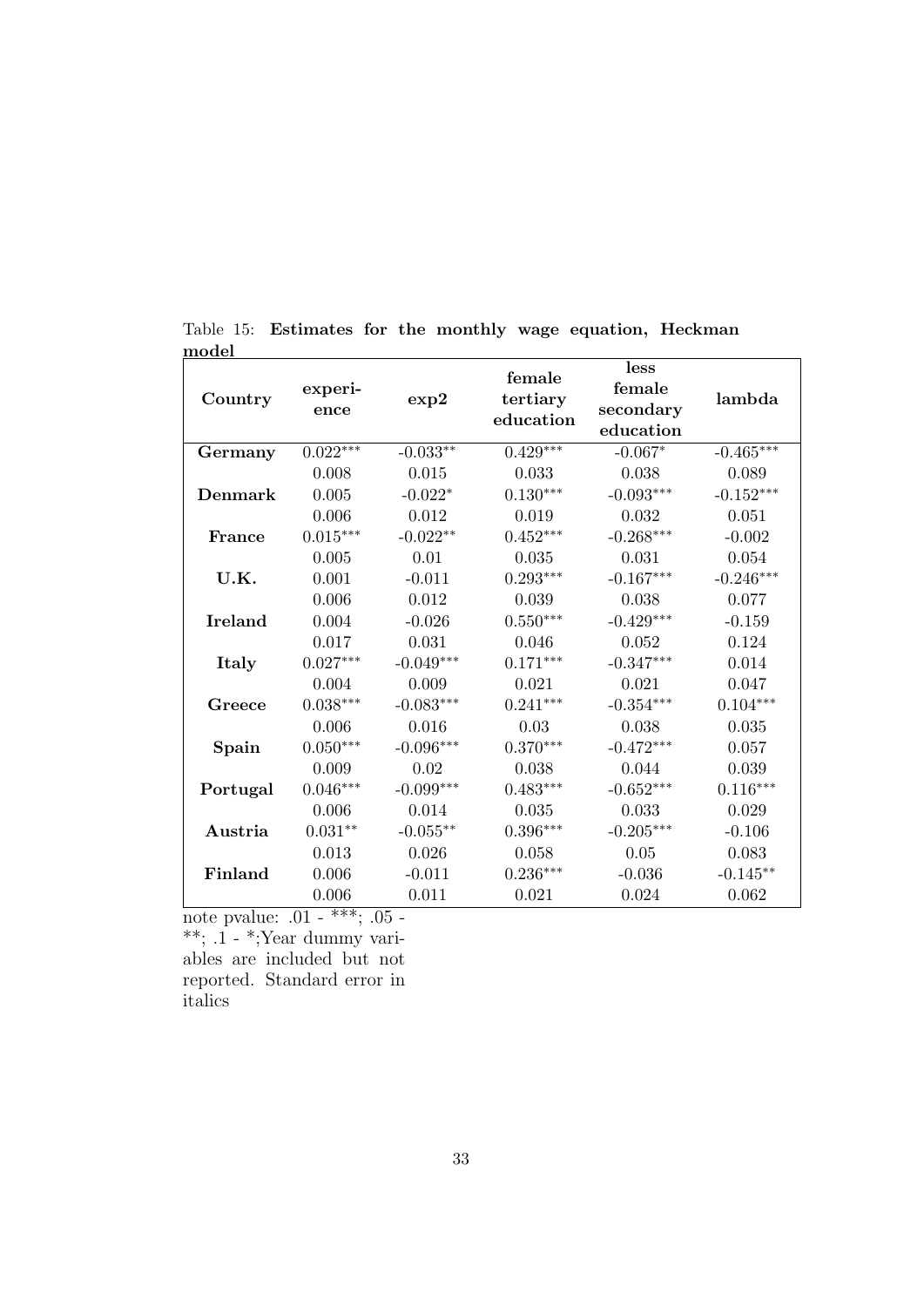| Coun-<br>try    | expe-<br>rience         | exp2                | lambda              | less<br>$f_{e-}$<br>male<br>sec-<br>ondary<br>edu-<br>cation | $f_{e-}$<br>male<br>sec-<br>ondary<br>edu-<br>cation | $f_{e-}$<br>male<br>ter-<br>tiary<br>edu-<br>cation |
|-----------------|-------------------------|---------------------|---------------------|--------------------------------------------------------------|------------------------------------------------------|-----------------------------------------------------|
| Ger-            | $0.016*$                | $-0.021$            | $0.227***$          | $0.474***$                                                   | 0.128                                                | 0.069                                               |
| many            | 0.009                   | 0.018               | 0.067               | 0.154                                                        | 0.153                                                | 0.155                                               |
| Den-            | $0.001\,$               | $-0.007$            |                     |                                                              |                                                      |                                                     |
| mark            | 0.006                   | 0.012               | $0.109***$<br>0.030 | 0.013                                                        | $0.132***$<br>0.016                                  | $0.230***$<br>0.025                                 |
| The             |                         |                     |                     |                                                              |                                                      |                                                     |
| Nether-<br>land | 0.014                   | $-0.024$            | $0.233***$          | $-0.136$                                                     | $0.436***$                                           | $0.467***$                                          |
|                 | 0.010                   | 0.021               | 0.059               | 0.124                                                        | 0.125                                                | 0.129                                               |
| Bel-            | $0.025***$              | $-0.036$            | $-0.038$            | $0.158***$                                                   | $-0.112$                                             | $0.326***$                                          |
| gium            | 0.010                   | 0.023               | 0.024               | 0.067                                                        | 0.070                                                | 0.074                                               |
|                 |                         |                     | 0.073               |                                                              | 0.112                                                | $-0.145$                                            |
| France          | $0.064***$<br>0.010     | $0.107***$<br>0.020 | 0.050               | $0.624***$<br>0.125                                          | 0.124                                                | 0.124                                               |
| U.K.            | 0.004                   | $-0.008$            |                     |                                                              |                                                      | 0.118                                               |
|                 | 0.010                   | 0.018               | $0.206***$<br>0.061 | $0.543***$<br>0.126                                          | $0.297**$<br>0.127                                   | $0.125\,$                                           |
| Ire-            |                         | $0.058*$            | $-0.038$            |                                                              |                                                      |                                                     |
| land            | $0.036***$<br>0.016     | $0.031\,$           | 0.115               | $0.201***$<br>0.040                                          | $0.736***$<br>0.036                                  | $1.054***$<br>0.050                                 |
| Italy           |                         |                     |                     |                                                              |                                                      | $0.190^{\ast}$                                      |
|                 | $0.064***$              | $0.119***$          | $0.020**$           | $0.723***$                                                   | $0.529***$                                           |                                                     |
|                 | 0.009                   | 0.020               | $0.047**$           | 0.101                                                        | 0.099                                                | 0.099                                               |
| Greece          | $0.106***$<br>$0.013\,$ | $0.238***$<br>0.034 | $0.147***$          | $0.528***$<br>0.043                                          | $0.290***$<br>0.042                                  |                                                     |
|                 |                         |                     | $0.041**$           |                                                              |                                                      |                                                     |
| Spain           | $0.111***$<br>0.013     | $0.200***$<br>0.026 | $0.138***$<br>0.042 | $0.819***$<br>0.038                                          | $0.393***$<br>0.042                                  |                                                     |
| Por-            |                         |                     |                     |                                                              |                                                      |                                                     |
| tugal           | $0.058***$<br>0.009     | $0.109***$<br>0.019 | $0.108***$<br>0.027 | $0.130***$<br>0.042                                          | $0.443***$<br>0.049                                  | $0.984***$<br>0.043                                 |
| Aus-<br>tria    | $0.048^{\ast\ast}$      | $-0.071$            | $0.023**$           |                                                              | $0.429***$                                           | $0.638***$                                          |
|                 | 0.023                   | 0.044               | $0.068**$           |                                                              | $0.060***$                                           | $0.065\,$                                           |
| Fin-<br>land    | $0.016^{\ast\ast}$      | $-0.024$            | $-0.046$            |                                                              | $0.249***$                                           | $0.304***$                                          |
|                 | $0.008**$               | 0.016               | 0.041               |                                                              | 0.017                                                | $0.022\,$                                           |

Table 16: Estimates for the hourly wage equation, 2SLS model

note pvalue: .01 - \*\*\*; .05 - \*\*; .1 - \*;Year dummy variables are included but not reported. Standard error in italics